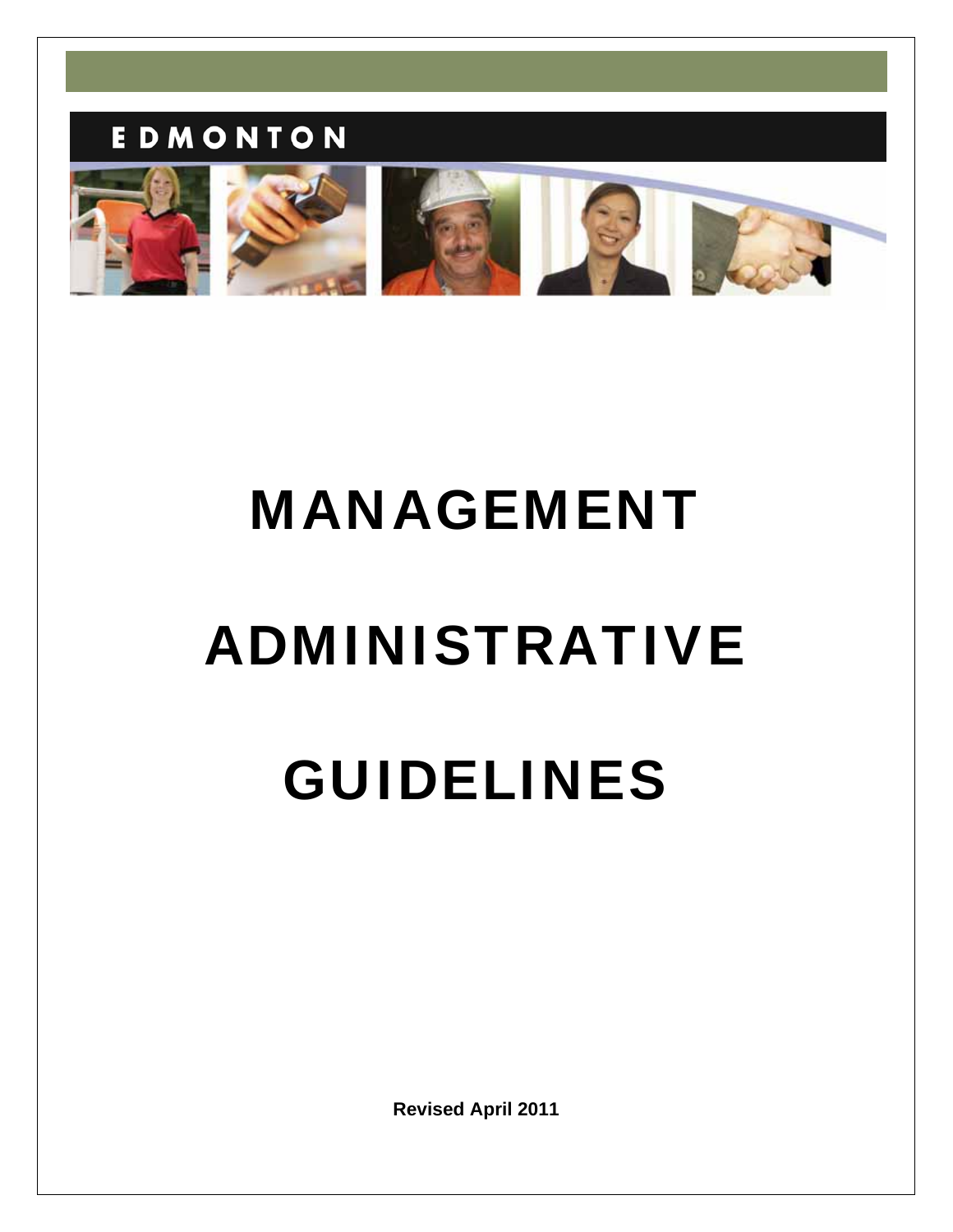#### **MANAGEMENT ADMINISTRATIVE GUIDELINES**

#### **Table of Contents**

| <b>Title</b><br>Page                                    |  |
|---------------------------------------------------------|--|
|                                                         |  |
|                                                         |  |
|                                                         |  |
|                                                         |  |
|                                                         |  |
|                                                         |  |
|                                                         |  |
|                                                         |  |
|                                                         |  |
|                                                         |  |
|                                                         |  |
|                                                         |  |
|                                                         |  |
|                                                         |  |
|                                                         |  |
|                                                         |  |
|                                                         |  |
|                                                         |  |
|                                                         |  |
|                                                         |  |
|                                                         |  |
|                                                         |  |
|                                                         |  |
|                                                         |  |
| Special Assignment, Secondment or Career Development 11 |  |
|                                                         |  |
|                                                         |  |
|                                                         |  |
|                                                         |  |
|                                                         |  |
|                                                         |  |
|                                                         |  |
|                                                         |  |
|                                                         |  |
| 14                                                      |  |
|                                                         |  |
|                                                         |  |
| 15                                                      |  |
|                                                         |  |
|                                                         |  |
|                                                         |  |

#### Page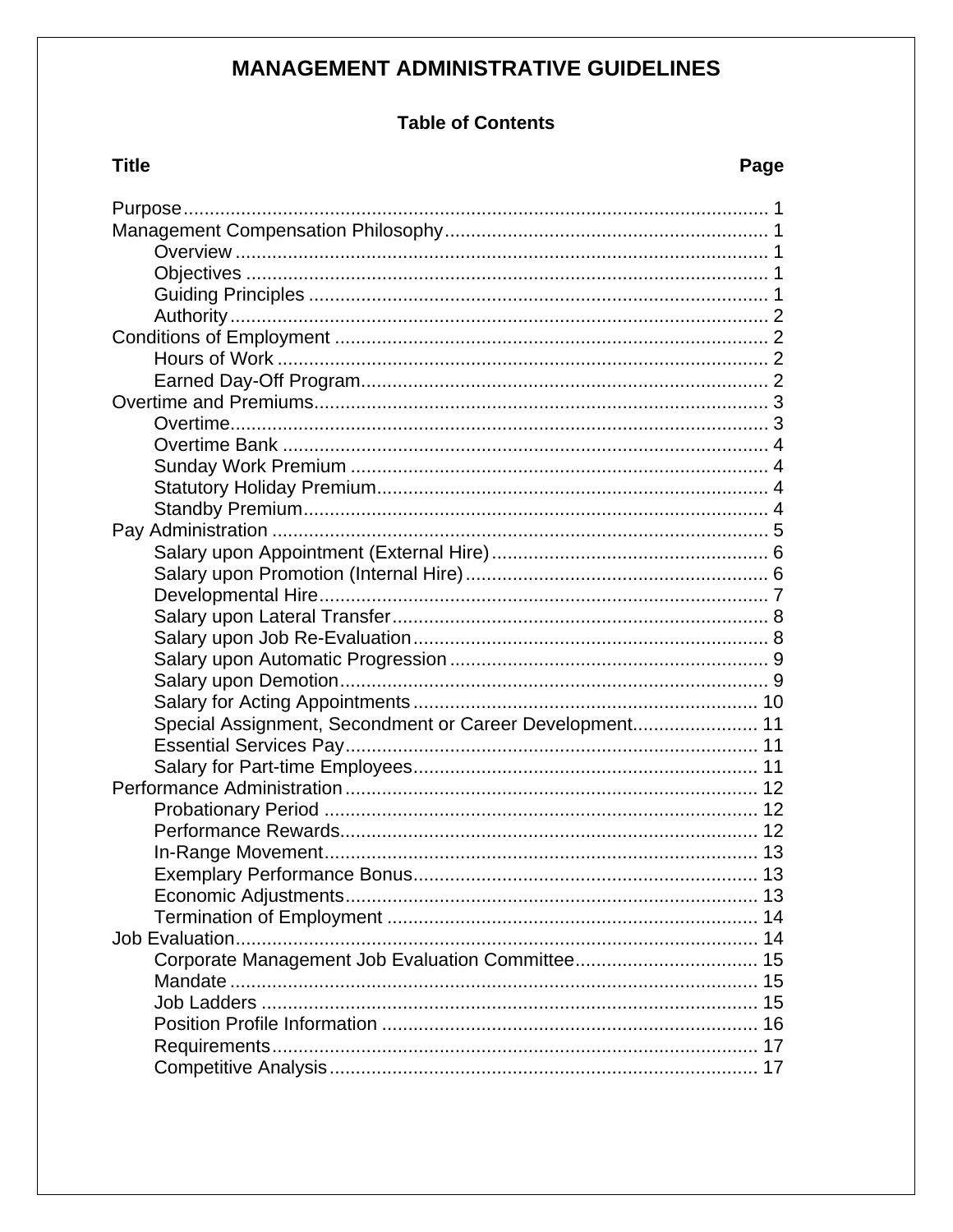#### **MANAGEMENT ADMINISTRATIVE GUIDELINES**

#### **Title Page**

#### **Attachments**

- 1. 2010 Management Salary Schedule
- 2. Pro-Rating Performance Rewards
- 3. Management Review and Appeal Board
- 4. Job Evaluation, Career Progression and Pay Administration for Engineers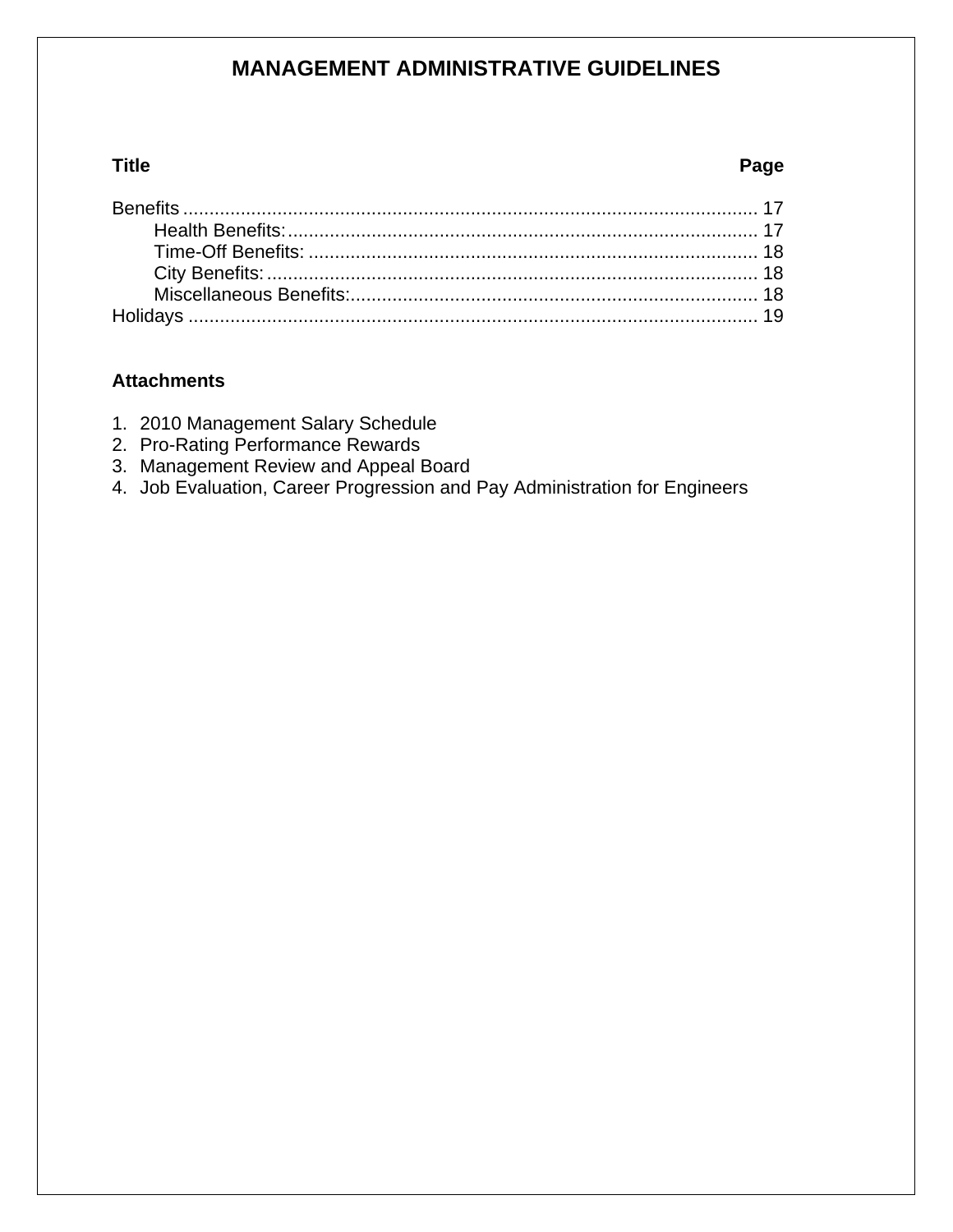#### <span id="page-3-0"></span>PURPOSE

To provide information about the total compensation package for Management / Professional employees ("employees") of the City of Edmonton, and pay administrative guidelines in support of Administrative Directive A1114B: Management / Professional Employees' Compensation.

#### <span id="page-3-1"></span>MANAGEMENT COMPENSATION PHILOSOPHY

#### <span id="page-3-2"></span>**Overview**

The City of Edmonton provides employees with a total compensation package that recognizes the need for external competitiveness and internal equity, and balances that with a need to reward performance and results.

This package includes a combination of base salary, benefits and performance recognition pay that will contribute to the City of Edmonton being able to attract and retain a highly motivated and diverse employee talent pool.

#### <span id="page-3-3"></span>**Objectives**

The following are the objectives of the City of Edmonton's compensation philosophy for employees:

- Establish a compensation system that recognizes the relative internal value and external competitiveness of each job family
- Establish a benefit package that recognizes the value in comparison to the relevant comparator markets
- Reward employees on the basis of work performance and results achieved
- Administer pay equitably and consistently

#### <span id="page-3-4"></span>**Guiding Principles**

- Our compensation foundation will be internal equity, based on a job classification system that uses factors of responsibility, complexity, working relationships, and knowledge
- Our external comparator market will be confirmed by Senior Management Team (SMT)
- We will target our compensation at market average based on the appropriate external comparator market
- We will provide a benefit package with an element of flexibility that is competitive with our external comparator market
- Individual performance is central to individual compensation decisions and is established through the annual employee performance review process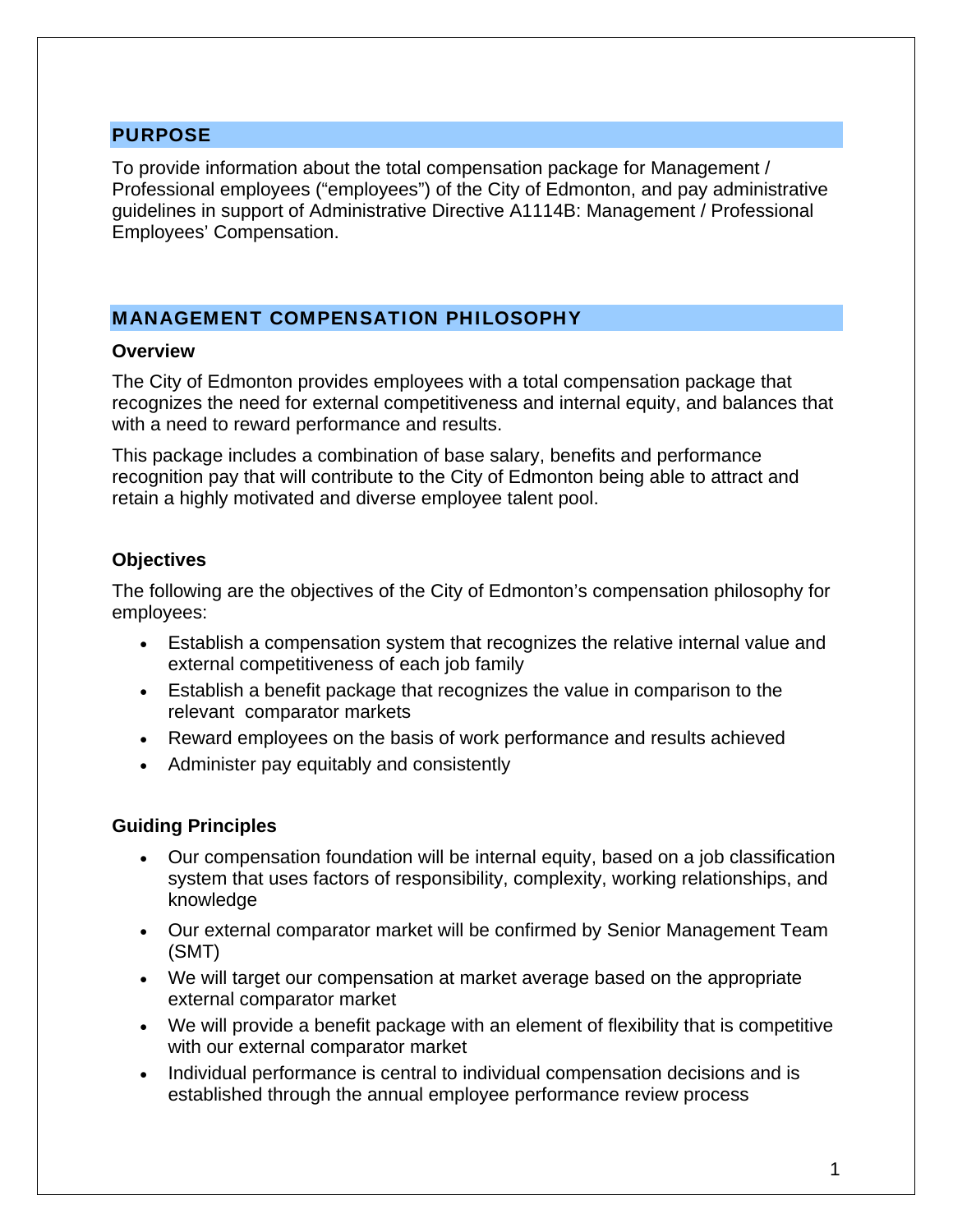#### <span id="page-4-0"></span>**Authority**

The Management Administrative Guidelines (the "Guidelines") have been approved by the City Manager, and their interpretation and administration delegated to Human Resources (HR) Compensation.

Any variation in the application of these Guidelines requires that the business area review the circumstances with HR Compensation before any recommendation is forwarded to the City Manager for further review.

#### <span id="page-4-1"></span>CONDITIONS OF EMPLOYMENT

#### <span id="page-4-2"></span>**Hours of Work**

The normal minimum bi-weekly hours of work is 73.8, Monday to Friday, or such other work schedules as designated by the supervisor.

#### <span id="page-4-3"></span>**Earned Day-Off Program**

Employees may be eligible to participate in the earned day-off (EDO) program depending on the operational needs of their work area **[\(ADMINISTRATIVE DIRECTIVE –](http://www.edmonton.ca/city_government/policies_directives/administrative-directives-a-c.aspx) [COMPRESSED HOURS OF WORK\)](http://www.edmonton.ca/city_government/policies_directives/administrative-directives-a-c.aspx)**.

The following schedule, effective January 3, 2010, reflects the approved annual EDO entitlements based on salary grade:

| <b>Management Level</b> | EDO's |
|-------------------------|-------|
| <b>Branch Managers</b>  |       |
| ML4 / MS4 Directors     | 12    |
| All Remaining Employees | 1 Q   |

If approved to participate in the EDO program, the employee must still work the minimum 73.8 bi-weekly hours. However, the actual daily hours of work will vary depending on the number of EDO's the employee is entitled to:

| # of $EDO's$ | <b>Normal Daily Hours of Work</b> |
|--------------|-----------------------------------|
| 19           | 8.0 hours per day                 |
| ィク           | 7.75 hours per day                |
|              | 7.38 hours per day                |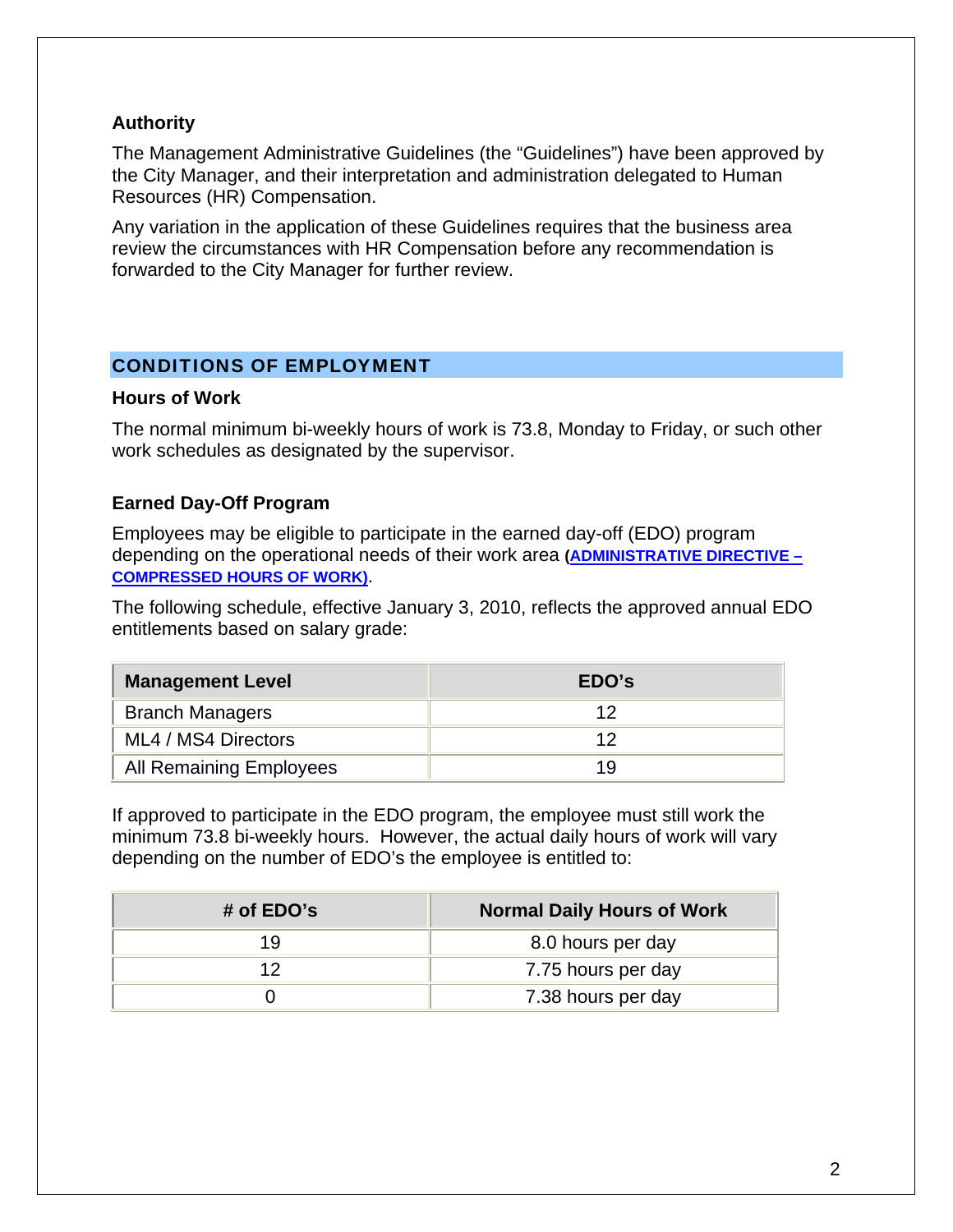EDO guidelines include:

- Employees are expected to arrange medical and/or dental appointments on their EDO's whenever possible
- If an employee works on their EDO, another day off in-lieu may be arranged with their supervisor. This would be consistent with the principles of the EDO program that no additional cost would be incurred by the corporation upon implementation
- Employees may request to bank up to 3 EDO's and may take them at a time mutually agreeable between the employee and their supervisor
- EDO's must be taken within the current year and cannot be carried forward to the next year or be paid out
- Annual entitlements should be pro-rated for extended absences or appointments that start after the beginning of the year

#### <span id="page-5-0"></span>OVERTIME AND PREMIUMS

#### <span id="page-5-1"></span>**Overtime**

 $\overline{a}$ 

Employees may decide to work additional hours, without specific direction, for short or irregular periods to achieve the goals or meet operational challenges of the work area. In absence of the employee meeting the overtime criteria below, such additional hours are not compensable.

Where the supervisor requires the employee to work overtime, the following criteria will be used to determine eligibility for overtime compensation:

- Only positions in salary grades ML2/PT3/PE3 or below are eligible
- No employee shall work overtime or be entitled to receive overtime pay unless the hours of required overtime work are pre-authorized by the supervisor
- No pre-authorization shall be provided, unless the overtime work represents a genuine and immediate need to the work area
- Overtime is only paid for hours exceeding the *normal daily hours*<sup>[1](#page-5-2)</sup>, and will be paid at a rate of 1.5 times the employee's regular rate of pay
- Overtime will be paid out to the employee on a bi-weekly basis (in accordance with Table 1)
- When an employee is required to work on an EDO, the employee will be permitted to arrange an alternate day off with their supervisor. Accordingly, no overtime is payable

<span id="page-5-2"></span> $1$  Based on minimum bi-weekly work hours of 73.8 for full-time management employees, and their approved EDO schedule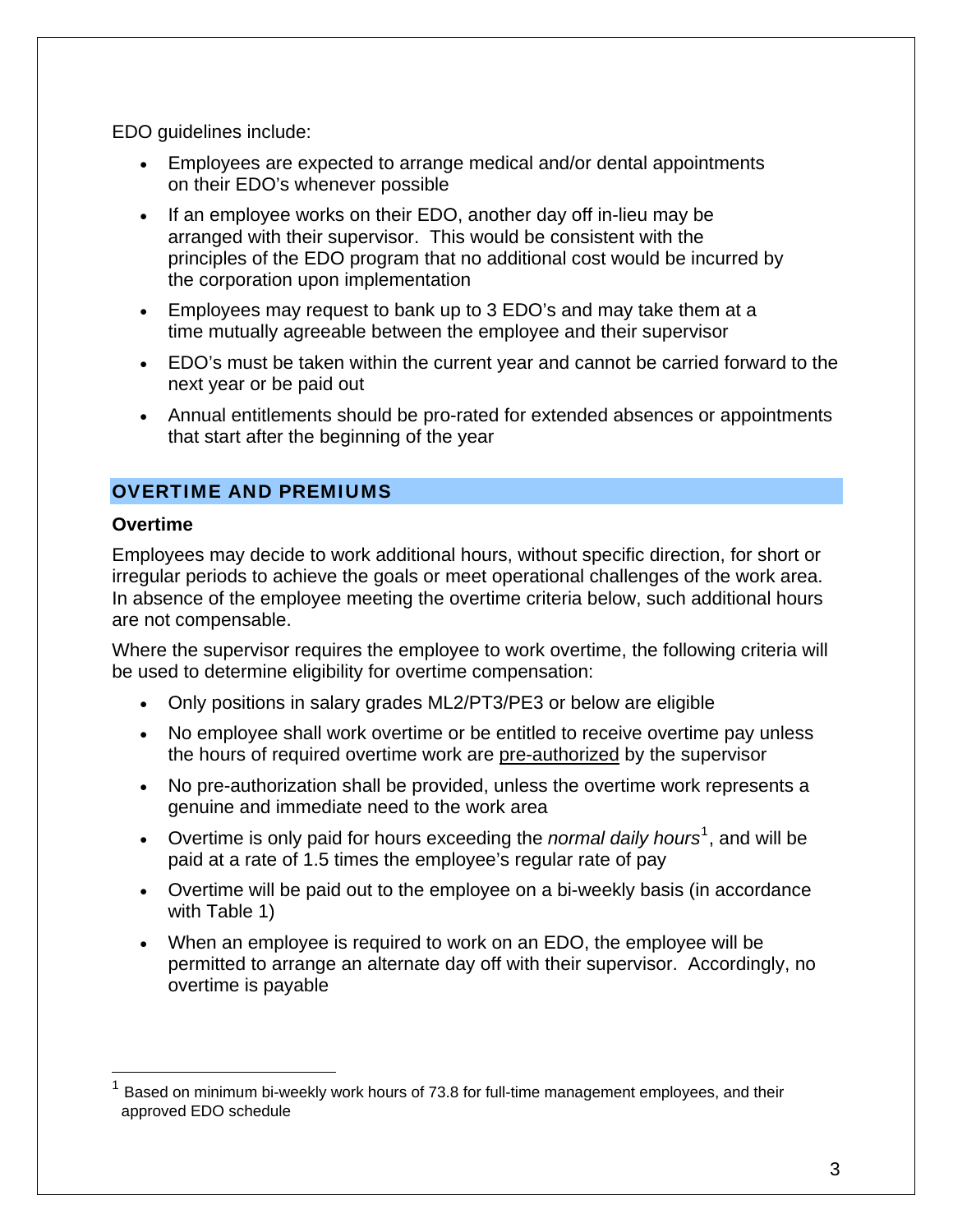#### <span id="page-6-0"></span>**Overtime Bank**

Employees may, at their option, credit the dollar value of compensable overtime to an "Overtime Time-Off Bank" up to a maximum dollar equivalent of 73.8 hours at the employee's regular pay rate.

The time off with pay, in place of overtime pay, shall be taken and paid at the employees regular pay rate at a time mutually agreed to between the employee and the department, and no later than 90 calendar days from the end of the pay period in which it was earned.

If such time off with pay, in place of overtime pay, is not taken within this 90 calendar day period, then the employee shall request and be paid at the overtime rate for all the overtime hours worked with respect to which time off with pay has not been taken and paid.

To activate this overtime banking option, the employee must enter the time into PeopleSoft as banked overtime (BOH), rather than paid over time (TOH).

#### <span id="page-6-1"></span>**Sunday Work Premium**

Employees in salary grades ML2/PT3/PE3 or below, who work regular rotating shifts, will be compensated for each hour worked on Sunday at 1.25 x their hourly rate (biweekly rate divided by 73.8).

#### <span id="page-6-2"></span>**Statutory Holiday Premium**

Employees in salary grades ML2/PT3/PE3 or below, who work regular rotating shifts and their regular day of work falls on a statutory holiday, and any other employees that are required by their supervisor to work on a statutory holiday, will be compensated for each hour worked at 1.5 x their hourly rate. In addition, they will receive the normal salary for the day. Where the statutory holiday also falls on a Sunday, the Sunday Work Premium will also apply.

**Example:** An employee who works 7.38 hours per day on a regular rotating shift is scheduled for a shift on Easter Sunday. The employee's hourly rate of pay is \$30. Recognizing the Sunday work premium and the statutory holiday pay, the employee will be paid as follows for this shift:

(\$30/hr x 1.25) x 7.38 hrs + (\$30/hr x 1.5) x 7.38 hrs = \$608.85

No premium rate of pay would result from the example employee working Easter Monday, which is a day off in lieu of the statutory holiday, as the employee has already been compensated at a premium rate of pay for working the holiday.

TABLE 1 - Identifies appropriate rate to pay in different overtime ("OT") and holiday scenarios: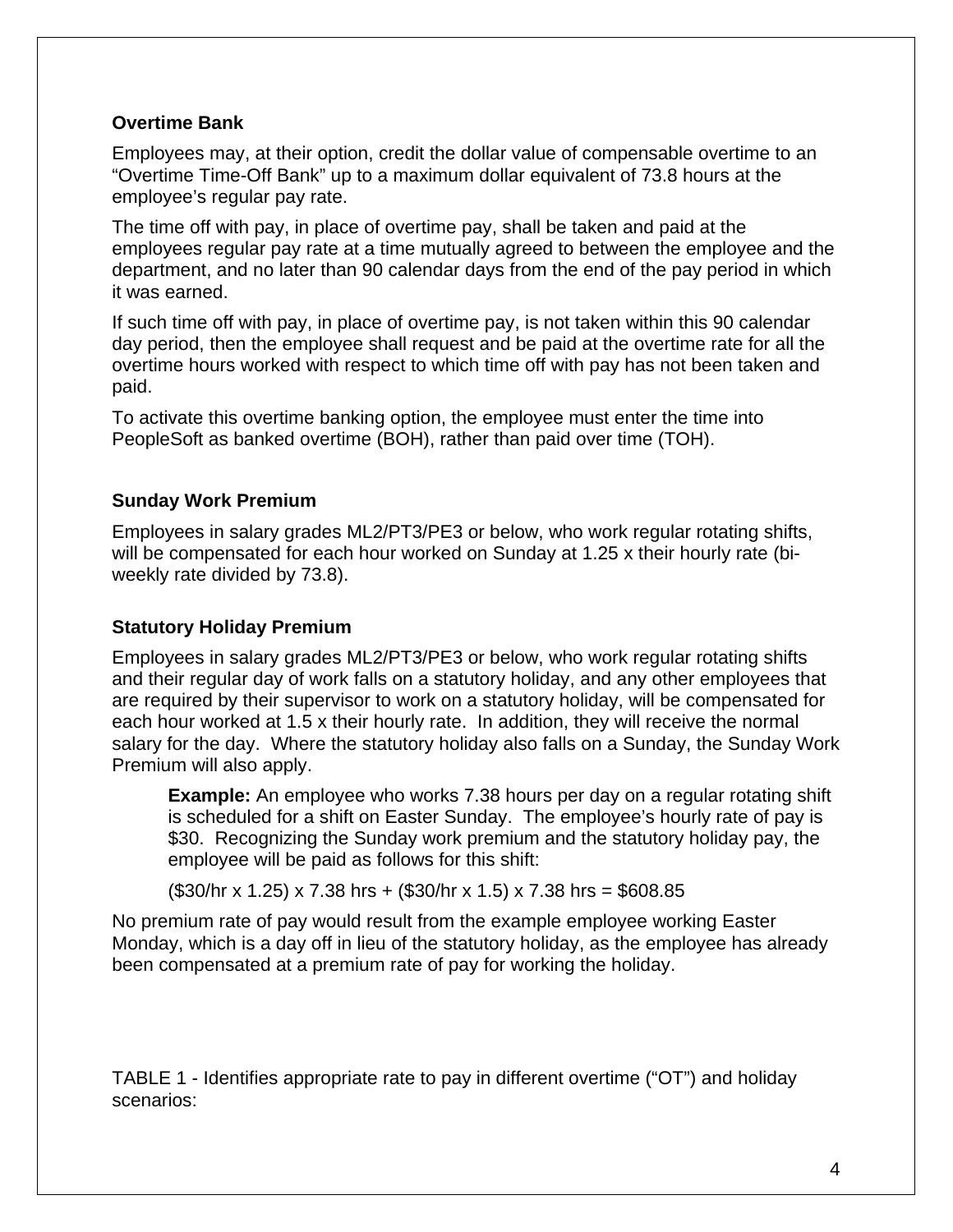| <b>Situation</b>                                                                                           | <b>Overtime Rate</b>                                       | <b>Comments</b>                                                     |
|------------------------------------------------------------------------------------------------------------|------------------------------------------------------------|---------------------------------------------------------------------|
| OT worked on normal working<br>days in excess of normal daily<br>hours                                     | 1.5 x hourly rate of<br>pay                                | To determine hourly rate of pay,<br>divide bi-weekly salary by 73.8 |
| OT worked on 1 <sup>st</sup> designated<br>day of rest (after working<br>normal bi-weekly hours)           | 1.5 x hourly rate of<br>pay                                |                                                                     |
| OT worked on 2 <sup>nd</sup> designated<br>day of rest, when 1 <sup>st</sup> day of<br>rest worked as well | 2 x hourly rate of<br>pay                                  | This rate of pay applies only to<br>hours on 2 <sup>nd</sup> day    |
| Hours worked on designated<br><b>EDO</b>                                                                   | No OT paid, but<br>alternate day off<br>arranged           |                                                                     |
| Hours worked on a statutory<br>holiday (not part of normal<br>work schedule)                               | 1.5 x hourly rate of<br>pay for hours<br>worked on holiday | Employee also receives a day<br>off in lieu of statutory holiday    |
| Hours worked on a statutory<br>holiday (part of normal work<br>schedule)                                   | 1.5 x hourly rate of<br>pay for hours<br>worked on holiday | Employee also receives normal<br>salary for statutory holiday       |

#### **Standby Premium**

Standby duty requires than an employee be available and able to report or respond immediately to work related problems, which by its very nature, places significant restrictions on the type of activities that an employee can do after normal working hours.

Eligibility for Standby Premium is based on the following:

- Employees in salary grades ML2/PT3/PE3 or below
- Written approval from the supervisor to be on standby
- When required to be on standby service, an employee must be available and in proper physical condition to perform the required duties **[\(DRUG AND ALCOHOL](http://ecity/training/leader_supervisor/drug-and-alcohol-directive.aspx)  [DIRECTIVE\)](http://ecity/training/leader_supervisor/drug-and-alcohol-directive.aspx)**

The assignment of a paging device or cell phone does not imply required standby. The employee must meet the above eligibility requirements to be eligible to record Standby.

Standby Pay should be paid using the following time reporting codes in PeopleSoft:

- MGSB1 Evening to Morning 1 paid hour per period
	-
- MGSB2 Off Days (excluding EDO's) 2 paid hours per 24 hour period
	-
- 
- MGSB3 Statutory Holidays 1 paid hour per 6 hours on standby

#### <span id="page-7-1"></span><span id="page-7-0"></span>PAY ADMINISTRATION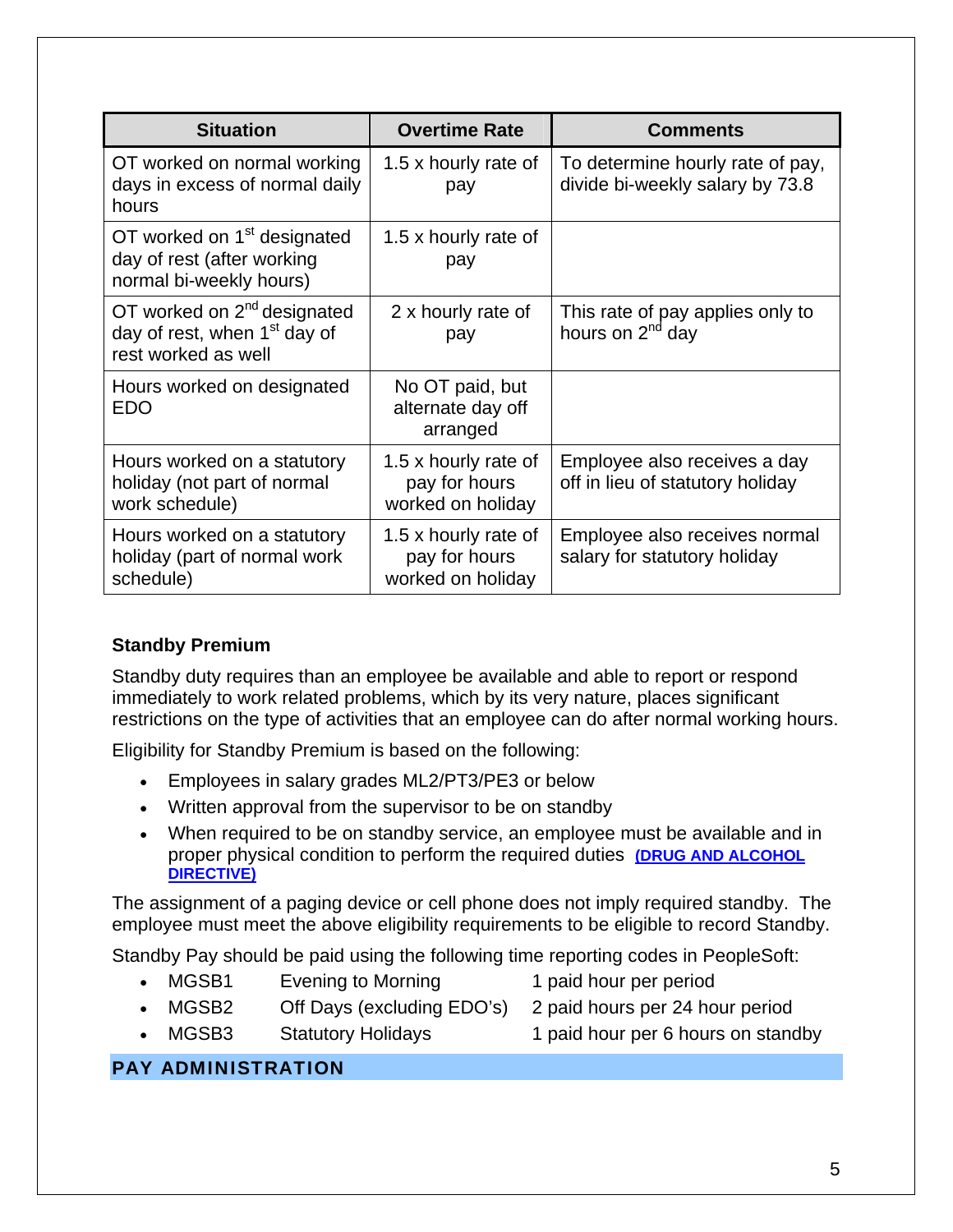All employees shall be compensated within the salary range (see **[MANAGEMENT SALARY](#page-22-0)  [SCHEDULE](#page-22-0)**) in which their positions are evaluated, and in line with their performance and qualifications. The exception to this is employees who are hired in developmental ranges.

Each salary grade has four administrative points within their salary range:

- Developmental entry range from 70% to 79.9% used when employee does not meet full job qualifications
- Normal entry starting salary for employee meeting minimum job qualifications
- Midpoint
- Job rate maximum salary of the pay range, which should not be exceeded

| 70%                 | 80%          | 90%      | 100%            |
|---------------------|--------------|----------|-----------------|
| Developmental Entry | Normal Entry | Midpoint | <b>Job Rate</b> |

Each point is determined by a comparison ratio (CR) to the job rate (100%) of the salary grade.

Once an employee's starting salary is established, progression through the salary range is based on achieving satisfactory performance (see **[PERFORMANCE](#page-14-0)** ).

#### <span id="page-8-0"></span>**Salary upon Appointment (External Hire)**

When determining a starting salary for the new employee that meets the job level qualifications, the following factors should be taken into account:

- Qualifications compared to those posted for the position
- Education and experience relative to their peers (internal equity)
- Availability of this skill set in the current employment market
- If applicable, salary relationship of new employee to subordinates. Under normal circumstances, a minimum 5% supervisory differential should exist to avoid salary compression

When any offers of employment or promotion are being considered where the resulting CR will be greater than 90%, General Manager approval is required.

#### <span id="page-8-1"></span>**Salary upon Promotion (Internal Hire)**

A promotion will occur when an employee has accepted a position that carries a higher salary grade than the one previously held.

In determining the placement of the employee's salary in the new range, consideration should be given to the following factors:

 Qualifications compared to the full requirements of the new position (e.g. if fully qualified, new salary should be at least the normal entry of new salary range; if less than fully qualified, salary should be set in developmental range)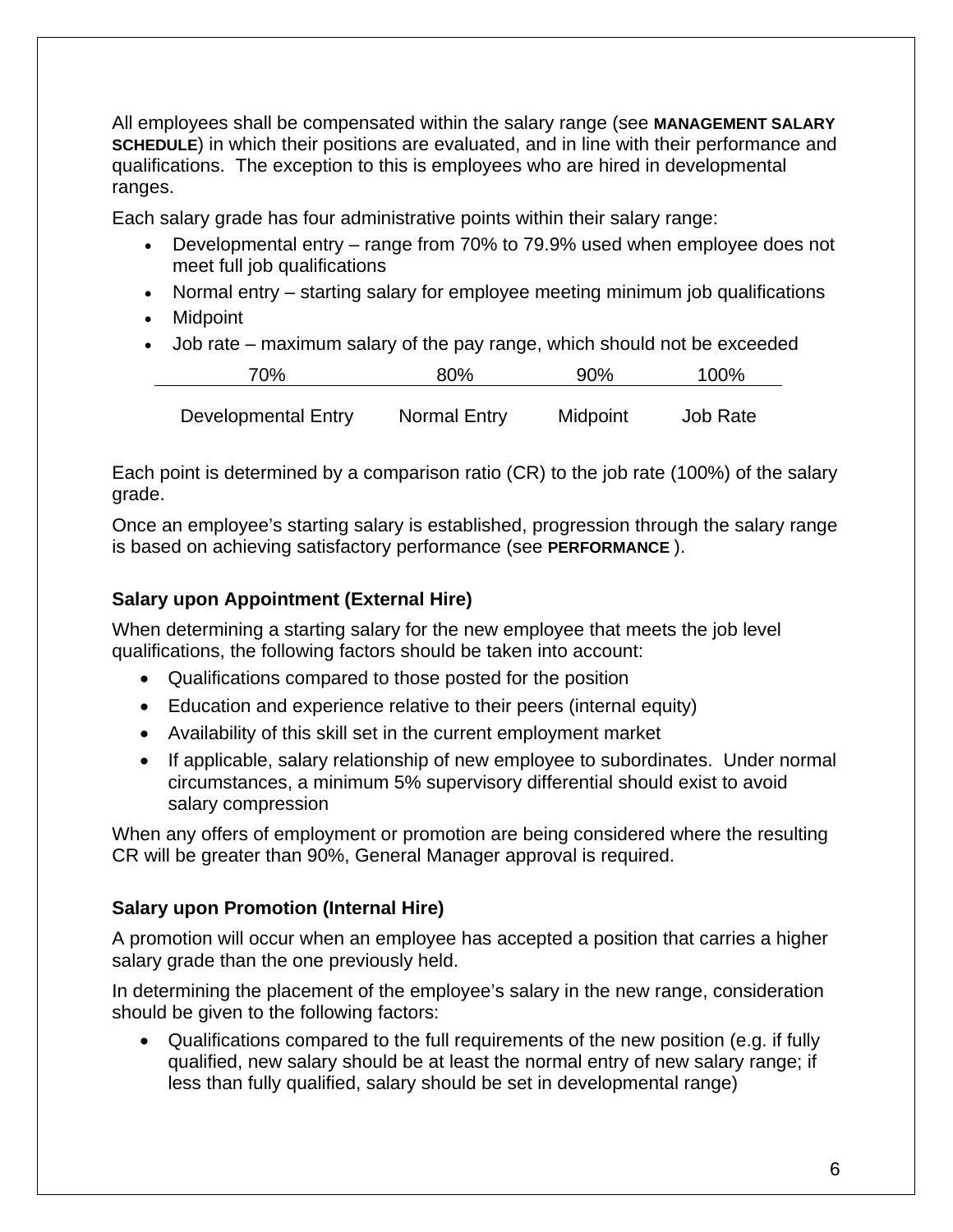- The current salaries of peers and the employees they will supervise. Under normal circumstances, there should be a minimum supervisory differential of 5% to avoid salary compression
- The employee's recent salary history
- Sufficient room within the range should be left in order to allow for salary progression as performance and experience increases in the new job

#### Management to Management

Normally, a promotional salary increase of up to 5% or normal entry of the range if qualified, whichever is greater, will be provided. In exceptional circumstances, an increase of up to 10% can be approved by the General Manager.

#### In-Scope or Out-of-Scope to Management

Since the hours of work may differ for in-scope or out-of-scope employees, a promotional salary increase of up to 5% of the employee's hourly rate or annual salary, or normal entry of the range if qualified, whichever is greater, will be provided.

#### <span id="page-9-0"></span>**Developmental Hire**

Employees will be placed in the developmental range (70% - 79.9%) when their experience level is short by 2 years or less of the minimum experience and/or education requirements for the position they successfully applied on. If greater than 2 years, they should not be considered for the position.

While progressing through their developmental range, there may be salary compression with positions reporting to them, however, this should be expected until the employee becomes fully qualified in their position.

Supervisors should conduct performance reviews at least every six months to ensure the appropriate coaching is provided for their development through the year.

If their performance and development is satisfactory throughout the year, employees will be eligible for an annual in-range salary adjustment of up to 5% as part of the Personal Contribution Plan (PCP) evaluation process and reward program. Any increase greater than 5% for a developmental employee must be approved by the General Manager.

However, it should be noted that when the job level qualifications are attained, the employee should be placed at the job level (80%). When this occurs, it will be the supervisor's responsibility to advise HR Compensation in writing so that the appropriate adjustment to salary can be implemented.

Generally, developmental periods should not exceed 2 years.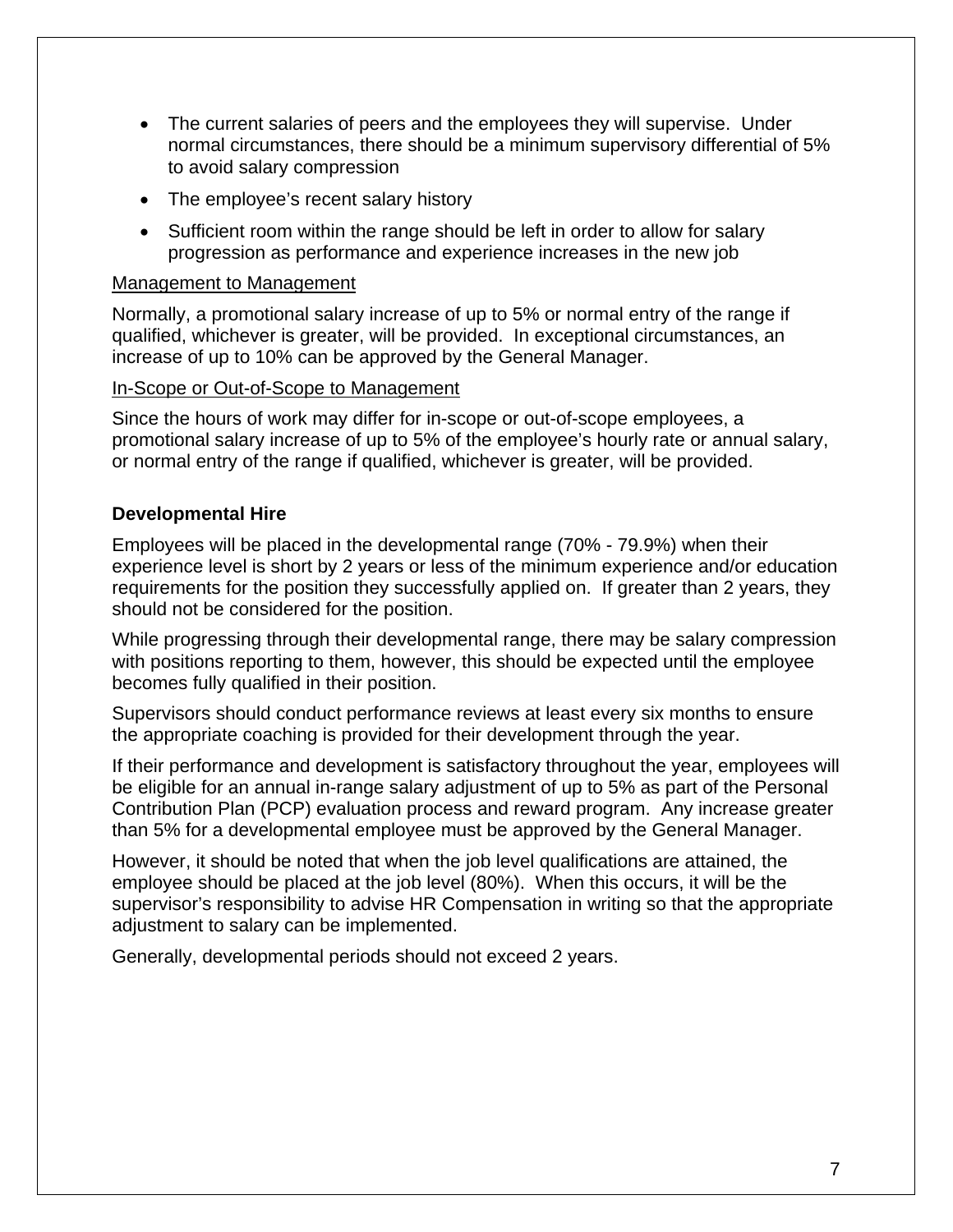#### <span id="page-10-0"></span>**Salary upon Lateral Transfer**

When employees move to new positions within the same salary grade, there should be no salary change. However, the General Manager may approve a salary increase of up to 5% in exceptional circumstances, provided the job rate is not exceeded, to address an inequity such as one of the following:

- Employee's qualifications significantly exceed the minimum posted qualifications but their current salary is below the midpoint of the salary grade
- Education and experience of the employee is equivalent to or higher than peers (in the new position) but their salary is significantly lower
- Lateral transfer results in a salary compression issue with employees that the employee supervises

#### <span id="page-10-1"></span>**Salary upon Job Re-Evaluation**

#### Upward Evaluation

When an existing management/professional position is reviewed by the Corporate Job Evaluation Committee and results in an upward evaluation (e.g. classified to a higher salary grade), the incumbent's salary will be adjusted as follows:

- If current salary is below the maximum of the new grade, the employee's salary will be adjusted by up to 5%, provided the job rate is not exceeded
- If current salary is below normal entry of the new grade, the employee's salary will be adjusted to normal entry (or up to 5% as per above, whichever is greater)
- The salary increase will be effective the date that the Job Evaluation Committee makes its decision

#### Downward Evaluation

When the job review results in the downward evaluation of a position, the following salary treatment will apply:

- The employee's salary (and benefits) will remain unchanged for a two year period<sup>[2](#page-10-2)</sup>, and they will not be eligible for economic or performance increases
- After this period, the employee's salary will be reduced to the job rate of their new salary grade and they will become eligible for economic increases
- At the time of downward evaluation, the details and salary treatment must be documented in writing by the supervisor and provided to the employee and HR **Compensation**

<u>.</u>

<span id="page-10-2"></span> $2$  HR will code employee as OV2 in PeopleSoft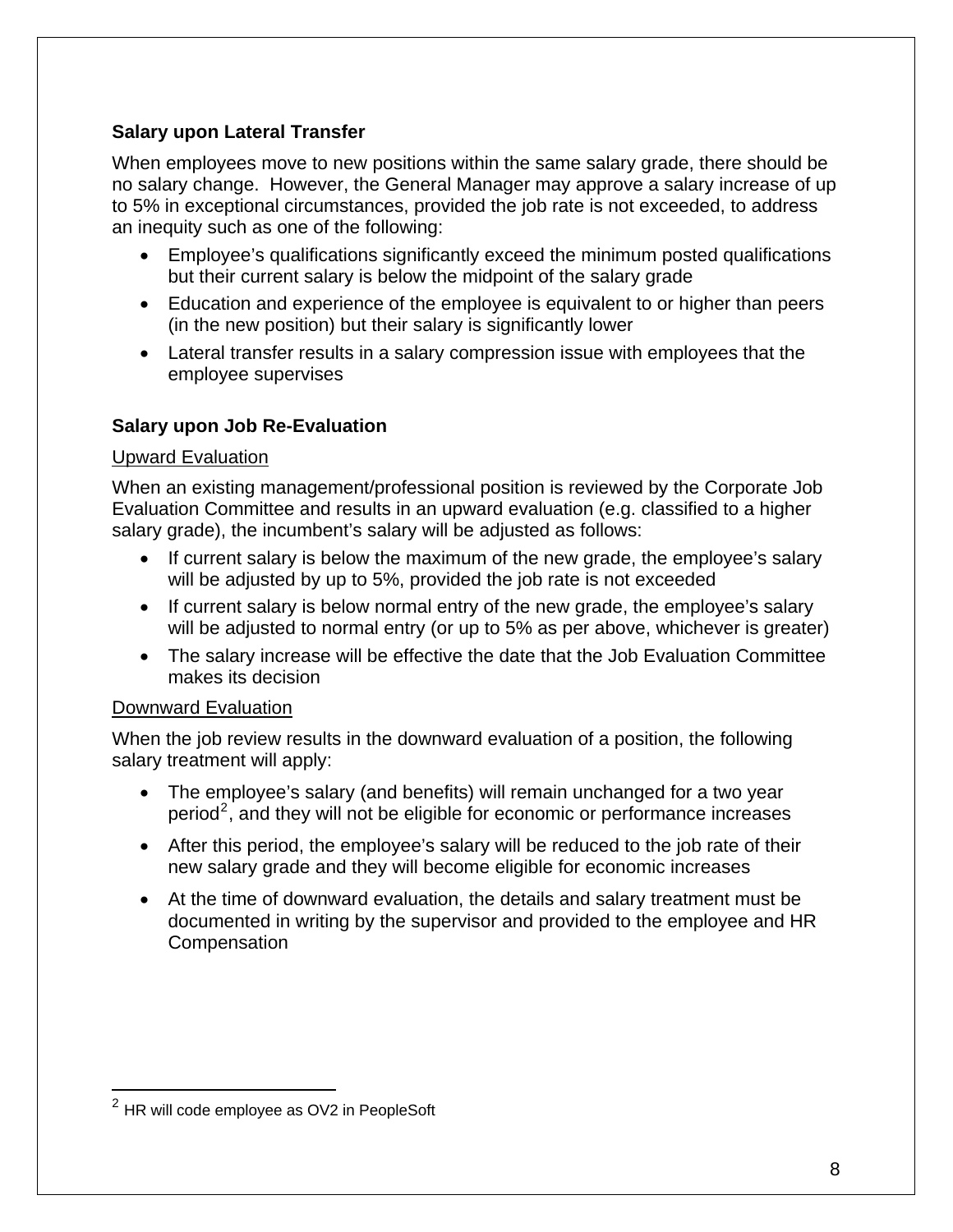#### <span id="page-11-0"></span>**Salary upon Automatic Progression**

There are only two areas within the management/professional group that provide for automatic progression through the salary ranges based on years of experience and professional requirements: Engineers (see **[ENGINEER GUIDELINES](#page-27-0)**) and Solicitors.

Solicitors have been divided into three levels, each requiring progressively more years of experience (defined as years since being called to the Bar) in addition to their completion of their Law Degree and being a member of the Law Society of Alberta.

Solicitor I (PS2) At least 3 years of experience as a Lawyer Solicitor II (PS3) At least 6 years of experience as a Lawyer

Solicitor III (PS4) At least 10 years of experience as a Lawyer

Once a Solicitor attains the appropriate years of experience (and has satisfactory performance), a letter is submitted from the Law Branch to the HR Compensation to automatically progress the Solicitor to the next level. There will be no automatic increase to salary for Solicitors upon reclassification.

#### <span id="page-11-1"></span>**Salary upon Demotion**

When an employee is moved to a different position in a lower salary grade, the salary impact will depend on the reason for the move.

#### **Involuntary Demotion with Cause**<sup>[3](#page-11-2)</sup>

The employee's salary is immediately reduced so it does not exceed the job rate of their new salary grade.

#### Involuntary Demotion without Cause

The employee's salary (and benefits) will remain unchanged for a two year period<sup>[4](#page-11-3)</sup>, and they will not be eligible for economic or performance increases.

After this period, the employee's salary will be reduced to the job rate of their new salary grade and they will become eligible for economic increases.

At the time of Involuntary Demotion without Cause, the details and salary treatment must be documented in writing by the supervisor and provided to the employee and HR Compensation.

 $\overline{a}$ 

<span id="page-11-2"></span> $^3$  For conditions of "Cause", refer to  $\overline{\text{Termination of}_{} }$  Employment

<span id="page-11-3"></span> $<sup>4</sup>$  HR will code employee as OV2 in PeopleSoft</sup>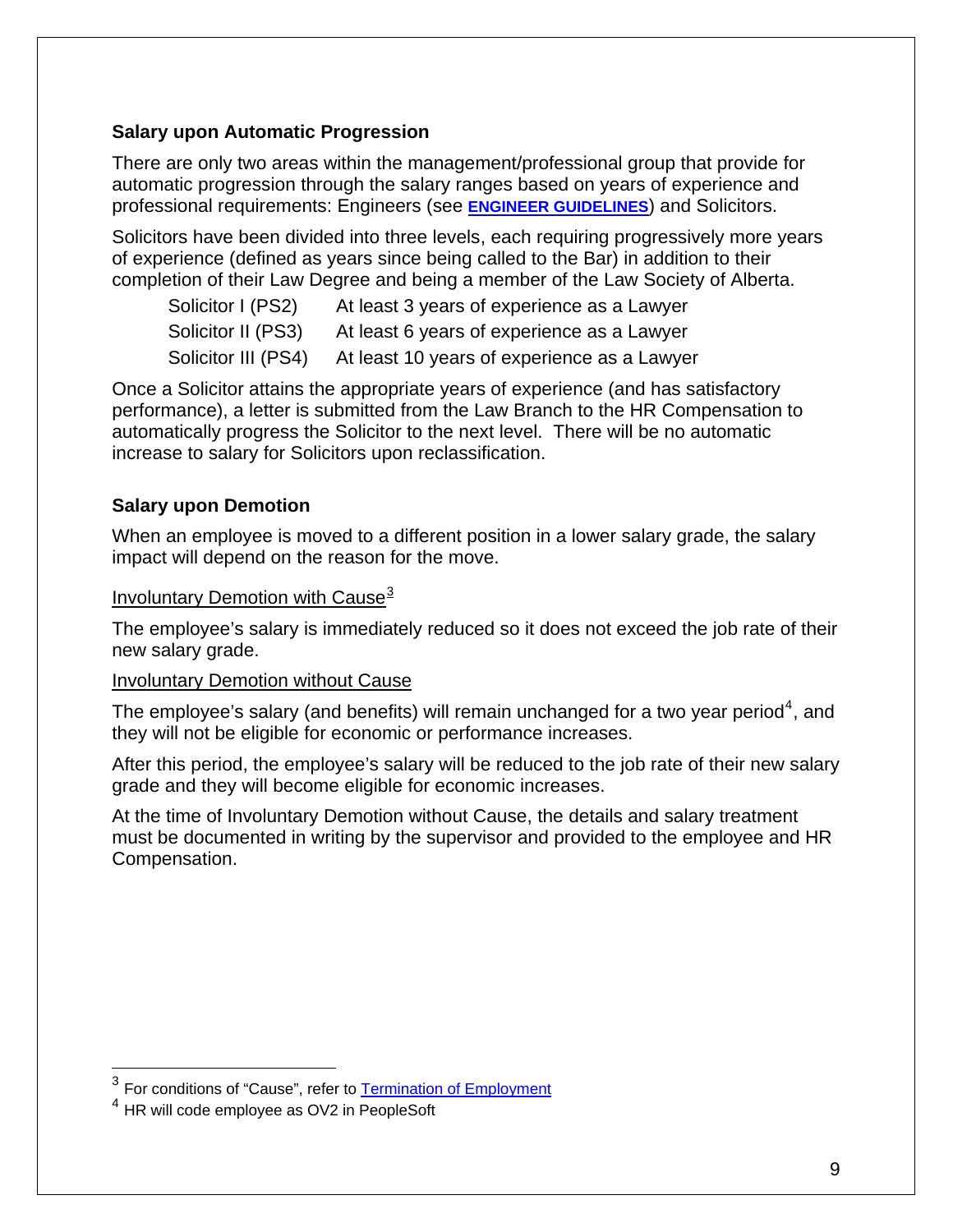#### Voluntary Demotion

Where an employee voluntarily accepts or applies for a demotion, the employee's salary will not change unless it needs to be adjusted so as not to exceed the job rate of the new salary grade.

#### <span id="page-12-0"></span>**Salary for Acting Appointments**

Employees are expected, as part of their responsibilities, to act for their supervisors during short term absences, without a change in salary.

When temporarily appointed to a position at a higher salary grade, an acting salary adjustment is appropriate when:

- Employee takes on a significant portion of the duties of the higher position and reflect increased skill, effort, and responsibility
- Acting appointment exceeds 10 consecutive working days (anything less considered as development training)
- Acting adjustment will not result in a salary exceeding the job rate of the higher salary grade

If the acting appointment exceeds 10 working days, the salary adjustment will be for the whole of the acting assignment, and will be paid on a bi-weekly basis.

Normally, an employee that does not meet the developmental qualifications of the higher level position should not be placed in an acting capacity.

#### Management to Acting Management

Normally, a salary increase of up to 5% or normal entry point of the salary range, whichever is greater, will be provided for an acting appointment if the employee is qualified to perform in the higher level position. In exceptional circumstances, an increase of up to 10% can be approved by the General Manager.

An employee in an acting capacity who only meets the developmental requirements of the higher level position shall receive a salary increase of up to 5% or the minimum of the developmental entry point of the salary range, whichever is greater.

#### In-Scope and Out-of-Scope to Acting Management

All details from above apply when in-scope or out-of-scope employees accept an acting appointment to a higher level management/professional position, except acting pay is provided when an appointment exceeds 1 working day and is calculated as follows:

- For 90 calendar days or less since they continue to work the normal hours of their home position (ex. CSU 52: 67.5 bi-weekly), acting compensation will be the same as above (note: when determining normal entry, use management's established hourly rates instead of annual salary).
- For greater than 90 calendar days since they will be required to work the normal work hours of the management position (73.8 bi-weekly), which likely differs from their in-scope or out-of-scope confidential position, the acting salary adjustment will be applied to their hourly rate or annual salary, whichever is greater.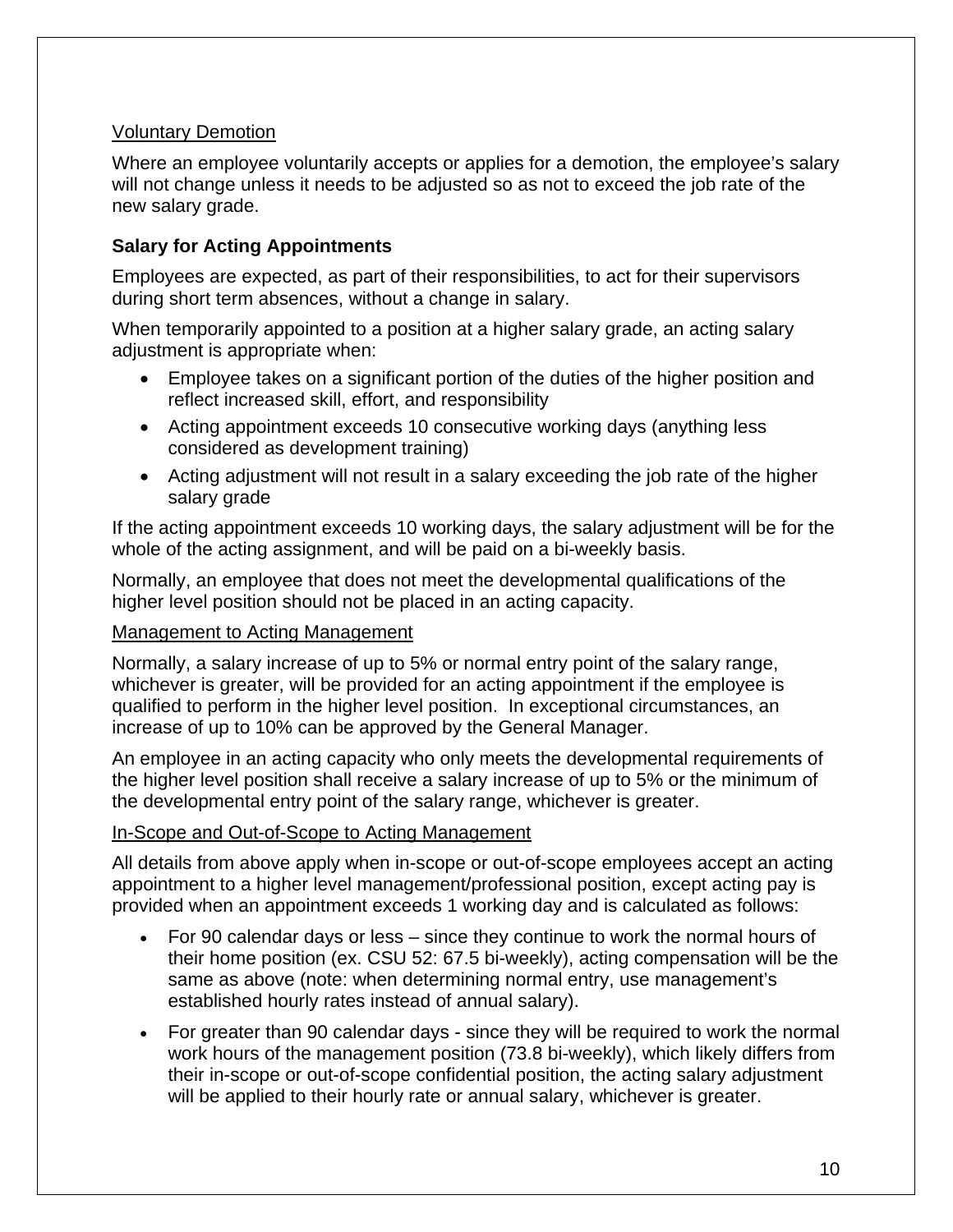#### <span id="page-13-0"></span>**Special Assignment, Secondment or Career Development**

A special assignment is determined to exist when an employee has temporarily been assigned different duties, which are deemed by the Human Resources Branch to be in a different salary grade than the duties of the employee's regular position.

If the level of the special assignment is deemed by the Human Resources Branch to be higher than the duties of the employee's regular position, a salary increase of up to 5% of their hourly rate or annual salary, or normal entry of the range for the assigned position, if qualified (for the duration of the assignment), whichever is greater will be applied.

If the level of special assignment is deemed to be no lower than 2 salary grade levels less than the employee's regular position, there shall be no change in the employee's salary and status.

After completion of the special assignment, the employee's home department ensures a position (for which the employee is qualified) is found at the employee's previous salary grade.

#### <span id="page-13-1"></span>**Essential Services Pay**

An employee, with the exception of a General Manager, when called out to work on an essential basis due to a work stoppage, strike, declared emergency or other extraordinary circumstances of considerable duration is eligible for special compensation.

The General Manager and HR Compensation will review the compensation method for special compensation in each case. Special compensation may include time off, lump sum payments, a premium of up to 2 times the hourly rate for those hours that would qualify for overtime compensation or other compensation as determined by the General Manager and Human Resources. In cases where special compensation is determined to be a premium in pay, it will be paid on a bi-weekly basis.

Special Compensation is approved by the General Manager in concert with the Branch Manager of Human Resources. Special compensation to an employee in excess of 10% of current salary requires approval of the City Manager.

#### <span id="page-13-2"></span>**Salary for Part-time Employees**

Employees holding positions in which they are required to work less than full-time hours are considered part-time. Part-time employees are paid at an hourly job rate and only for actual hours worked. All other salary setting principles in these Guidelines should be considered when establishing the salary of part-time employees. To be eligible for benefits, part-time employees must work in excess of 20.25 hours per week.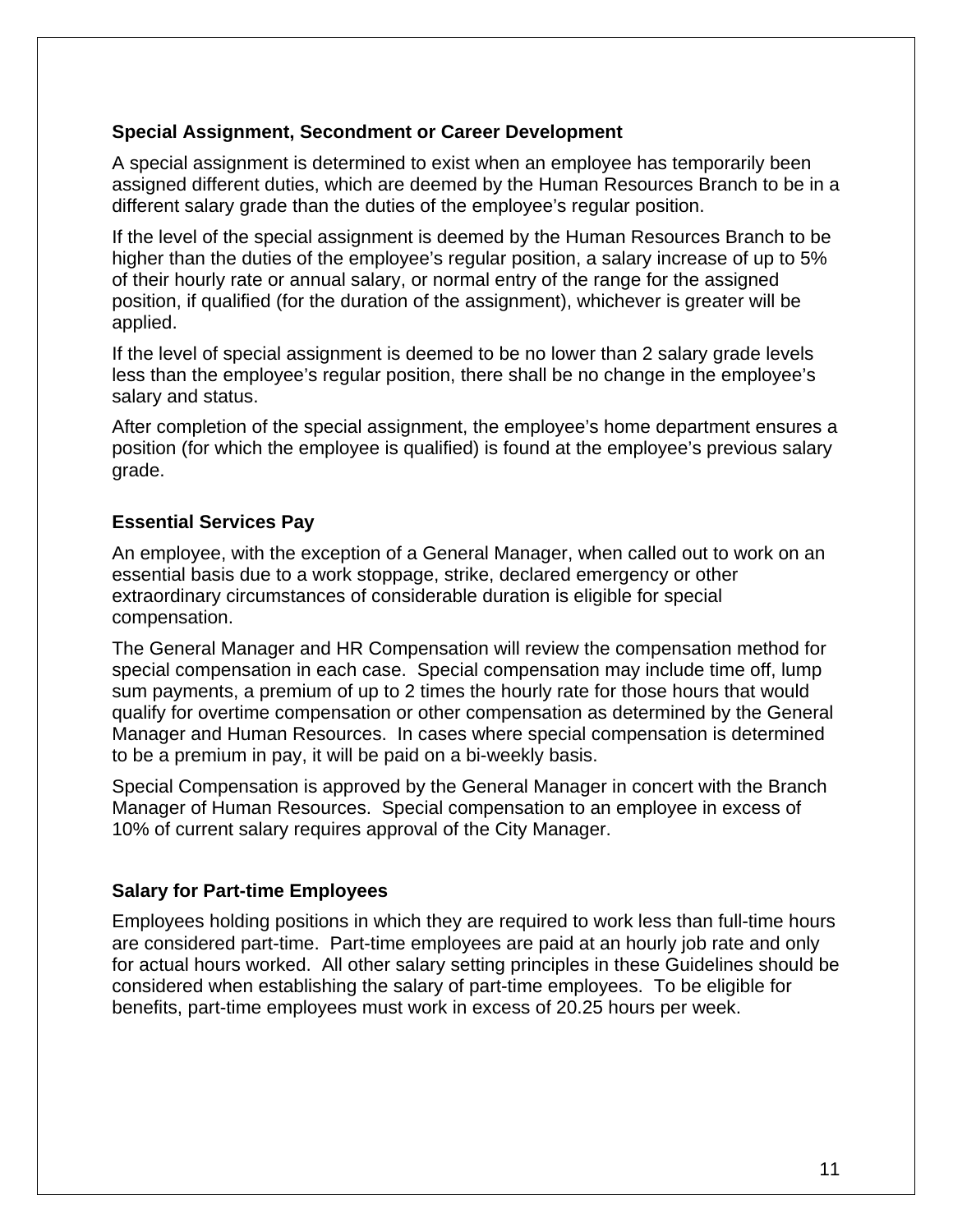#### <span id="page-14-0"></span>PERFORMANCE ADMINISTRATION

#### <span id="page-14-1"></span>**Probationary Period**

#### New Employees

The probationary period for new employees is 6 months from the effective date of hire (e.g. the commencement date of employment). During this time, the employee's qualifications, skills and suitability for the position are evaluated. Upon satisfactory completion of the probationary period, the employee is confirmed with no change to salary (unless prorating for an in-range adjustment).

If the employee is terminated within the probationary period, notice or pay in lieu of notice will be provided to the employee as required under the Alberta Employment Standards legislation.

#### Promoted Employees

The trial period for employees that are promoted from within the organization is 3 months. Upon satisfactory completion, the employee will be confirmed in their position with no change to salary (unless prorating for an in-range adjustment). If not determined suitable, the employee will be reverted back to their previous or similar management/professional position, and previous salary.

In both of the above instances, the probationary/trial period may be extended at the City of Edmonton's discretion for an additional 3 months if further assessment is required.

#### <span id="page-14-2"></span>**Performance Rewards**

Through a process of objective setting, interim and year-end reviews, a permanent employee may be eligible for performance rewards. The Human Resources Branch, in response to direction from the SMT, will determine the percentage increases for performance rewards. Each year, based on an approved performance award budget, departments may increase employee salaries based on individual employee performance.

The City of Edmonton provides performance rewards to employees through two programs:

- In-Range Movement
- Exemplary Performance Bonuses

Eligibility for inclusion in these two performance awards is assessed through the annual employee performance review process.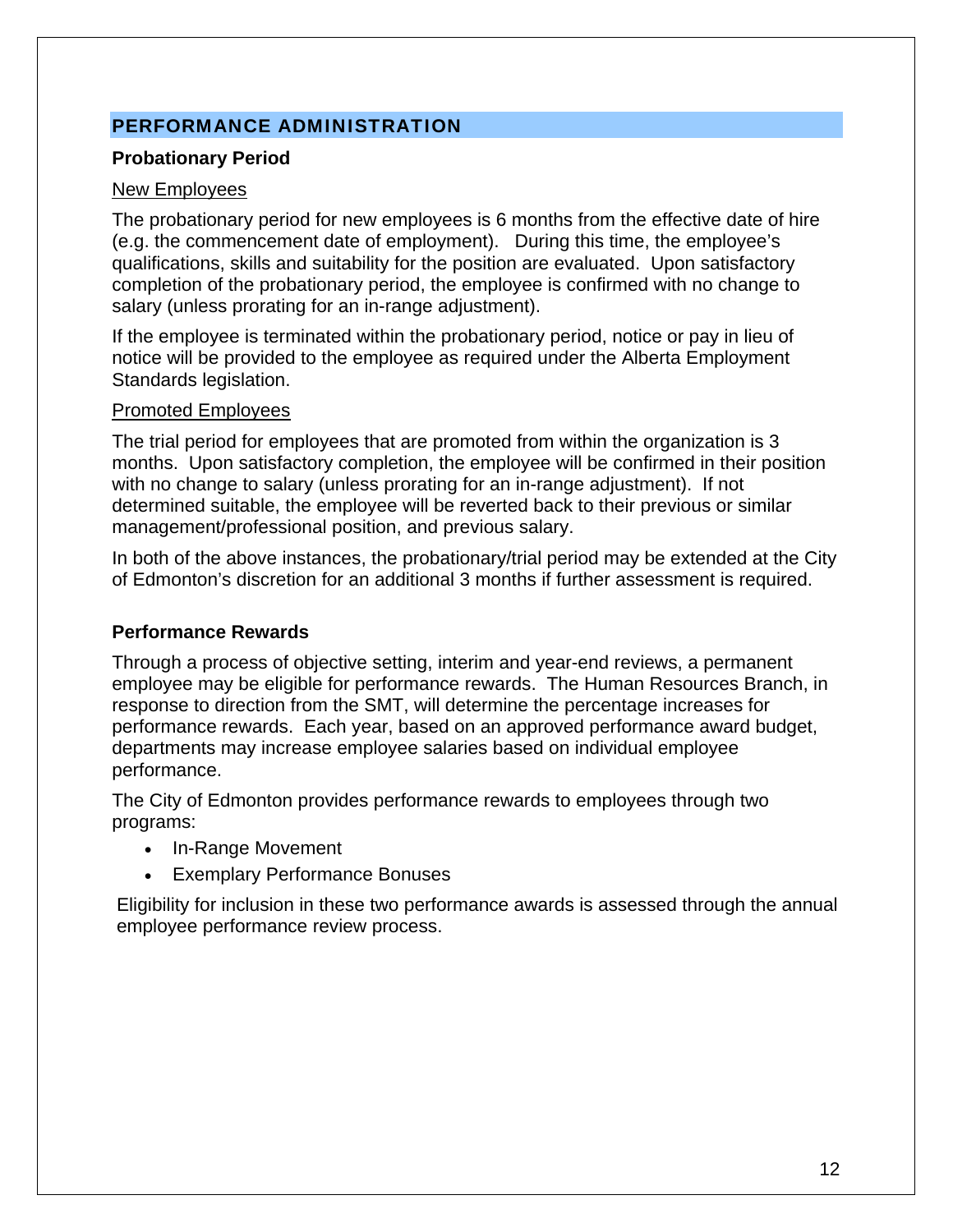#### <span id="page-15-0"></span>**In-Range Movement**

Employees in permanent positions who have met or exceeded performance expectations in the previous year and who have not yet reached the job rate of their salary grade will be eligible for an in-range salary increase.

Individual rewards are based on a percentage increase to an individual's current rate of pay. The City of Edmonton aligns all employees to a common January review date.

Key Principles of In-Range Movement Salary Adjustments:

- An In-Range adjustment will not result in an employee's base salary exceeding job rate
- All employees, including those in the developmental range, will be eligible for an annual in-range adjustment of up to 5%, based on satisfactory performance
- In-Range adjustments may be pro-rated based on time when employees have changed positions, employment status or have been on leave without pay over the preceding year (see Attachment 2 – Pro-Rating Performance Rewards for details)

#### <span id="page-15-1"></span>**Exemplary Performance Bonus**

Employees who demonstrate exemplary performance may be eligible for a lump sum Exemplary Performance Bonus. The lump sum bonus does not change the employee's base salary and is not included in pensionable earnings.

SMT will establish guidelines annually to ensure the distribution of the Exemplary Performance Bonuses is appropriate and consistent. A certain percentage of employees (currently maximum of 30%) in each department will be eligible to receive an Exemplary Performance Bonus payment.

#### <span id="page-15-2"></span>**Economic Adjustments**

On an annual basis, the Human Resources Branch will review and recommend to the City Manager an appropriate cost of living increase for the management/professional group, which will be implemented for all employees if approved.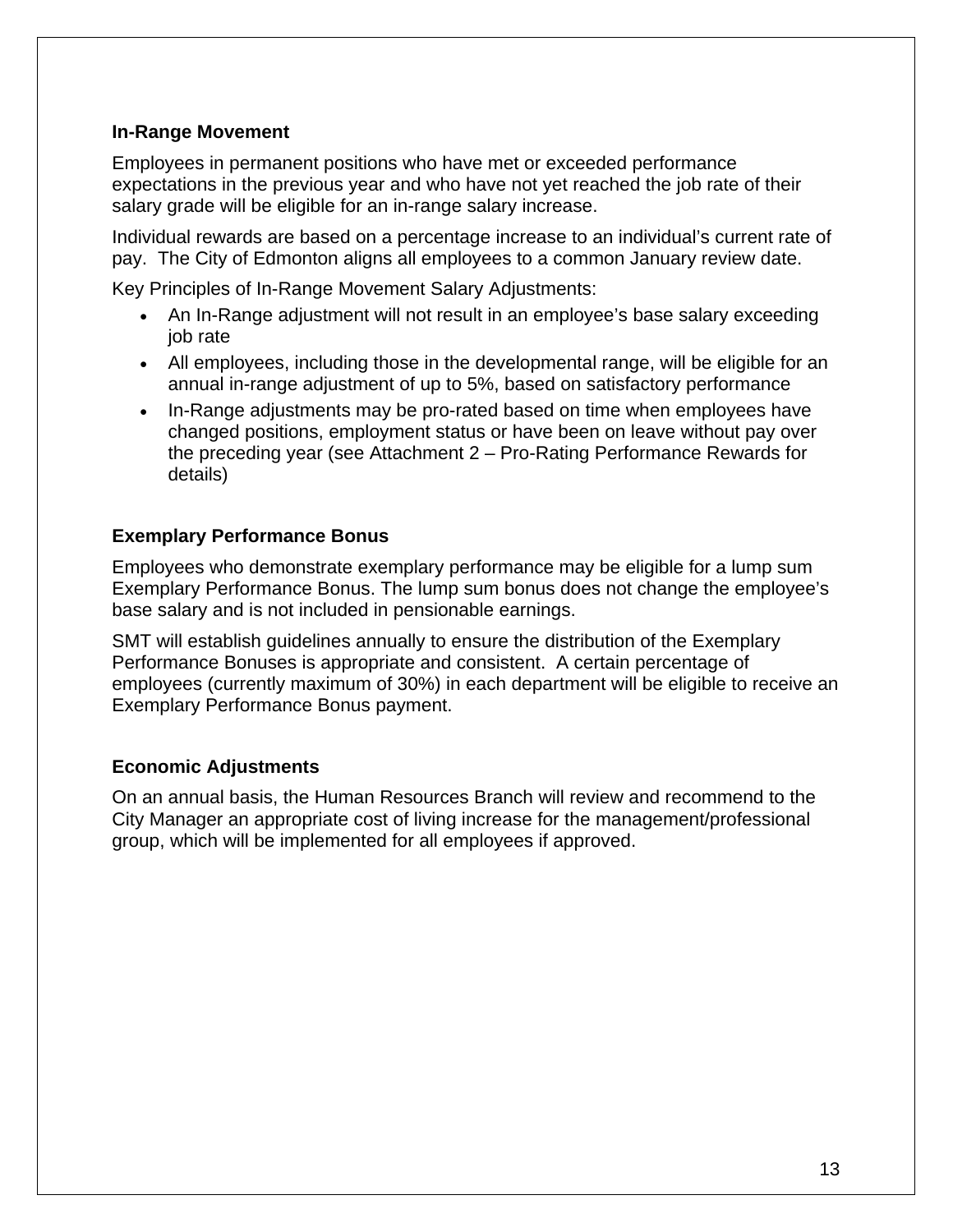#### <span id="page-16-0"></span>**Termination of Employment**

Termination of employment will be the result of one of the following:

#### Termination Without Cause

An employee's employment with the City of Edmonton may be terminated upon providing the employee with the employee's notice entitlement pursuant to the Alberta Employment Standards legislation. In addition to the above, all outstanding wages, vacation and/or overtime entitlement will be paid net of amounts owing.

The City may, on a gratuitous basis and in its sole discretion, provide the employee with additional pay in lieu of notice or working notice on a gratuitous basis and upon approval by the City Manager. In these cases, the additional payment or working notice is made conditional upon receipt of a full and final release in a form to be provided by the City.

Upon termination without cause, and at the discretion of the City, employee benefit coverage may be extended throughout the notice period (or a portion thereof) providing the relevant benefit plan/insurance policy allows for this coverage.

#### Termination With Cause

An employee's employment with the City of Edmonton may be terminated with cause at any time without notice based on the following:

- Consistent poor performance on the Employee's part, after being advised in writing as to the standard required;
- Any intentional or grossly negligent disclosure of any confidential information by the Employee;
- The Employee's violation of any local, provincial or federal statute relating to fraud, dishonesty, embezzlement or theft;
- Conduct on the Employee's part that is materially detrimental to the City (**[CODE](http://www.edmonton.ca/city_government/jobs/code-of-conduct.aspx)  [OF CONDUCT](http://www.edmonton.ca/city_government/jobs/code-of-conduct.aspx)**);
- Personal conduct on the Employee's part which is of such a serious and substantial nature that it would injure the reputation of the City if the Employee is retained as an employee; or
- Any and all omissions, commissions and other conduct which would constitute cause at law, in addition to the specified causes.

#### <span id="page-16-1"></span>JOB EVALUATION

The responsibility for evaluating management positions resides with the Branch Manager, Human Resources and this responsibility has been delegated to the Corporate Job Evaluation Committee for all positions except those requiring a Professional Engineer designation. For these, the responsibility has been delegated to the Corporate Engineering Committee (see **[JOB EVALUATION, CAREER PROGRESSION &](#page-27-0)  [PAY ADMINISTRATION GUIDELINES FOR ENGINEERS](#page-27-0)**).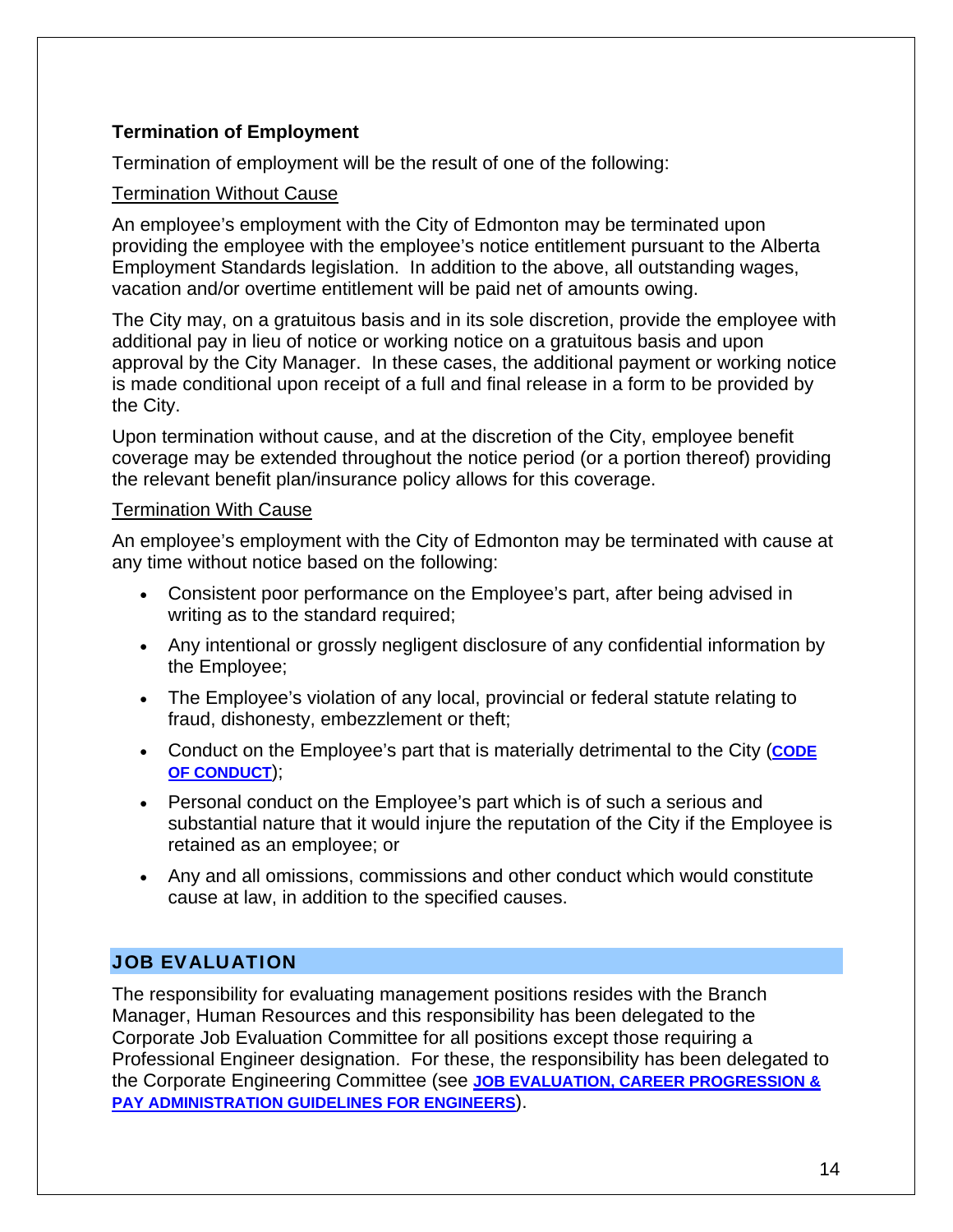#### <span id="page-17-0"></span>**Corporate Management Job Evaluation Committee**

This Job Evaluation Committee was chosen by the SMT to evaluate all positions within management in a fair and consistent process. The Job Position Profiles were developed within each Branch and approved by the appropriate Branch Manager and General Manager.

The Job Evaluation Committee is an independent team of departmental managers. The decisions made by this Committee are the final decision with respect to evaluations (see **[MANAGEMENT COMPENSATION](http://ecity/employeeinformation/managers_supervisors/management-compensation.aspx)**).

#### <span id="page-17-1"></span>**Mandate**

The Committee has been appointed by the SMT to participate in a fair and equitable process, ensuring an impartial and objective review and placement of positions in the hierarchy through a process of consensus.

#### <span id="page-17-2"></span>**Job Ladders**

The Job Evaluation Framework (see **[EVALUATION FRAMEWORK](http://ecity/assets/Evaluation_Framework_3.pdf)**) was developed to evaluate management/professional positions. The Framework includes two job ladders; management/leadership and professional/technical, which can be summarized as follows:

**Professional/Technical:** Provides advanced knowledge in areas of expertise to provide technical direction and leadership for a process, system and/or functional area to protect the organization and minimize risk. Individuals draw upon knowledge of the principles, practices, and procedures of their area of expertise. Provides others with expert advice on issues of current and emerging practices, technologies, and methodologies. Role may be responsible for leading people, however, emphasis of role is about providing individual contribution rather than leading people.

**Management/Leadership:** Works at a high operational and/or strategic level where decisions generally have an effect on corporate policy and performance. Leadership of employees represents a significant portion of overall responsibilities. Ensures the overall effectiveness of a functional area (department, branch or section) by providing leadership and direction. Manages the human, financial and operational resources of the functional area. Facilitates the achievement of the functional area's goals by implementing strategies and processes and building a high performing team that supports the success of the organization.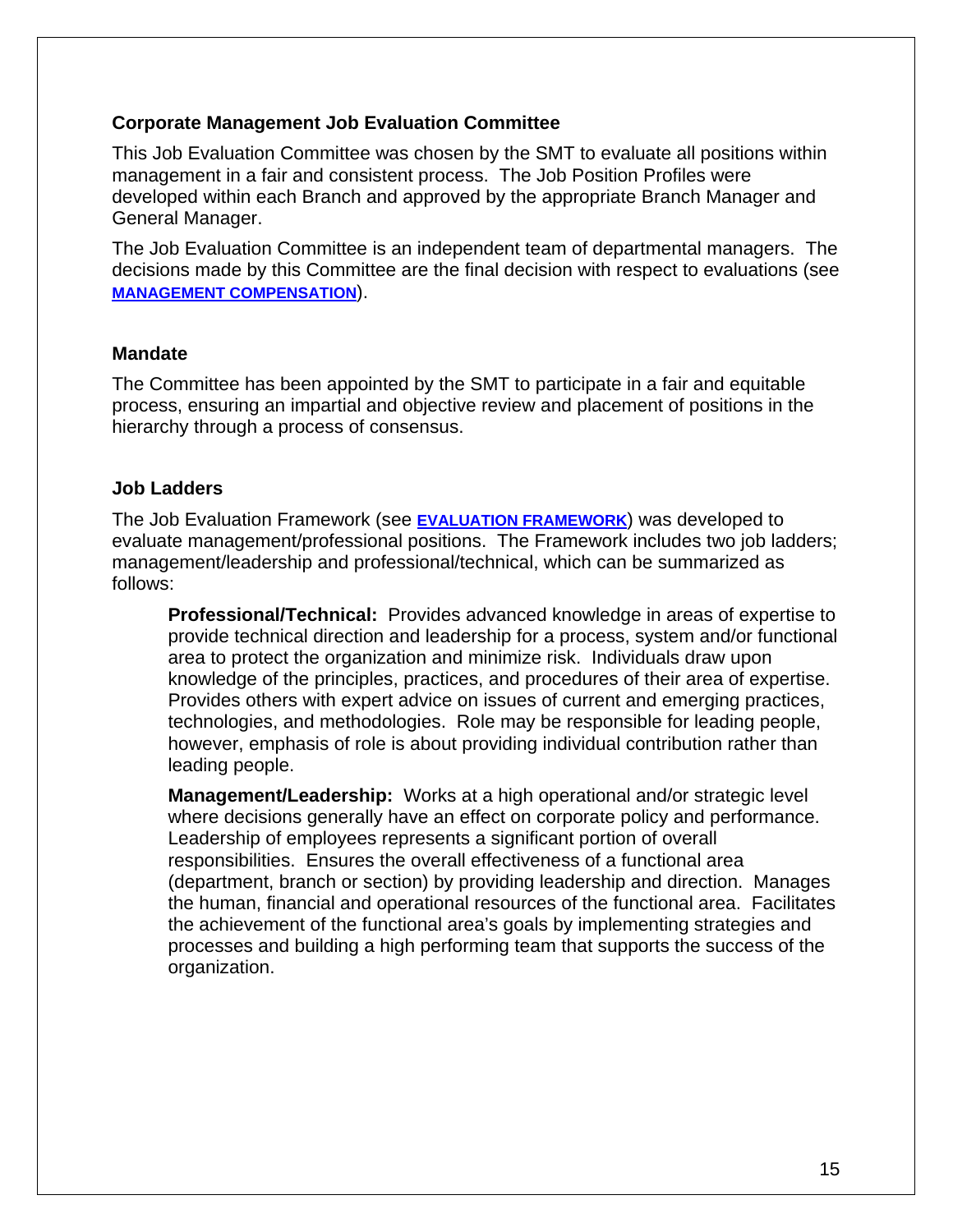The factors within each ladder are:

**Responsibility:** This factor measures the impact of decisions inherent in the job, both from a City of Edmonton organizational perspective and an external customer perspective required to achieve the objectives of the team, branch, department or the organization. It encompasses the breadth and scope for such considerations as service delivery, resource management, cost, political implications, employee relations and public perception. This factor also includes the obligations assumed in terms of accountability for results in the main areas of the job.

**Complexity:** This factor measures the complexity of work assignments through dimensions such as the diversity, scope of responsibility, lack of precedent, guidance and information, and the requirement for independent resourcefulness, innovation and judgment and the level of direction required and the authority to act within the parameters of the job.

**Working Relationships:** This factor measures the level of competence of communication and interpersonal skills required by the job to appropriately and effectively interact and respond with internal and external colleagues, clients, stakeholders and the public. This factor measures important dimensions of communication internally and externally, customer service, influencing ability with colleagues and customers, including specific skills such as persuasion, negotiation, facilitation, political acumen, and recognition of organizational norms.

**Knowledge:** This factor measures the level of professional, technical, operational or strategic knowledge and skills required to be fully competent in the job. The dimensions could include the technical knowledge of a process, function or discipline through education and/or general and specific knowledge gained through related work experience.

Once the appropriate Ladder is identified, the Job Profiles are evaluated based on internal comparison to benchmarks and other positions in the organization.

These factors serve as measuring tools to evaluate positions within the City of Edmonton and to group each job profile into a specific level. These levels are used to establish salary grades.

#### <span id="page-18-0"></span>**Position Profile Information**

- Current and accurate job information is essential to management programs such as compensation, salary administration and performance management
- Job information is maintained in Job Profiles written within each department and approved by the appropriate Branch Manager. Where a number of positions perform similar functions with little variation, generic profiles will be maintained
- The intent of the Job Profiles is to accurately describe the normal, on-going responsibilities of a position (not single events). It is the responsibility of the managers to ensure that Job Profiles are current and reflect position responsibilities
- Web link to Job Profile Form: **[JOB PROFILE FORM](http://ecity/assets/JobProfileForm.doc)**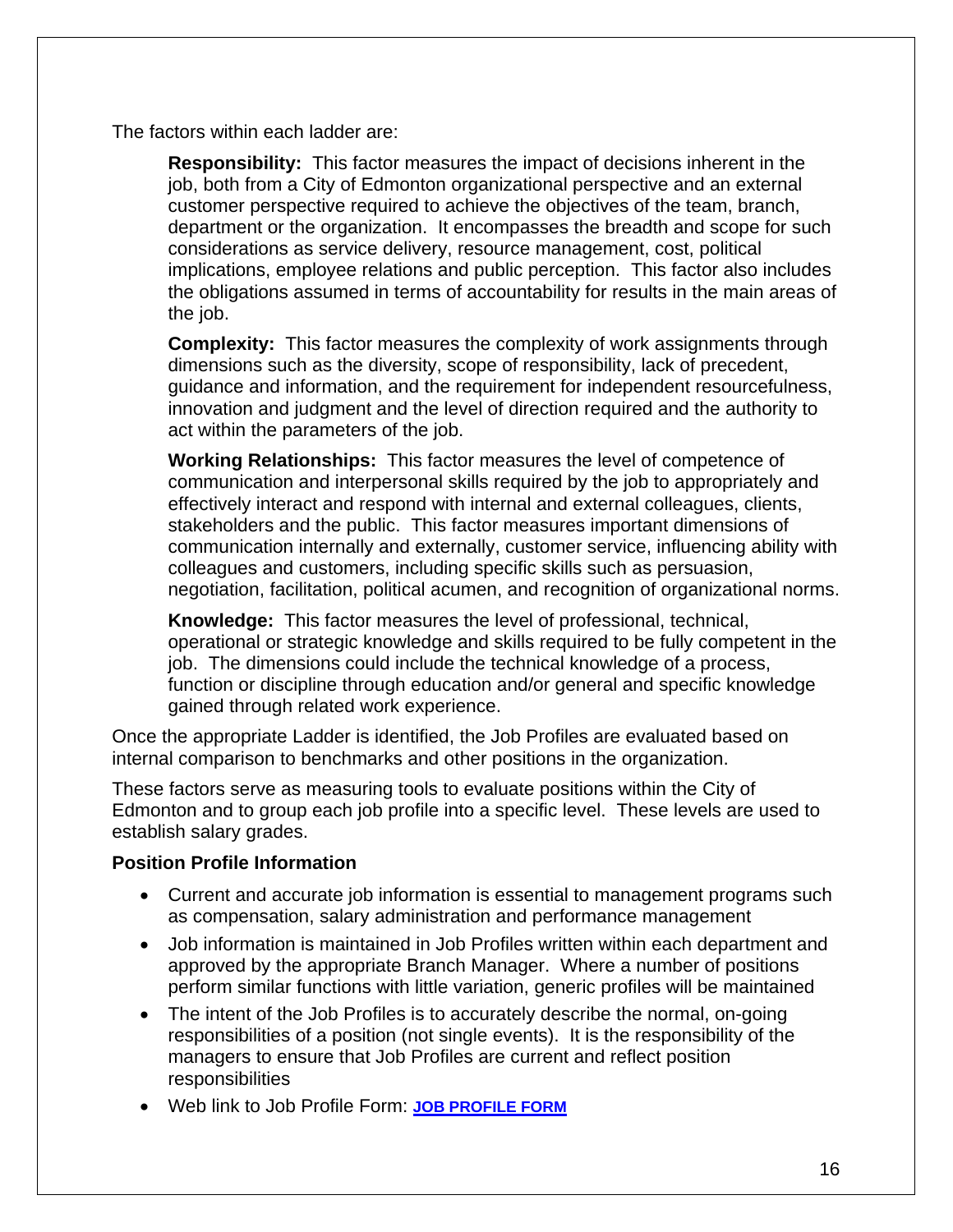#### <span id="page-19-0"></span>**Requirements**

Job Profiles must be prepared or updated:

- For new positions, prior to the initiation of recruitment activity. However, if the new position is a generic job with no significant variation, a new Job Profile is not required
- Upon a vacancy and prior to recruitment activity for an existing position, if changes in responsibility have occurred
- If significant responsibilities have been added or deleted

Employees may also initiate an update to their Job Profiles through their Supervisors, and with the signed approval of their Branch Manager.

All changed or updated Job Profiles are to be forwarded to HR Compensation for evaluation by the Corporate Management Job Evaluation Committee or Corporate Engineering Committee.

The addition of a new position or a change to an existing position must be approved by the General Manager prior to job evaluation and recruitment activity.

Web link to Classification Determination Form: **[CLASSIFICATION DETERMINATION FORM](http://ecity/assets/Classification_Determination_Form_Jun_2010.doc)**

#### <span id="page-19-1"></span>**Competitive Analysis**

HR Compensation assesses the competitiveness of its salaries through surveys of the external marketplace. The job content of various jobs within the corporation is compared to similar or like jobs in comparator organizations. Comparator organizations are those of roughly similar size (revenue and number of employees) or in a similar industry (municipalities and other orders of government) in specific geographic areas.

Survey data may either be obtained from published surveys or though customized surveys designed specifically for the City of Edmonton. This information is used to develop recommendation for SMT consideration/approval.

#### <span id="page-19-2"></span>**BENEFITS**

Employee benefits are a substantial part of the 'Total Rewards' package, and employees are eligible for immediate enrolment in their benefit plans (except for LAPP).

The following list is intended for general information only and further details can be accessed through the following web link for Management Benefit Information:

[http://ecity/employeeinformation/benefits\\_pay/benefit-information.aspx](http://ecity/employeeinformation/benefits_pay/benefit-information.aspx)

<span id="page-19-3"></span>**Health Benefits:**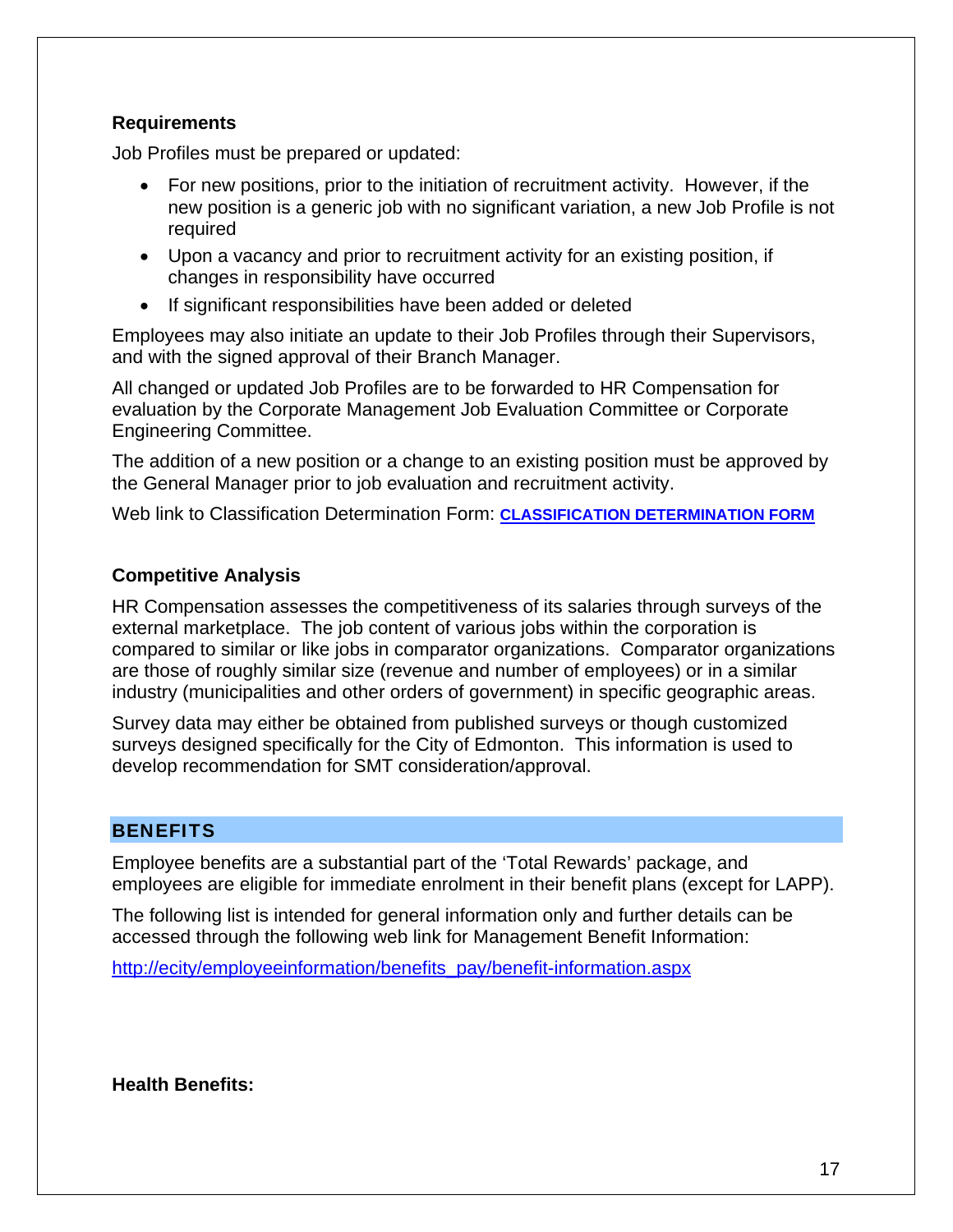- Dental Care
- Out of Province Emergency Travel (Work related and personal)
- Employee Assistance Program
- Supplementary Health Care
- Flexible Credit Program (ML4, ML5, ML6)
- Healthcare Spending Account (all other salary levels)
- Life Insurance
- Dependent Life Insurance

#### <span id="page-20-0"></span>**Time-Off Benefits:**

- Short Term Sick Leave
- Long Term Disability
- Holidays
- Leave of Absence
- Maternity Leave
- Parental Leave
- Bereavement Leave
- Vacation

#### <span id="page-20-1"></span>**City Benefits:**

- Canada Pension Plan Contributions
- Local Authorities Pension Plan Contributions
- Employment Insurance Contributions
- Earned Days Off Program
- Training and Tuition Assistance
- Workers' Compensation

#### <span id="page-20-2"></span>**Miscellaneous Benefits:**

- **[Bus Pass Discount](http://ecity/employeeinformation/benefits_pay/ets-bus-pass-savings.aspx)**
- [City Fitness Facilities Discount](http://ecity/employeeinformation/benefits_pay/recreation-centres-discount.aspx)
- [Citadel Discount](http://ecity/employeeinformation/benefits_pay/entertainment-discounts.aspx)
- [Canada Saving Bonds](http://ecity/employeeinformation/benefits_pay/canada-savings-bonds.aspx)
- [Group RRSP Plans](http://ecity/employeeinformation/benefits_pay/general-deductions-additional.aspx)
- [Home and Auto Insurance Discounts](http://ecity/employeeinformation/benefits_pay/employee-home-auto-travel-insurance-discounts.aspx)
- [Self Funded Leave](http://ecity/employeeinformation/benefits_pay/self-funded-leave.aspx)
- **[Annual Funded Leave](http://ecity/employeeinformation/benefits_pay/annual-funded-leave.aspx)**
- [Relocation Assistance](http://www.edmonton.ca/city_government/documents/A1104A_AttachmentI.pdf)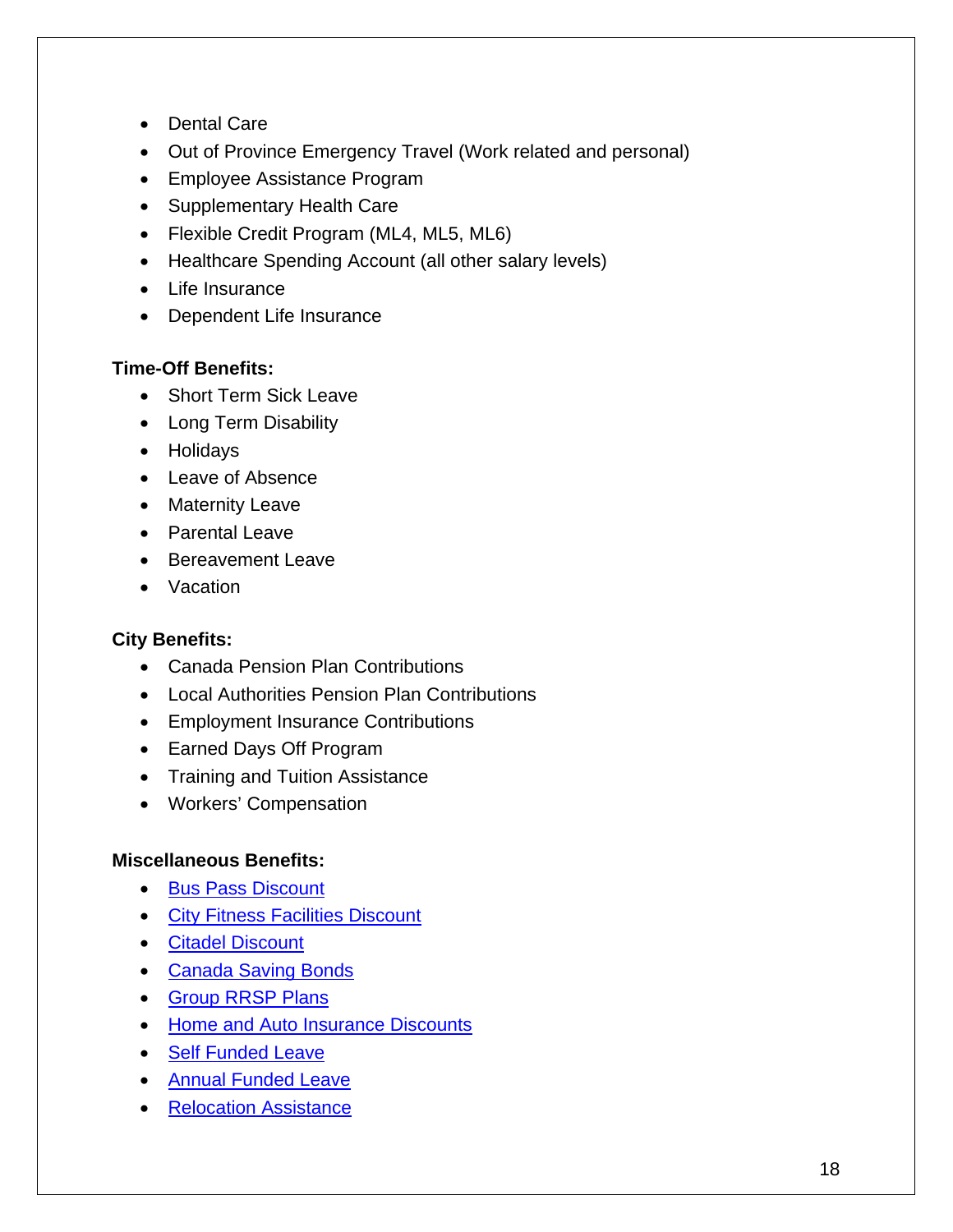- [Charitable Assistance Fund](http://ecity/assets/Charitable_Fact_Sheet.pdf) (including Bursary Program)
- CEMA membership
- Corporate Recognition Program
- Re-imbursement of Association and Membership Fees
- Supplementary Management Retirement Pension Plan(ML5 level and above)

#### <span id="page-21-0"></span>**HOLIDAYS**

The following paid holidays are recognized for permanent management employees at the City of Edmonton.

| <b>Boxing Day</b>       | Christmas Day                         |
|-------------------------|---------------------------------------|
| New Year's Day          | Alberta Family Day                    |
| Good Friday             | Easter Sunday (Easter Monday in lieu) |
| Victoria Day            | Canada Day                            |
| Civic Holiday           | Labour Day                            |
| <b>Thanksgiving Day</b> | Remembrance Day                       |

**Note:** The City of Edmonton is willing to accommodate employees' specific religious beliefs, creeds and festive days to allow employees to follow their faith. Time may be taken for holidays, in addition to those listed above, through the use of vacation, EDO's or time-off without pay. However, time off is at the discretion of the supervisor based on operational requirements of the work area.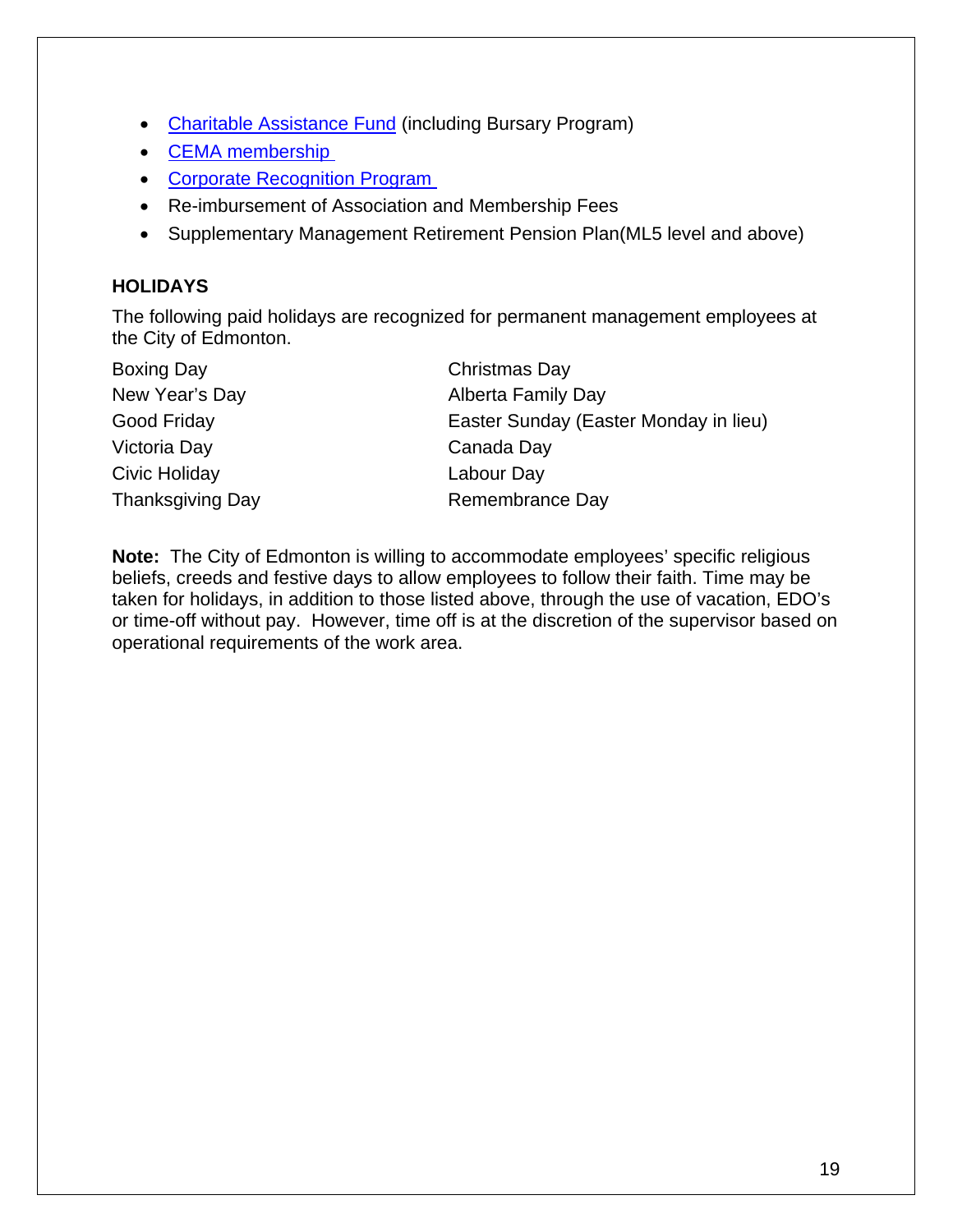#### **Attachment 1**

<span id="page-22-0"></span>

| Management/Leadership |                               |                       |                        |                        |
|-----------------------|-------------------------------|-----------------------|------------------------|------------------------|
| <b>Salary Grade</b>   | Develop'l<br>70%              | <b>Minimum</b><br>80% | <b>Midpoint</b><br>90% | <b>Maximum</b><br>100% |
| ML5-BM1               | \$133,985                     | \$153,127             | \$172,268              | \$191,408              |
| ML5-BM2               | \$114,436                     | \$130,784             | \$147,133              | \$163,481              |
| ML4                   | \$100,383                     | \$114,723             | \$129,064              | \$143,404              |
| ML3                   | \$84,939                      | \$97,072              | \$109,207              | \$121,342              |
| ML <sub>2</sub>       | \$74,591                      | \$85,249              | \$95,903               | \$106,560              |
| ML1                   | \$61,197                      | \$69,938              | \$78,679               | \$87,424               |
|                       | <b>Professional/Technical</b> |                       |                        |                        |
| <b>Salary Grade</b>   | Develop'l<br>70%              | <b>Minimum</b><br>80% | <b>Midpoint</b><br>90% | <b>Maximum</b><br>100% |
| PT4                   | \$89,535                      | \$102,323             | \$115,112              | \$127,904              |
| PT <sub>3</sub>       | \$74,591                      | \$85,249              | \$95,903               | \$106,560              |
| PT <sub>2</sub>       | \$63,705                      | \$72,808              | \$81,905               | \$91,004               |
| PT <sub>1</sub>       | \$57,373                      | \$65,567              | \$73,765               | \$81,961               |
| DP1 <sup>1</sup>      | \$42,470                      | \$48,536              | \$54,605               | \$60,671               |
|                       | <b>Solicitors</b>             |                       |                        |                        |
| <b>Salary Grade</b>   | Develop'l<br>70%              | <b>Minimum</b><br>80% | <b>Midpoint</b><br>90% | <b>Maximum</b><br>100% |
| MS4                   | \$114,436                     | \$130,784             | \$147,133              | \$163,481              |
| PS4                   | \$103,702                     | \$118,516             | \$133,332              | \$148,146              |
| PS <sub>3</sub>       | \$88,221                      | \$100,824             | \$113,425              | \$126,030              |
| PS <sub>2</sub>       | \$75,056                      | \$85,777              | \$96,498               | \$107,225              |
| <b>Engineers</b>      |                               |                       |                        |                        |
| <b>Salary Grade</b>   | Develop'l<br>70%              | <b>Minimum</b><br>80% | <b>Midpoint</b><br>90% | <b>Maximum</b><br>100% |
| ME3                   | \$84,939                      | \$97,072              | \$109,207              | \$121,342              |
| PE4                   | \$84,939                      | \$97,072              | \$109,207              | \$121,342              |
| PE <sub>3</sub>       | \$77,217                      | \$88,248              | \$99,281               | \$110,310              |
| PE <sub>2</sub>       | \$65,016                      | \$74,306              | \$83,592               | \$92,882               |
| PE <sub>1</sub>       | \$51,889                      | \$59,301              | \$66,715               | \$74,131               |

 $\overline{a}$ 

<span id="page-22-1"></span><sup>&</sup>lt;sup>1</sup> Developmental Professional (HR Intern)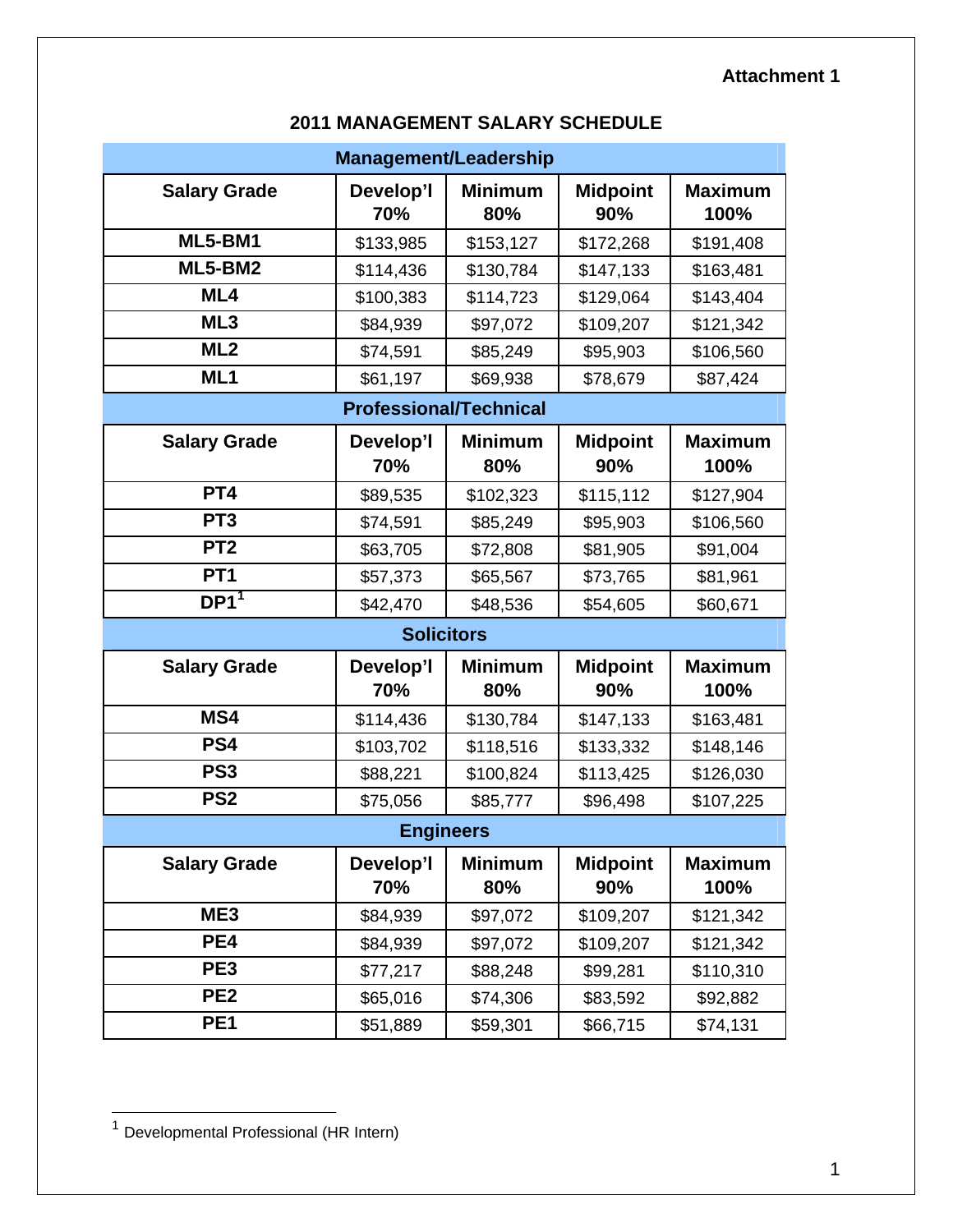#### **PRO-RATING PERFORMANCE REWARDS**

The following table illustrates various situations in which an employee's in-range performance award will be pro-rated.

**NOTE:** The implementation date for in-range performance rewards is typically the start of the year's first pay period. Assumptions below will be based on a January 1 implementation date, 5% in-range adjustments and satisfactory performance.

| <b>Situation</b>                                                                                            | Procedure                                                                                                                                                                                                                                                                                                                                                                     | Example                                                                                                                                                                                                                                                                             |
|-------------------------------------------------------------------------------------------------------------|-------------------------------------------------------------------------------------------------------------------------------------------------------------------------------------------------------------------------------------------------------------------------------------------------------------------------------------------------------------------------------|-------------------------------------------------------------------------------------------------------------------------------------------------------------------------------------------------------------------------------------------------------------------------------------|
| Newly hired<br>employee who<br>has completed<br>the probationary<br>period by<br>performance<br>reward      | Pro-rate the in-range<br>adjustment to reflect the<br>duration of employment in a<br>management/ professional<br>capacity with the City.                                                                                                                                                                                                                                      | Employee is hired on March<br>1 and probation period<br>successfully completed on<br>October 1. An in-range<br>adjustment of (10/12) x 5% is<br>awarded on January 1 of the<br>following year.                                                                                      |
| implementation<br>date.                                                                                     | Employees are not eligible for<br>an in-range increase until they<br>have successfully completed<br>the probation period. At that<br>time, they will be eligible for an<br>increase based on the period<br>from their hire date to January<br>1 <sup>st</sup> . From that point on, they<br>will be eligible for performance<br>rewards on the common<br>January review date. | Employee is hired on<br>September 1 and probation<br>period successfully<br>completed on March 1. An<br>in-range adjustment of (4/12)<br>x 5% is awarded on March 1.                                                                                                                |
| Employee<br>completes<br>developmental<br>requirements                                                      | Pro-rate the in-range<br>adjustment to reflect the time<br>elapsed since completion of<br>developmental requirements<br>and placed at job entry (80%).                                                                                                                                                                                                                        | A developmental employee<br>attains normal entry<br>education and experience<br>requirement on March 1.<br><b>Supervisor contacts</b><br>Compensation to set<br>employee's salary at a CR of<br>80%. They would be eligible<br>for in-range adjustment of<br>$(10/12) \times 5\%$ . |
| Employee holds<br>2 or more<br>management/<br>professional<br>positions within<br>the same<br>calendar year | No pro-rating is required.<br>Present home department<br>funds the complete in-range<br>adjustment, and is responsible<br>for processing the adjustment<br>(Discretion should be used in<br>applying this concept to                                                                                                                                                          |                                                                                                                                                                                                                                                                                     |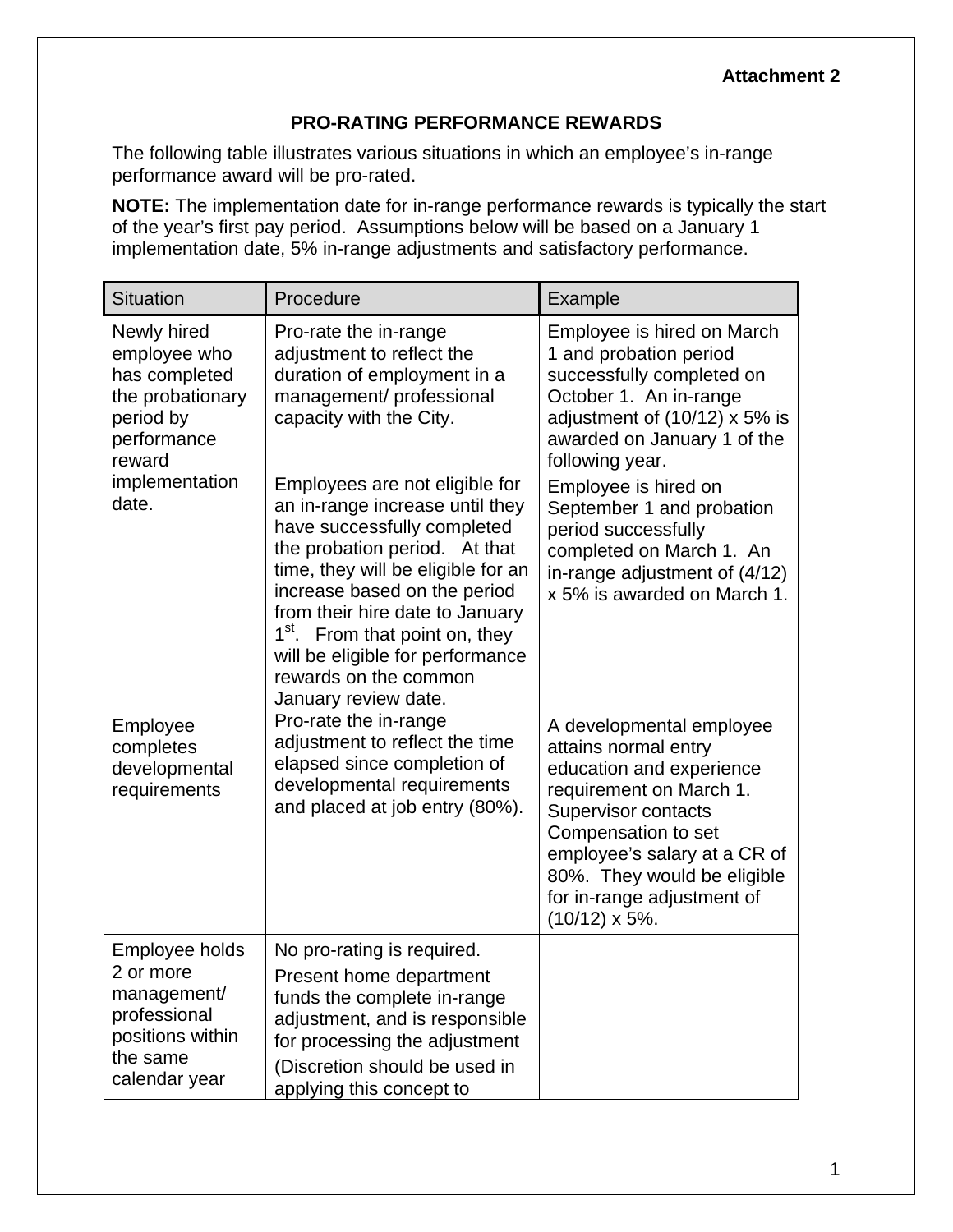#### **Attachment 2**

|                                                                                                      | promotions that occur at the<br>very end of the year. In such<br>cases, it may be more<br>appropriate to recognize<br>performance when<br>establishing the new salary.)                  |                                                                                                                                                                               |
|------------------------------------------------------------------------------------------------------|------------------------------------------------------------------------------------------------------------------------------------------------------------------------------------------|-------------------------------------------------------------------------------------------------------------------------------------------------------------------------------|
| Employee is<br>promoted from a<br>union position                                                     | Pro-rating required                                                                                                                                                                      | An employee is promoted to<br>new management position<br>on July 1. The employee<br>would be eligible for an in-<br>range adjustment of $(6/12)$ x<br>5%.                     |
| Employee has<br>been on leave<br>without pay (e.g.<br>long term sick,<br>self funded<br>leave, etc.) | If the employee has returned<br>to work prior to January 1 <sup>st</sup> ,<br>the in-range adjustment will be<br>pro-rated to reflect the time<br>frame worked in that calendar<br>year. | An employee is on an unpaid<br>leave of absence between<br>January 1 and June 30. The<br>employee would be eligible<br>for an in-range adjustment of<br>$(6/12) \times 5\%$ . |
| Employee has<br>been on leave<br>with pay (e.g.<br>vacation, short<br>term sick, etc.)               | No pro-rating is required<br>unless leaves are greater than<br>3 months.                                                                                                                 |                                                                                                                                                                               |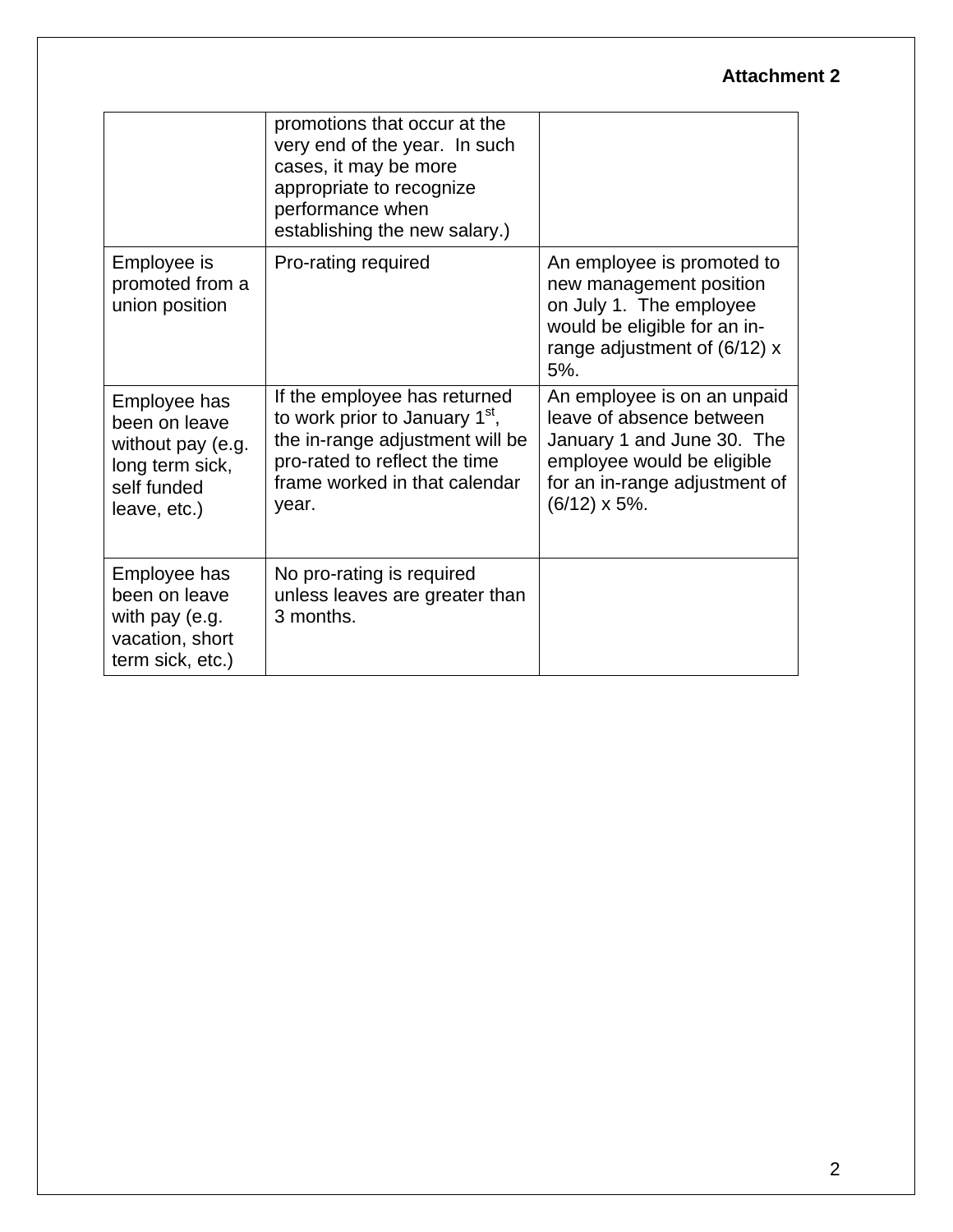#### **Attachment 3**

#### **MANAGEMENT REVIEW AND APPEAL BOARD**

#### **Membership**

The Management Review and Appeal Board shall consist of three (3) members, together with an administrative secretary, as follows:

- 1. The City Manager shall be a permanent member of the Board and will act as Chairperson;
- 2. The Human Resources Branch will recommend to the City Manager the names of two General Managers, one of whom will serve as a Member of the Board for a period of one year; the second will be designated as an alternate and will serve on the Board only in the event that a specific appeal is related to the sitting Member's own department or if, in their judgment, the nature of the appeal involves actions or decisions with which they, or members of their department have had involvement to the extent that they believe it appropriate to stand down from appeal proceedings. In such cases, the seat on the Board will be taken by the designated alternate;
- 3. The President of the City of Edmonton Management Association (CEMA), or the CEMA designate, as selected by the CEMA Executive Board;
- 4. A representative from the Human Resources Branch, who will act as the administrative secretary to the Board (normally the Director, Compensation).

#### **Terms of Reference**

1. The Board is established to hear and render decisions concerning the disposition of appeals, or related items, initiated by managerial/professional or out-of-scope employees. Appeals will be limited to matters relating to terms and conditions of employment including discipline and promotion which, in the judgment of the employee, affect their career status.

The Board will not hear issues concerning job evaluation ratings, performance evaluations and increases, or decisions by senior management that affect a group of employees.

The responsibility for evaluating management/professional positions resides with the Branch Manager, Human Resources and this has been delegated to the Corporate Job Evaluation Committee for all positions except those requiring a Professional Engineer designation. For these, the responsibility has been delegated to the Corporate Engineering Committee.

General Managers will be the final review for performance evaluations and increases within their department, and the City Manager and/or SMT for management decisions that impact managerial/professional or out-of-scope employees.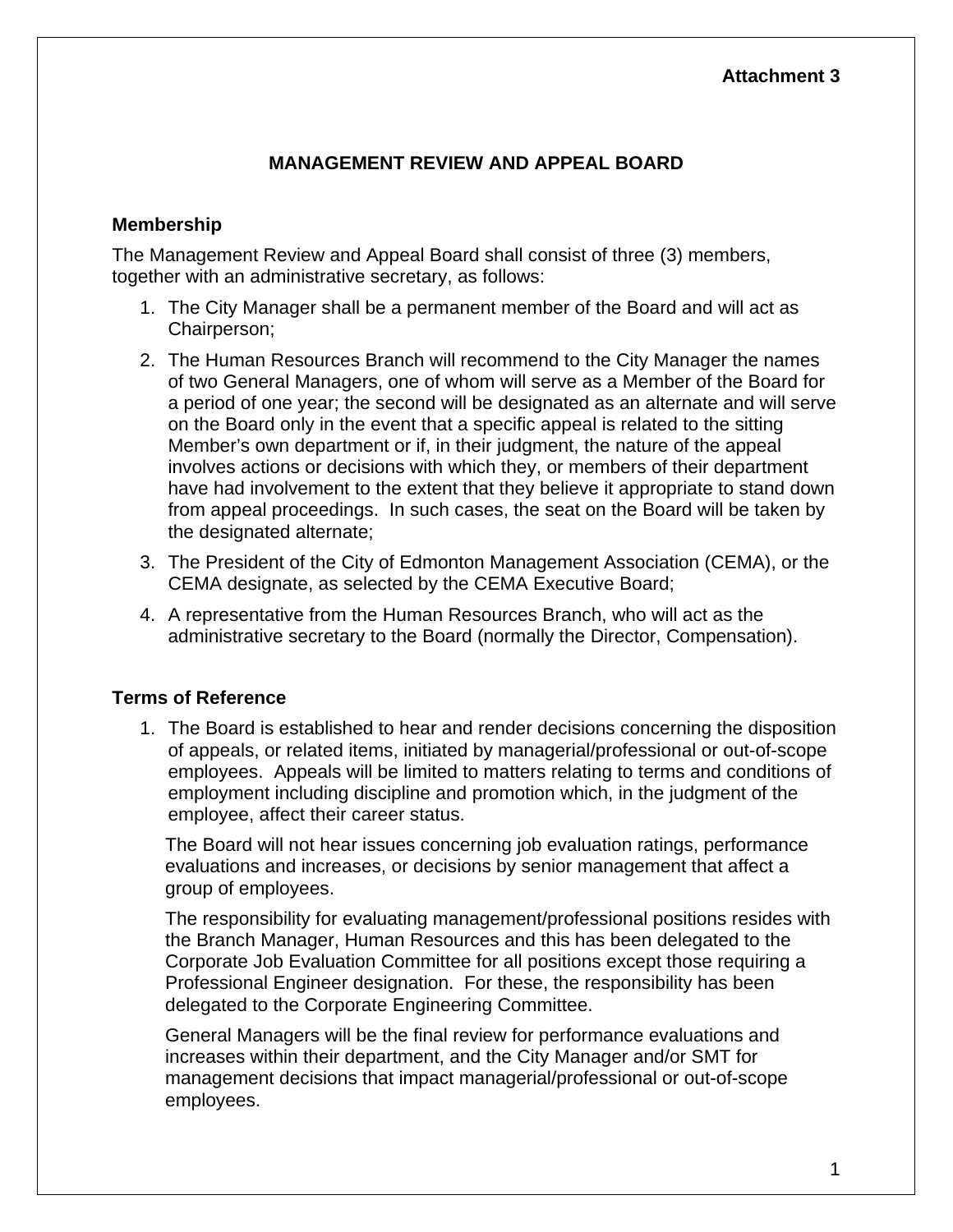In matters relating to dismissal and demotion, employees will be entitled to challenge the termination or demotion decision on the basis of whether or not due process was observed by the department in arriving at the decision. The primary role of the Board will be to review the process employed by the department to ensure that due process was observed in arriving at the termination decision and in determining appropriate remedial steps if due process was not observed.

Due process is described in the "Performance Management Strategies" guideline that is a supplement to the Discipline of City Employees Policy, A1102.

- 2. The Board will only deal with employee appeals after all the normal channels, up to, and including the General Manager(s) concerned, have been exhausted and the employee concerned remains dissatisfied with the decision(s) rendered.
- 3. An employee wishing to put an appeal before the Board must do so in writing within twenty (20) working days of receiving the General Manager's final written decision.
- 4. All appeals shall be in writing, including remedies, and be directed to the administrative secretary of the Board, who shall forward copies of the appeal to the members of the Board within five (5) working days of receipt of the appeal.
- 5. Unless unanimously agreed otherwise by the Board members, the Board shall convene to hear appeals within fifteen (15) working days of the receipt of the appeal by the administrative secretary.
- 6. In the event that due process is deemed not to have taken place, the Board will have the authority to advise the City Manager that reinstatement or some other remedy as may be deemed appropriate ought to be implemented.

The City Manager shall have the final authority to determine the disposition of all appeals.

#### **Appellant Representation**

- 1. An employee making an appeal to the Board is entitled to be assisted in the presentation of their appeal by another City of Edmonton management/professional employee (excluding employees of the Law Branch unless the appealing employee is a Solicitor working in the Law Branch). Support from a City of Edmonton Management Association (CEMA) representative may be provided on request.
- 2. As the Board's review of such appeals is a non-judicial review of the matter, representation by an agent external to the City of Edmonton organization will not be permitted.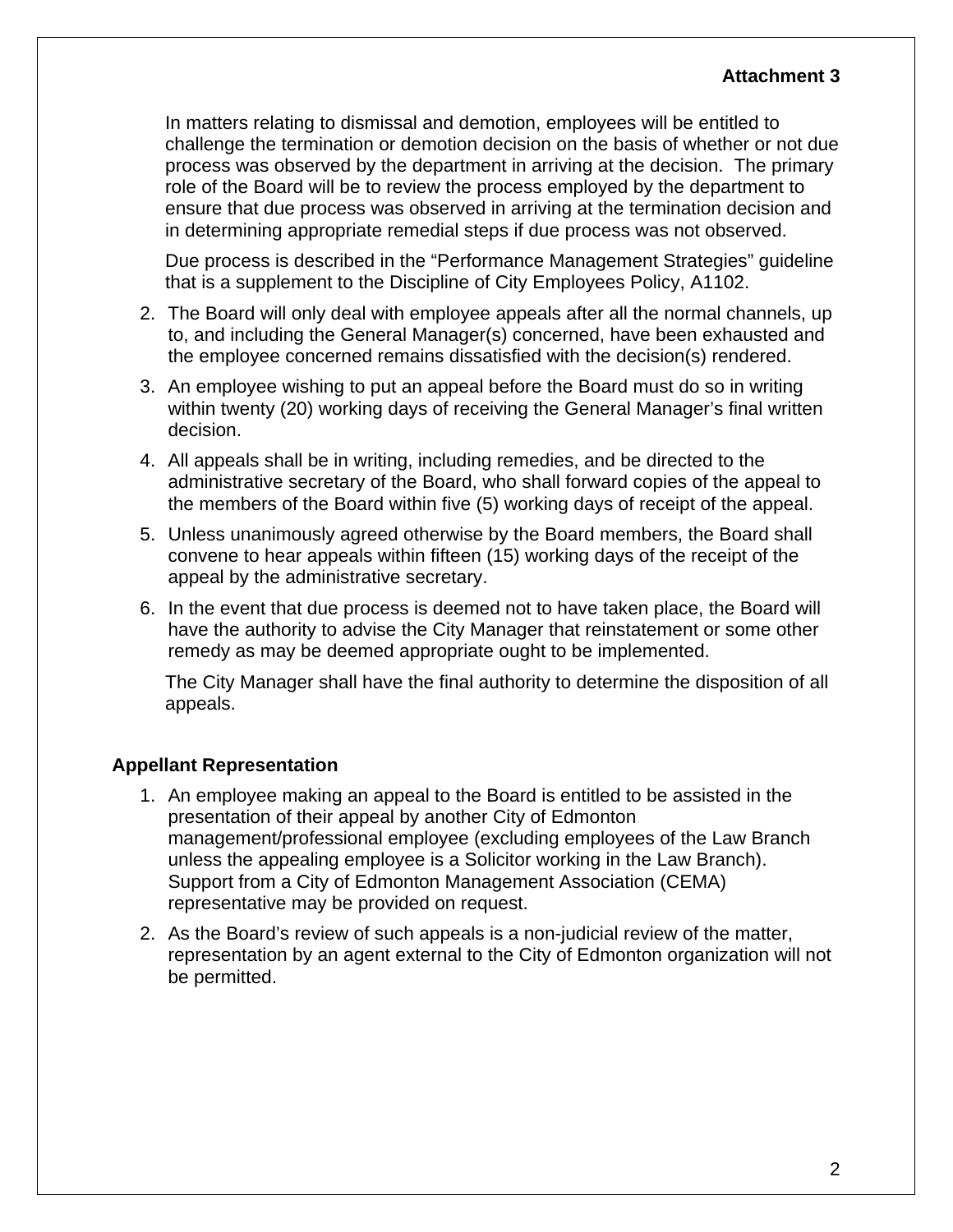### EDMONTON

<span id="page-27-0"></span>

## **Job Evaluation, Career Progression and Pay Administration Guidelines**

**for** 

## **ENGINEERS**

**Revised March 2010**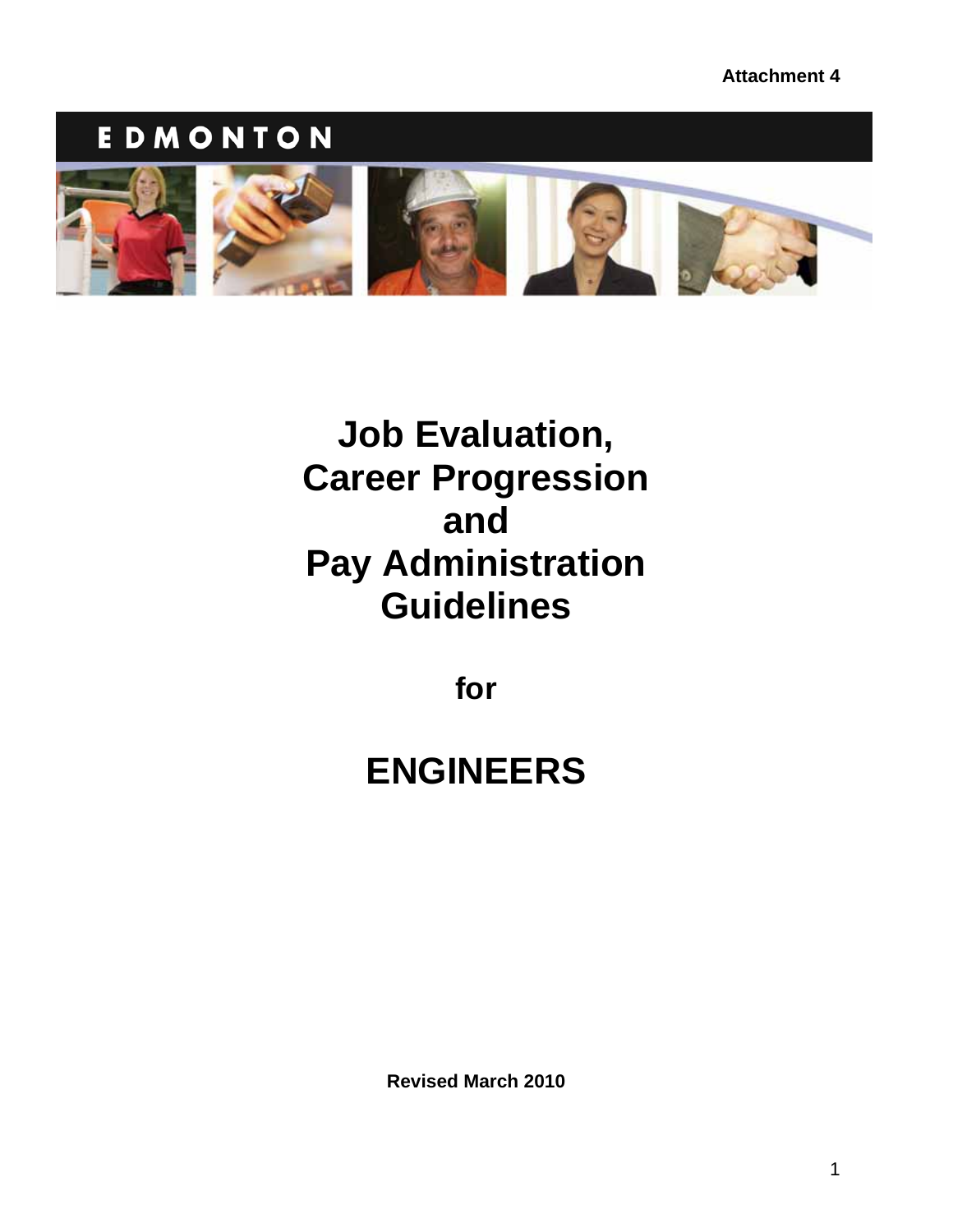#### **Attachment 4**

#### **Table of Contents**

#### **Title**

#### Page

| Promotional Guidelines And Salary Increases For Engineers 11 |  |
|--------------------------------------------------------------|--|
|                                                              |  |
|                                                              |  |
|                                                              |  |
|                                                              |  |
|                                                              |  |
|                                                              |  |
|                                                              |  |
|                                                              |  |
|                                                              |  |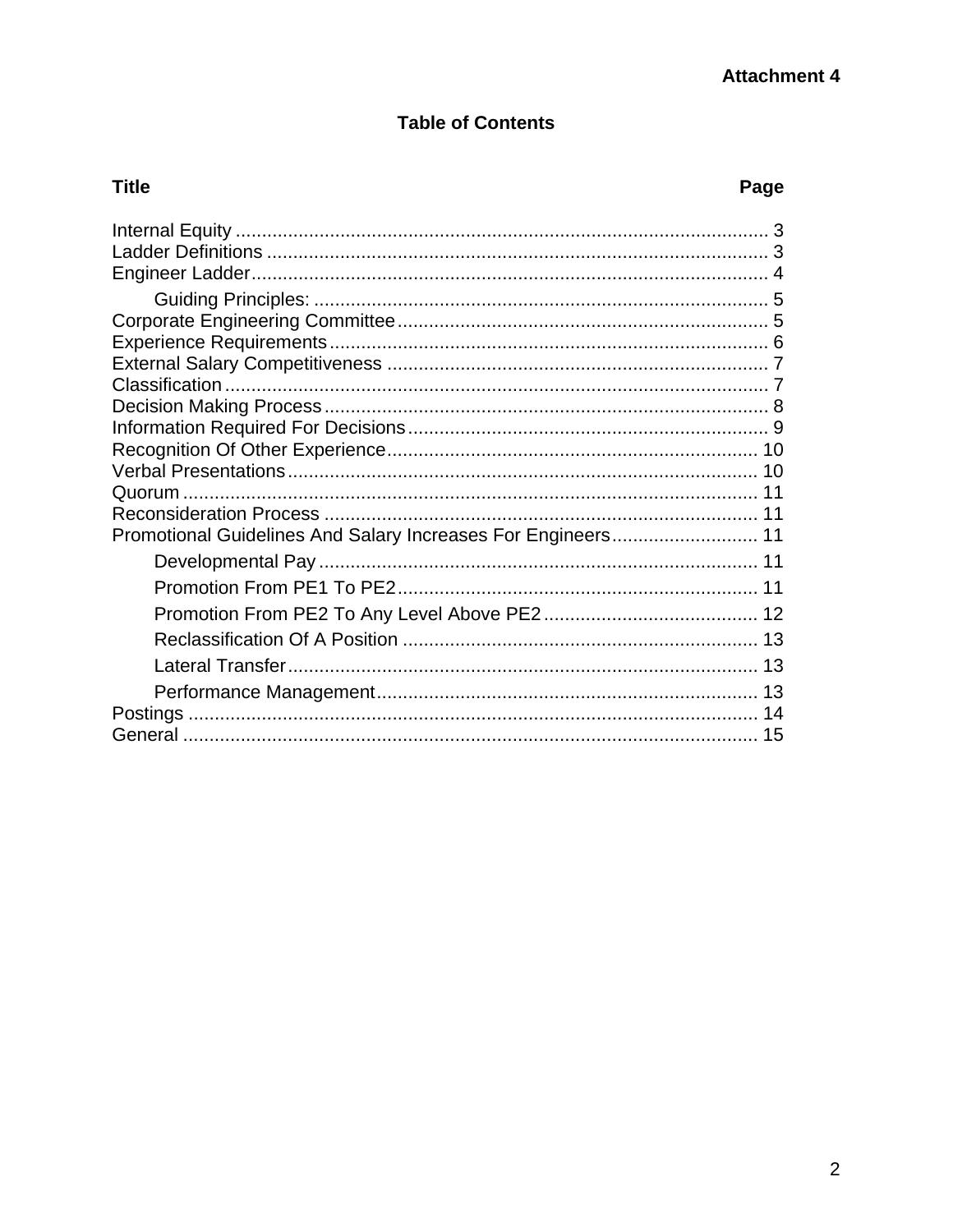#### **INTRODUCTION**

When the 'Total Rewards' Project commenced, it was recognized that professional engineers represented one third of the City's management group. Discussions with various Engineer Leaders identified issues that needed to be addressed:

- 1. Internal Pressure
	- Losing staff to other branches
	- Different developmental and compensation treatment among branches
	- Career Progression (need to recognize technical expertise AND management ability)
- 2. External Pressure
	- Market changes and ability to attract
	- Retention

#### <span id="page-29-0"></span>**INTERNAL EQUITY**

An opportunity was identified to simplify classification for the Engineers and to align the City of Edmonton program to the Association of Professional Engineers, Geologist and Geophysicists of Alberta (APEGGA).

As a result, an Engineering Ladder was created to develop a fair and consistent process which included all engineer functions being documented in six corporate profiles. These profiles, which were developed by Engineers, outline the various levels of responsibility required to maintain the engineering function within the City of Edmonton and were presented to the Corporate Job Evaluation Committee.

The Corporate Job Evaluation Committee evaluated the generic engineer profiles, using the Corporate Job Evaluation Framework, and ensured these positions were evaluated in a manner similar to all other management positions. The Job Evaluation Framework includes four factors: Responsibility, Complexity, Working Relationships and Knowledge. Within the Framework there are two ladders – Professional/Technical and Management/Leadership.

#### <span id="page-29-1"></span>**LADDER DEFINITIONS**

**Professional/Technical:** Provides advanced knowledge in area of expertise to provide technical direction and leadership for a process, system and/or functional area to protect the organization and minimize risk. Individuals draw upon knowledge of the principles, practices, and procedures of their area of expertise, and provide others with expert advice on issues of current and emerging practices, technologies, and methodologies. Role may be responsible for leading people; however, emphasis is about providing individual contribution.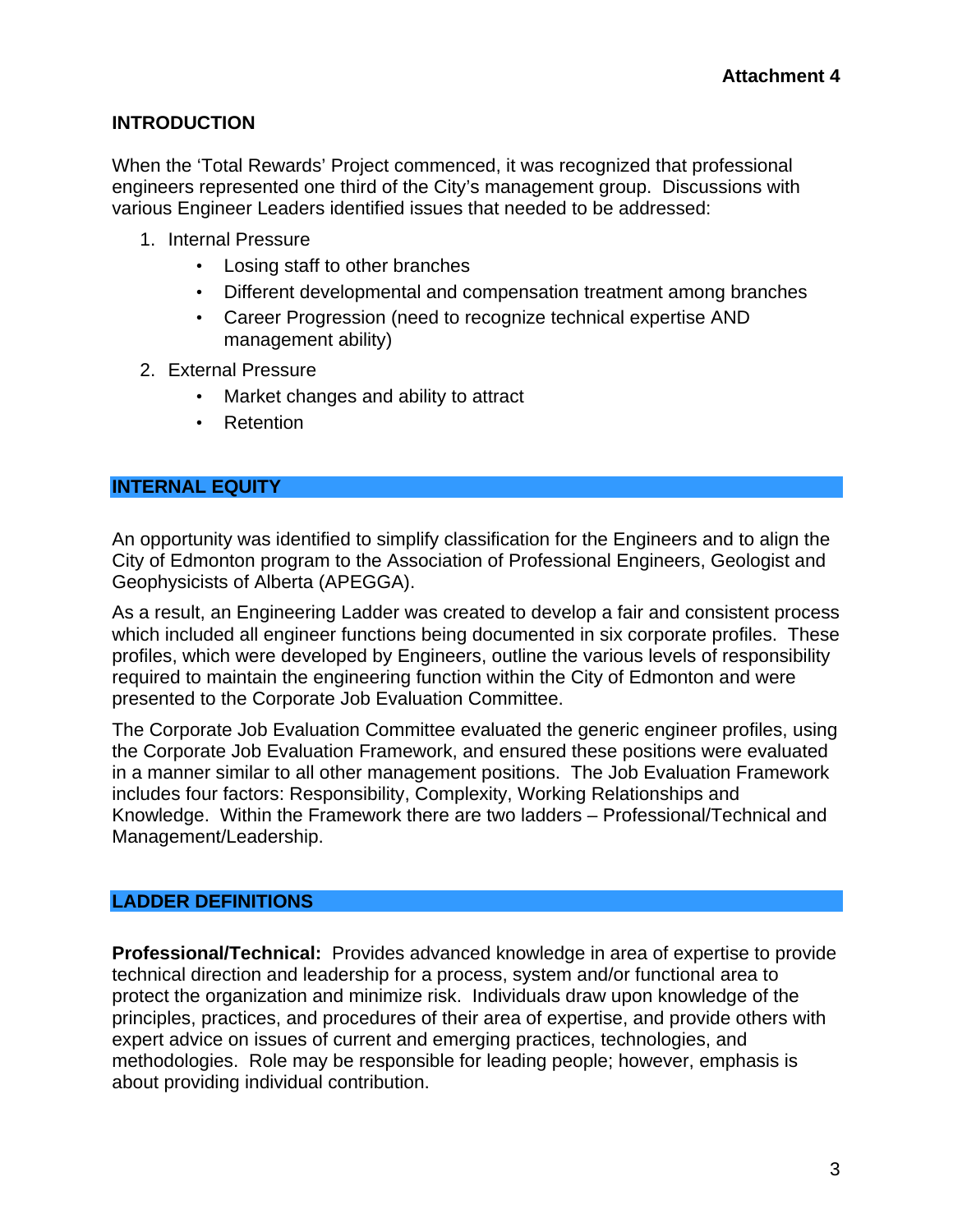**Management/Leadership:** Works at a high operational and/or strategic level where decisions generally have an effect on corporate policy and performance. Leadership of employees represents a significant portion of overall responsibilities. Individuals ensure the overall effectiveness of a functional area (department, branch or section) by providing leadership and direction; manages the human, financial and operational resources of the functional area; and facilitates the achievement of the functional area's goals by implementing strategies and processes and building a high performing team that supports the success of the organization.

#### <span id="page-30-0"></span>**ENGINEER LADDER**

This ladder was developed within the current City of Edmonton structure but takes into consideration the process used by APEGGA.

Also, the development of the Engineer Ladder recognizes that the majority of City of Edmonton positions are in the professional/technical ladder and that, at a point in time, employees may make a choice between remaining as professional / technical or moving into the managerial side.

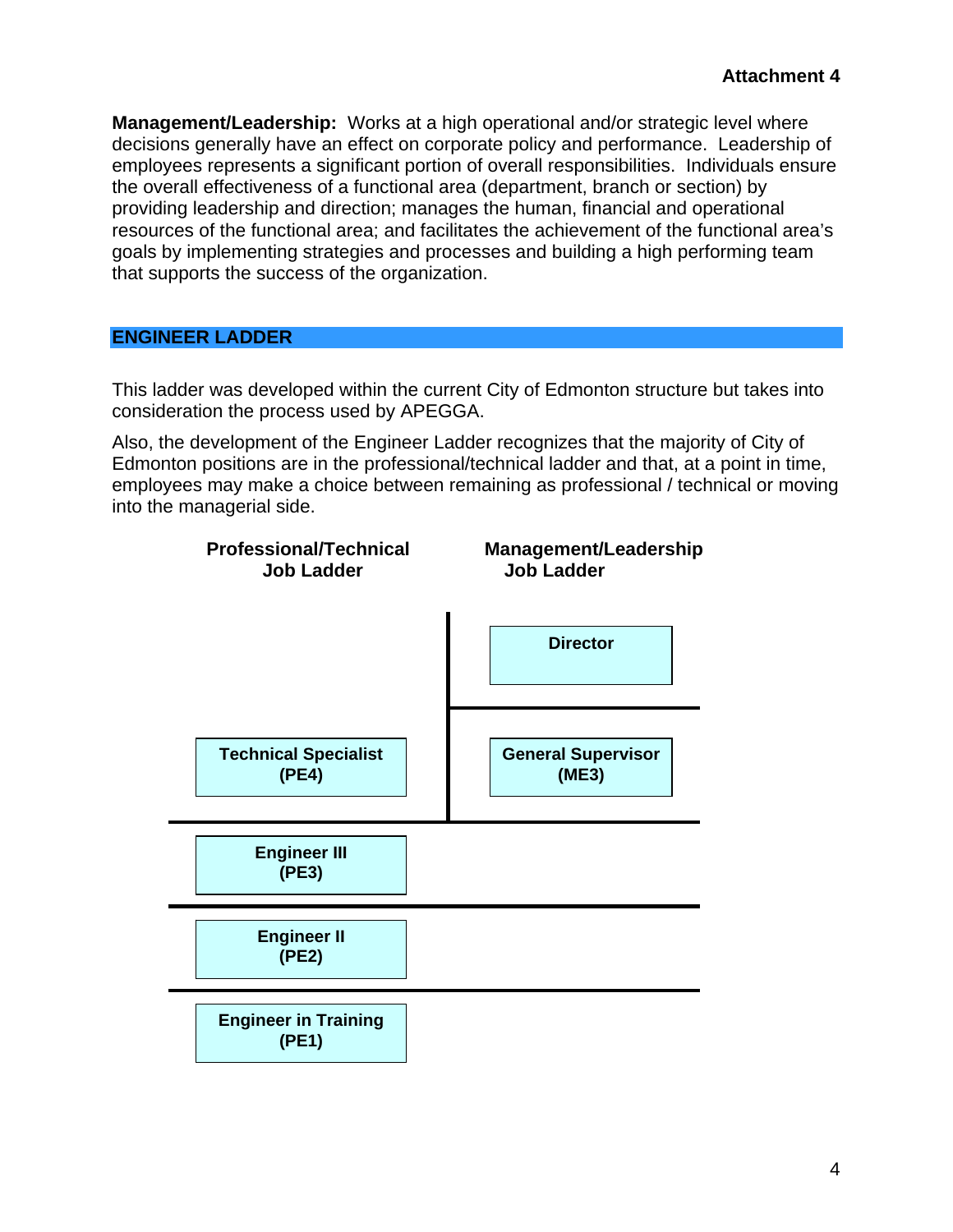In discussions with Branch Managers, Engineers and the Corporate Job Evaluation Committee, a number of recommendations were made to the Senior Management Team (SMT).

On June 13 2008, SMT approved the following:

- Engineer In Training (EIT) salary will be frozen at the top of the Engineer I range until the P. Eng designation is obtained
- Automatic progression to Engineer II based on attainment of P. Eng
- Engineer III, Technical Specialist or General Supervisor positions will be filled through the regular hiring process, either with internal or external candidates
- Effective application of the Engineer Ladder in a Branch's organizational design will promote growth within a Department
- Each department will have a structure, if appropriate, with more Engineers at the EIT, PE2 and PE3 level providing both growth and promotional opportunities
- Changes to structure must be approved by the Corporate Engineering **Committee**

These are represented in the following structure and guiding principles:

#### <span id="page-31-0"></span>**Guiding Principles:**

- The number of engineering positions within a section, branch or department should allow for progression within each section, branch or department.
- It would be expected that within each section, branch or department, there should be progressively fewer level positions at the top of the structure.
- EIT's require their P. Eng designation in order to move up the ladder and will be recognized by automatic progression to the Engineer 2 level once they obtain it.
- Progression to positions above Engineer 2 will be based on competition for posted vacancies rather than automatic progression, but in all cases, a P. Eng is required.

#### <span id="page-31-1"></span>**CORPORATE ENGINEERING COMMITTEE**

Senior Management Team put forth recommendations for the membership of the original Corporate Engineering Committee. The members represent the City of Edmonton in developing and maintaining a structure that is consistent with the operational needs of the City of Edmonton and the integrity of the engineering profession. They ensure consistency in application of promotional opportunities and maintenance of the standards for each level in the Engineer Ladder.

This Committee is responsible to ensure that the engineering function is maintained at the optimal level and that education and experience standards are not compromised.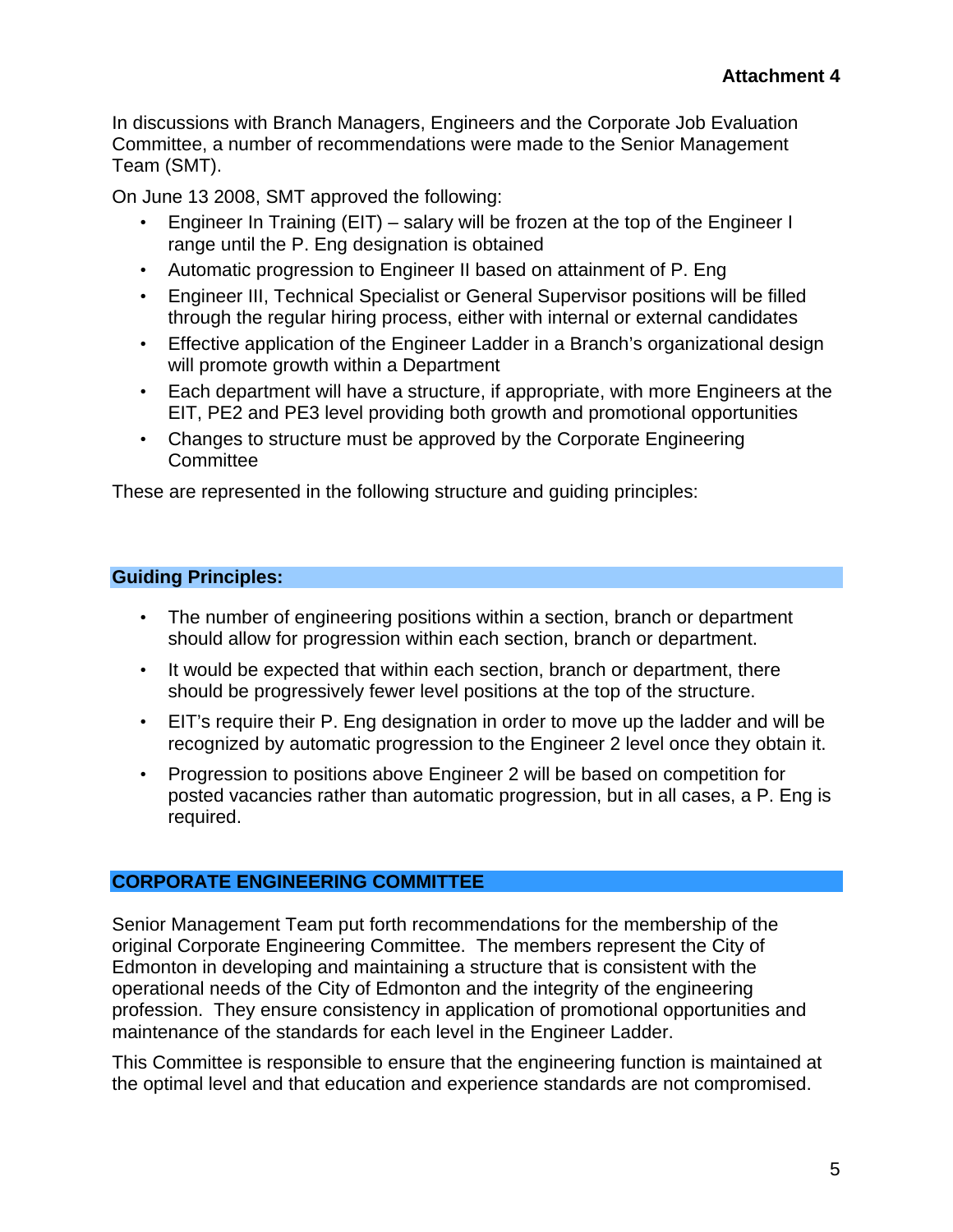#### Current **Corporate Engineering Committee** membership includes:

Chris Ward Branch Manager - Building Design & Construction, Capital Construction

Brice Stephenson Branch Manager - Transportation Operations, Transportation

John Hodgson Branch Manager - Drainage Services, Asset Management & Public Works

Orest Gowda Director - Development Coordination, Planning & Development

Colin Smigelski Director - Management & Engineering Services, Corporate Services (MES)

Doug Poss Director - Compensation, Human Resources (alternate)

- Committee membership for Capital Construction, Asset Management and Public Works, and Transportation will normally be a three year term and the representative will not be at a level lower than Branch Manager.
- Also, in order to achieve a more planned approach to Committee turnover, a representative from one of the three main engineering departments listed above should be changed each year.
- Committee membership for the remaining two areas may be for a longer period of time and/or considered a responsibility of their position. The level of representative from these areas will not be lower than Director.

#### <span id="page-32-0"></span>**EXPERIENCE REQUIREMENTS**

The guidelines were developed using APEGGA as a general resource and input from the members of the Corporate Engineering Committee. These guidelines reflect the minimum level of experience required to do the job and do not reflect the experience of individuals.

#### **Engineer I (EIT) (PE1)**

o Bachelor's Degree in Engineering and working towards P. Eng designation

#### **Engineer II (PE2)**

o Minimum of four years of related engineering work experience and P. Eng designation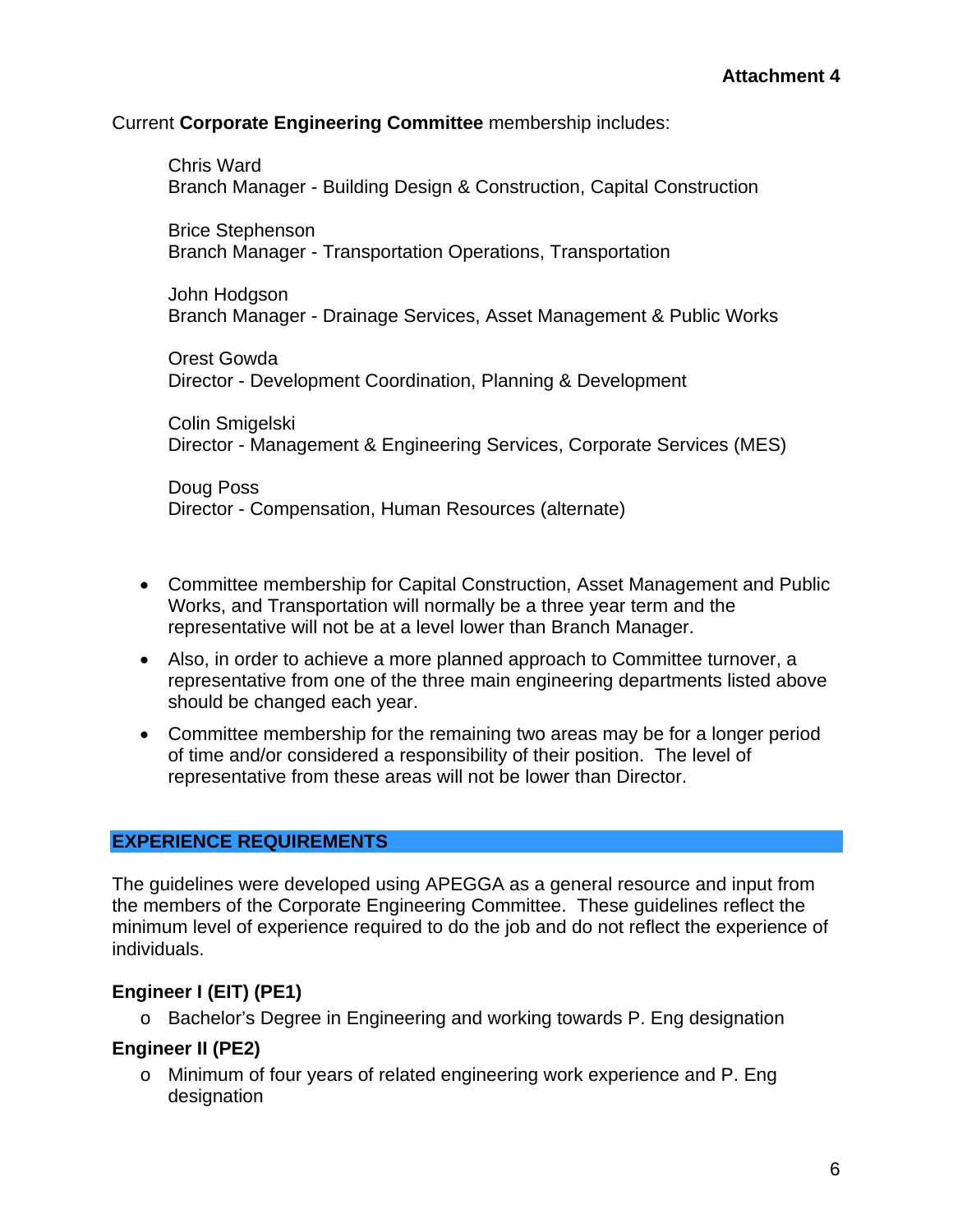#### **Engineer III (PE3)**

o Minimum of seven years of related engineering work experience and P. Eng designation

#### **Technical Specialist/General Supervisor (PE4/ME3)**

o Minimum of ten years of related work experience and P. Eng designation

#### **Director (ML4)**

o Minimum of twelve years of experience and P. Eng designation

#### <span id="page-33-0"></span>**EXTERNAL SALARY COMPETITIVENESS**

There was also an opportunity to implement competitive salaries by using data from multiple sectors from APEGGA (see Appendix I for 2010 Salary Ranges).

A salary analysis was undertaken using the current APEGGA Survey and included information from the All Sector average, Public/Not for Profit, Engineering Procurement & Construction, and Consulting Service sectors. Salary data from the Government of Alberta and the City of Calgary was also used in developing the Engineering salary ranges. Market trends in these areas will continue to be monitored by HR in the future.

When determining which positions would be included in the Engineering Ladder, it was decided that only jobs requiring the Professional Engineer (P. Eng) designation would be allowed, and **mandatory (not preferred or an option)** that candidates have this designation**.** 

However, where applicable, the Professional Licensee designation would also be considered as an equivalent to a P. Eng.

If market conditions do not produce a suitable candidate with a P. Eng designation, the hiring supervisor may fill the position but it would be placed outside of the Engineer Ladder. The successful candidate must be advised of this change and that the benefits of the Engineer Ladder would not apply if the job is accepted. A new profile would be written outlining the revised education and/or experience required and submitted to the Corporate Job Evaluation Committee for evaluation.

#### <span id="page-33-1"></span>**CLASSIFICATION**

**PE1** – this classification is reserved for Engineers In Training (EIT) while training and developing in various phases of engineering work. This level is comparable to Level A of the APEGGA classification

**PE2** – this classification is a fully competent Engineer position and is comparable to Level B of the APEGGA classification.

**PE3** – this classification is considered a Senior Engineer position and is comparable to Level C of the APEGGA classification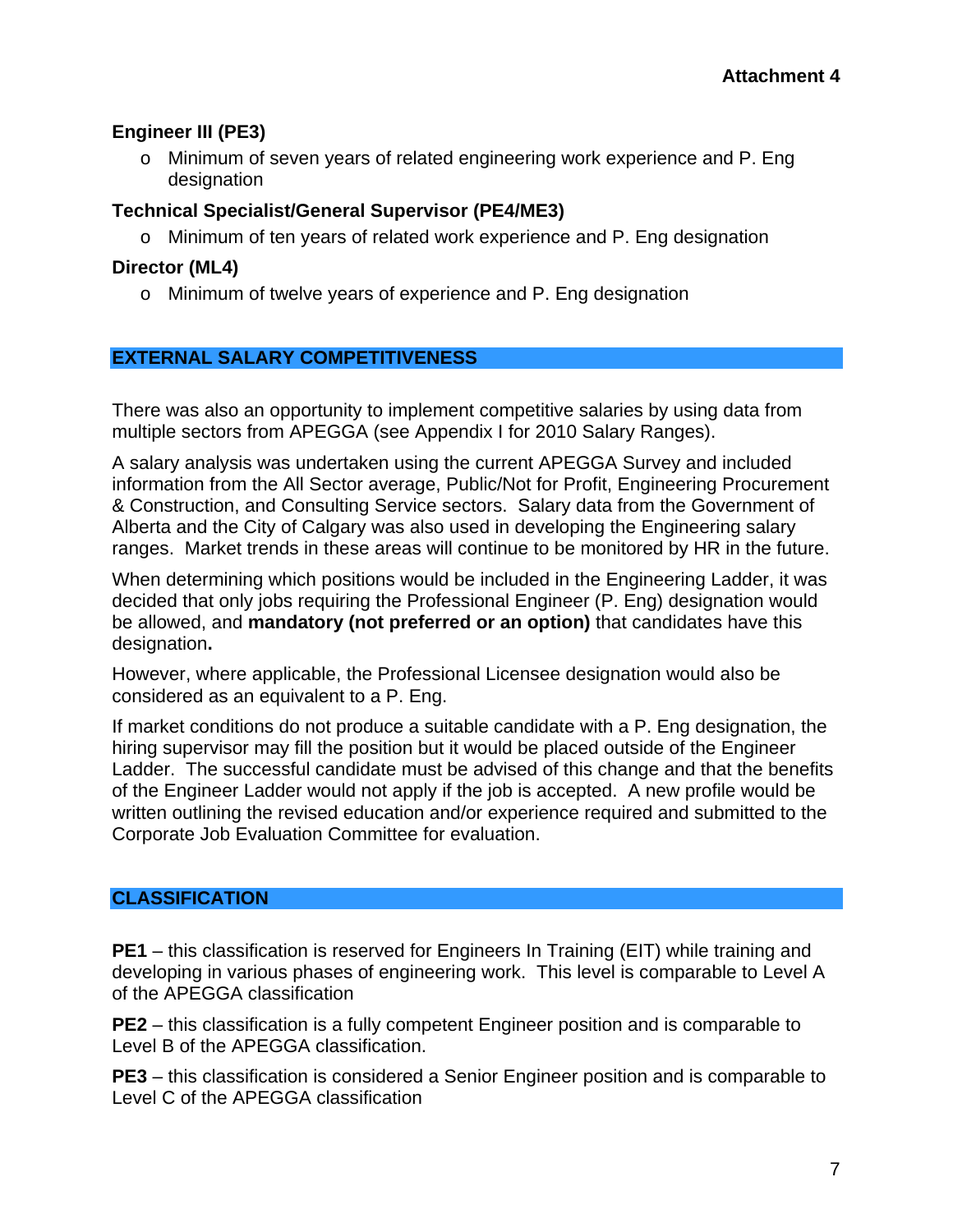**PE4** – this classification is considered an expert technical Engineer, typically one of a kind in the corporation and with rare skills in the industry, and is comparable to Level D of the APEGGA classification

**ME3** – this classification is considered the first level of Engineer leader or manager and is comparable to Level D of the APEGGA classification

**ML4** – this classification is considered the Director of a section and is comparable to Level E of the APEGGA classification

PE1's and PE2's are two separate classifications for a single funded position, based on the incumbent's qualifications. Once the P. Eng designation is obtained, PE1 incumbents will be promoted to the PE2 classification.

The Committee will make classification and reclassification decisions for all positions in the organization requiring a P. Eng designation with the exception of ML4 Directors, which will be submitted to the Corporate Job Evaluation Committee. This includes:

- $\cdot$  PE1/PE2
- $\cdot$  PF3
- $\bullet$  PE4
- $-ME3$

#### <span id="page-34-0"></span>**DECISION MAKING PROCESS**

The Engineering Committee will make classification decisions outside of the regularly scheduled meetings for PE1/PE2.

- PE1/PE2 decisions can be made using email as follows:
	- o HR will provide information (see 'Information' section below)
	- o Each committee member will:
		- **verify that it is an engineering position,**
		- assess whether there are structure concerns, and
		- **PEDED FIGHT PROVIDUATE:** provide a decision to HR within 3 business days
	- o If a committee member has a concern, it should be expressed and dealt with at a formal meeting rather than by email
- Decisions on evaluations for all other Engineering profiles (PE3/4 and ME3) will be made at the Engineering Committee Meeting.
- Meetings will be held monthly.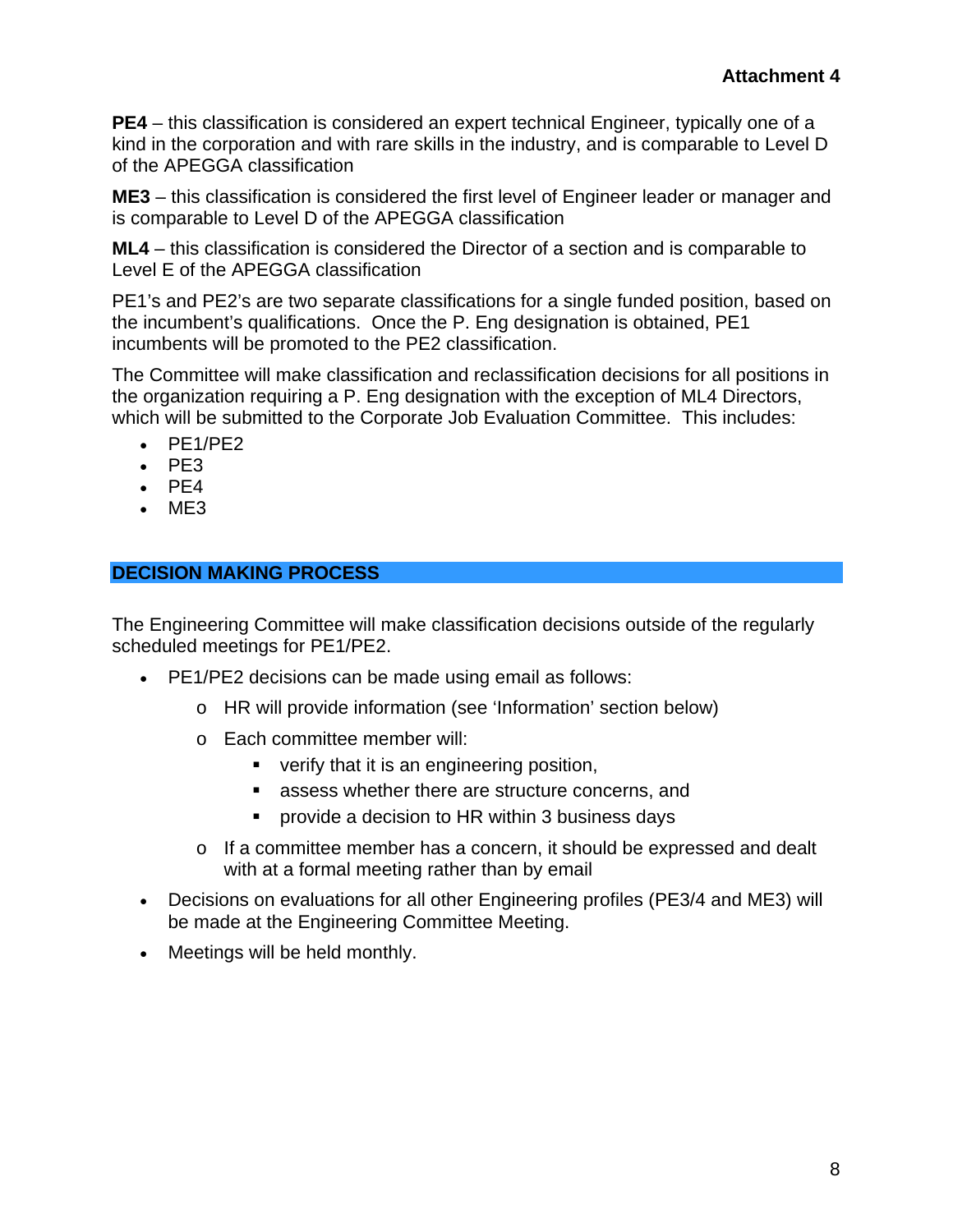#### <span id="page-35-0"></span>**INFORMATION REQUIRED FOR DECISIONS**

The following information is required for the evaluation of positions and not incumbents. The Department is responsible to determine the level requirements and submit any requested changes to the Committee for evaluation.

- For PE1/PE2 decisions
	- o Can be submitted by the department as either:
		- a completely new unique position identified with a profile, or
		- an additional (new) position of which similar or the same positions already exist in the same area of the organization
	- o HR (with the manager) will provide:
		- **an organization chart and structure information**
		- peer positions for comparison purposes
		- other relevant information
- For all other classifications (PE3, PE4, ME3)
	- o HR will normally provide:
		- **Generic Profiles**
		- **Framework Document**
		- Guidelines for each classification (e.g. PE4's must be unique, can't have two people doing the same thing)
	- o The department manager, with Human Resources assistance, will provide:
		- **description of the position, and rationale for the request**
		- current and proposed organization charts for the positions
			- show change if organizational structure is changing
			- show current classifications in the department (all engineering and engineering technologist positions)
		- peer positions
			- current organization charts for peer positions will be provided
		- rationale and/or profile for any other position impacted as a result of an organizational change
		- signing/approval
			- newly funded positions
				- o copy of original funding approval signed by General Manager
			- existing positions impacted by major re-orgs
				- o General Manager sign-off on the re-organization
	- o Additional discussion
		- **Benchmarks** 
			- would need to reflect unique operations, but
			- no need for benchmarks if peer jobs are reflected accurately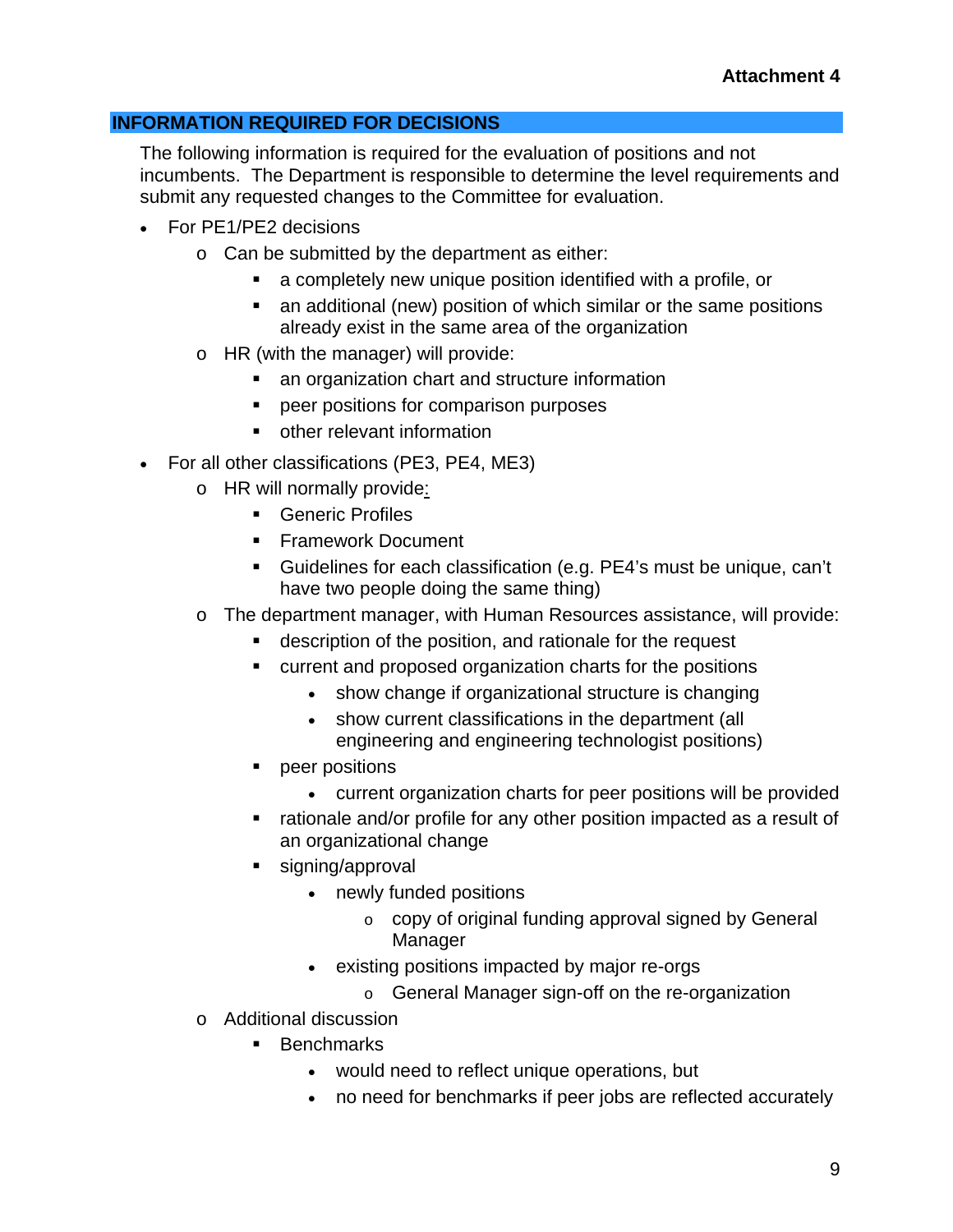#### <span id="page-36-0"></span>**RECOGNITION OF OTHER EXPERIENCE**

- In all cases, APEGGA guidelines will be used to determine relevant professional experience (e.g. co-op work, post graduate work studies, out of country experience).
- In general, other engineering experience in the unit, section, or branch can be considered. It is the manager's responsibility to explain what is relevant and the Committee's responsibility to validate the experience.
- Supervision must include Engineers (not labourers) and/or Engineering Technologists. As well, the supervisor could submit the value of the work, the type of work and the number and type of contractors. A full organization chart showing both management and in-scope reporting relationships is critical in outlining the supervision duties.

#### <span id="page-36-1"></span>**VERBAL PRESENTATIONS**

- Ideally, the Branch Manager will represent the position
- Representative should not be below a Director level
- Representative and Committee Member from the department will both leave the room when the decision is being debated and finalized.
- All clarifying questions need to be asked before the presenter and committee representative leave the room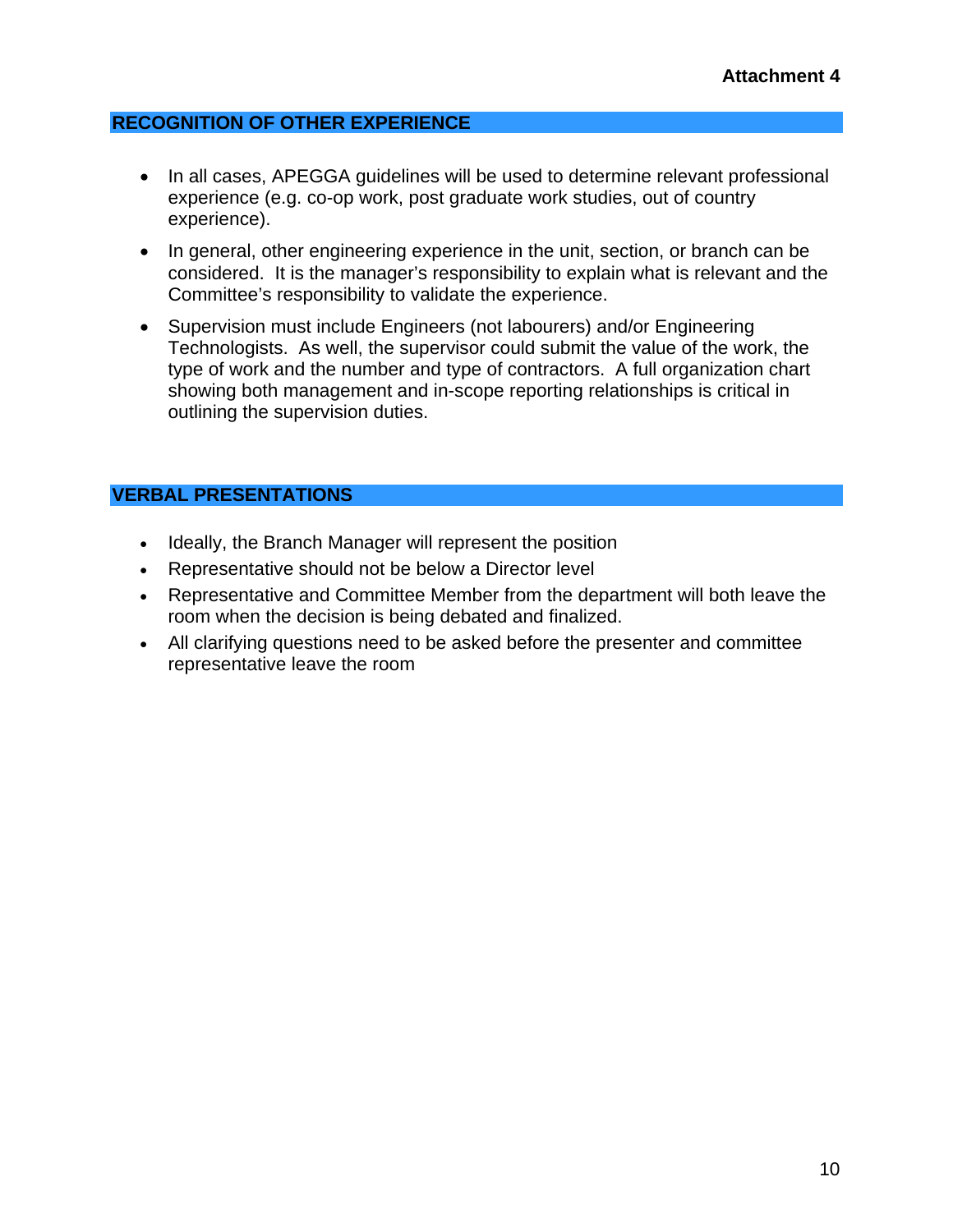#### <span id="page-37-0"></span>**QUORUM**

- 4 out of 5 committee members is quorum for both email decisions AND face to face meeting decisions
- If only 3 members are available, the committee can ask HR to be the  $4<sup>th</sup>$  vote on a decision

#### <span id="page-37-1"></span>**RECONSIDERATION PROCESS**

• If a position is submitted to the Engineer Committee for an increased level and is not approved, the department is provided with a reconsideration of that decision. The department may submit additional or changed information and request a reconsideration. If the reconsideration is unsuccessful again, the Committee reconsidered evaluation is final.

#### <span id="page-37-2"></span>**PROMOTIONAL GUIDELINES AND SALARY INCREASES FOR ENGINEERS**

#### <span id="page-37-3"></span>**Developmental Pay**

- Internal Equity is the major concern in providing developmental opportunities for **Engineers**
- Consistency in application throughout the organization is critical
- Employees will be placed in the developmental range (70% 80%) when the experience level of the employee is short by 2 years or less based on the experience requirements of the job at the time of hire
- Developmental reviews for Engineers will follow the same performance review schedule (year-end) as for other management staff.

#### <span id="page-37-4"></span>**Promotion from PE1 to PE2**

- $\bullet$  If P. Eng is obtained:
	- o Promotion is automatic when P. Eng is obtained
	- o This date of obtaining P. Eng will be the registration date as confirmed by APEGGA
	- o Employee is eligible for an up to 5% increase to salary based on promotion, retroactive to effective date of receiving P. Eng
- If P. Eng is not obtained, but successful in obtaining PE2 position
	- o APEGGA sets the rules
		- an EIT (who therefore can't stamp drawings or reports) should not be in these roles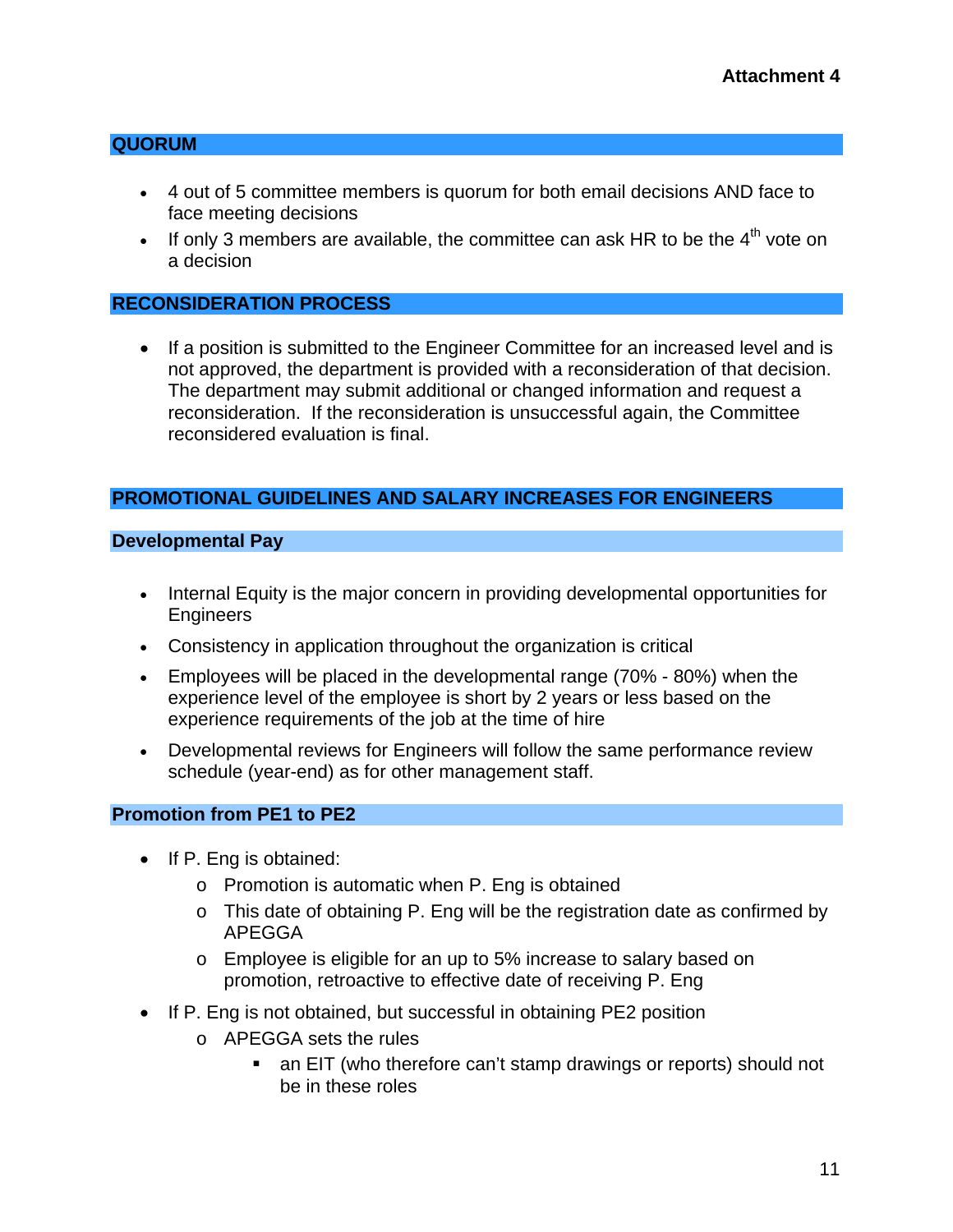- City of Edmonton will apply same principles as APEGGA
- o Employee salary and level will not change until the employee has obtained P. Eng. At that time the employee will be promoted to a PE2 and receive an up to 5% salary increase
- **The P. Eng designation is required for PE3, PE4 and ME3 level positions and an employee will not be eligible to apply for these positions without it**

#### <span id="page-38-0"></span>**Promotion from PE2 to any level above PE2**

- If experience requirements and P. Eng have been acquired, the successful applicant will be:
	- o Promoted to the new position
	- o Eligible for an up to 5% salary increase, or movement to the job level minimum (80%) of the new range, whichever is greater
- If P. Eng has been obtained and experience requirements are insufficient but within two years of fully qualified, the successful applicant will be:
	- o Promoted to the new position
	- o Eligible for an up to 5% salary increase
	- o Ideally, this should result in their current salary falling within the developmental range (70% to 80%) and remaining there until they achieve the minimum job level experience requirement<sup>[1](#page-38-1)</sup>. At that time, the employee would be moved to the job level minimum (80%)
	- o If the promotion results in the employee's salary being above 80%, they will continue to receive the annual cost of living increase(s) but not in-range adjustments until the experience criteria is met<sup>[2](#page-38-2)</sup>.
	- o In both instances, the in-range adjustment for the year in which they attain the job level experience requirement, will be pro-rated based on the date the experience criteria is met
- While progressing through their developmental range, it is understood and agreed by the Engineering Committee that there could be salary compression and the successful applicant's salary may be lower than the positions reporting to it. However, this would be appropriate given that the employee is not fully qualified for the position.

Also, there may be reallocation of duties throughout the developmental range if the hiring supervisor evaluates that the incumbent is not fully qualified to perform some functions of the position.

 $\overline{a}$ 

<span id="page-38-1"></span>Letter of Offer will identify date that employee is expected to achieve this requirement

<span id="page-38-2"></span><sup>&</sup>lt;sup>2</sup> HR will code employee as OV in People Soft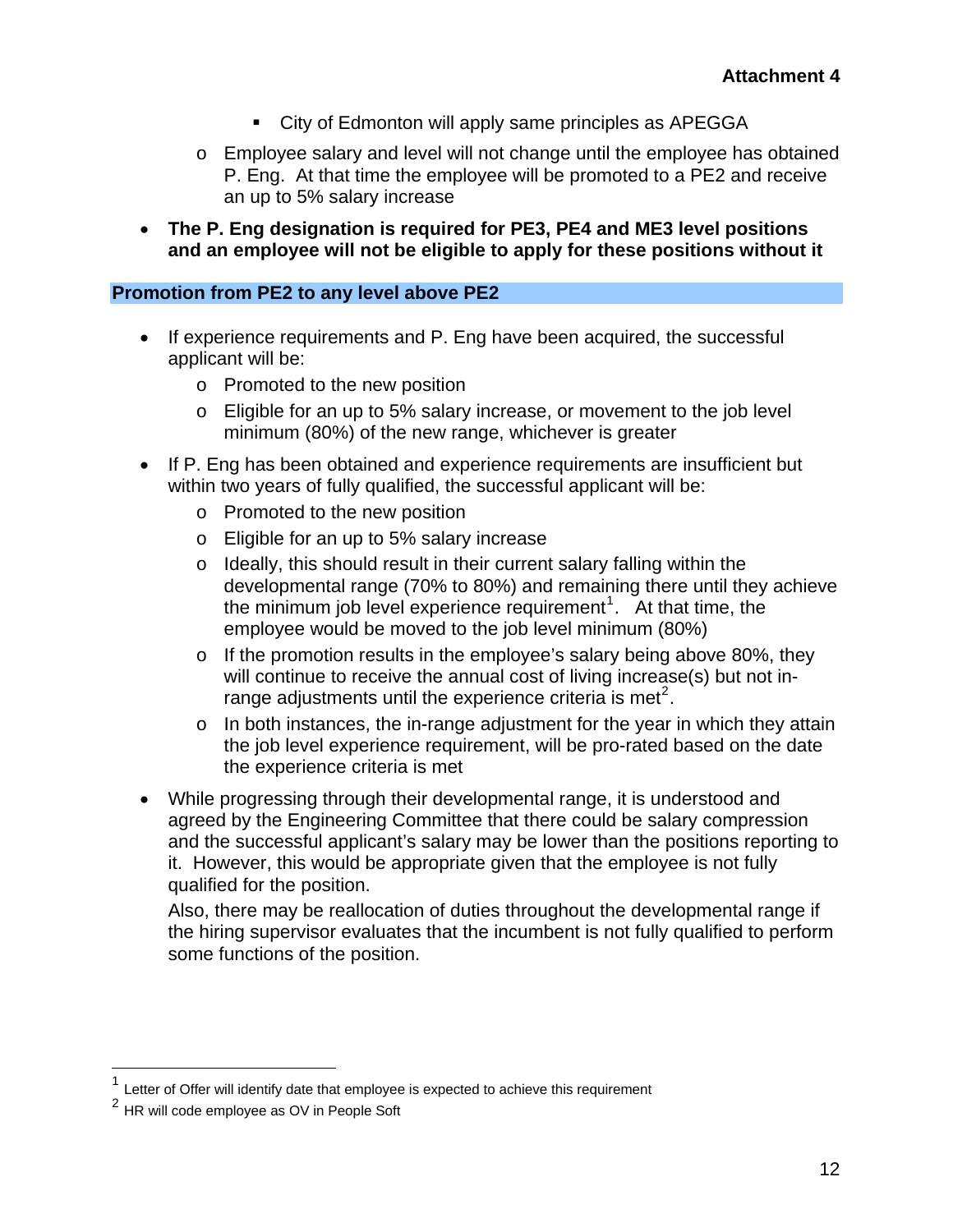• If the employee does not meet the educational requirement (P. Eng) for the position or their experience level is greater than two years away from being fully qualified, the employee is ineligible for the posted level.

The hiring supervisor could then consider a number of options, such as:

- o Re-post the position to see if fully qualified candidate can be attracted
- o Consider changes to the work area (e.g. restructure work assignment and reclassify position to lower level)
- o If the position is reclassified to a lower level, the position must be reposted (i.e. Letters of Offer will not indicate a developmental strategy of re-classifying position to higher level at a future date)

#### <span id="page-39-0"></span>**Reclassification of a Position**

- If a position is submitted to Committee and it is agreed that the position will be reclassified to a higher level, the incumbent will be moved to the higher level **if the incumbent meets the qualifications of the position**. If not, then the same provisions outlined in 'Promotions' will be applicable.
- If fully qualified, the incumbent is eligible for an adjustment to salary of up to 5% or the minimum of the range of the reclassified position, whichever is greater.

#### <span id="page-39-1"></span>**Lateral Transfer**

- If an employee moves to another position (within or external to the home department), which is at the same level as their own position, this would be considered a lateral transfer and there would be no change to salary.
- Also, the lateral transfer would be contingent on the employee possessing the required qualifications for the new position.

#### <span id="page-39-2"></span>**Performance Management**

Performance discussions will take place on a semi annual basis and are designed to meet the following objectives:

**To align Corporate, Departmental, and Individual goals** – goals need to be connected to provide a meaningful purpose and contribute to the accomplishment of the goals.

**To set clear expectations** about where efforts should be focused for the year – both the expectations for performance results and for behaviour while achieving those results. These expectations also form the basis for an evaluation of performance.

**To assist with individual development** through the year. By setting goals and measures, supervisors can assess progress towards goals and the type of training and development required to support meeting the goals.

**To provide a means of recognition for accomplishing goals**. When we meet or exceed our targets based on the goals we have set in our PCP, we are eligible for merit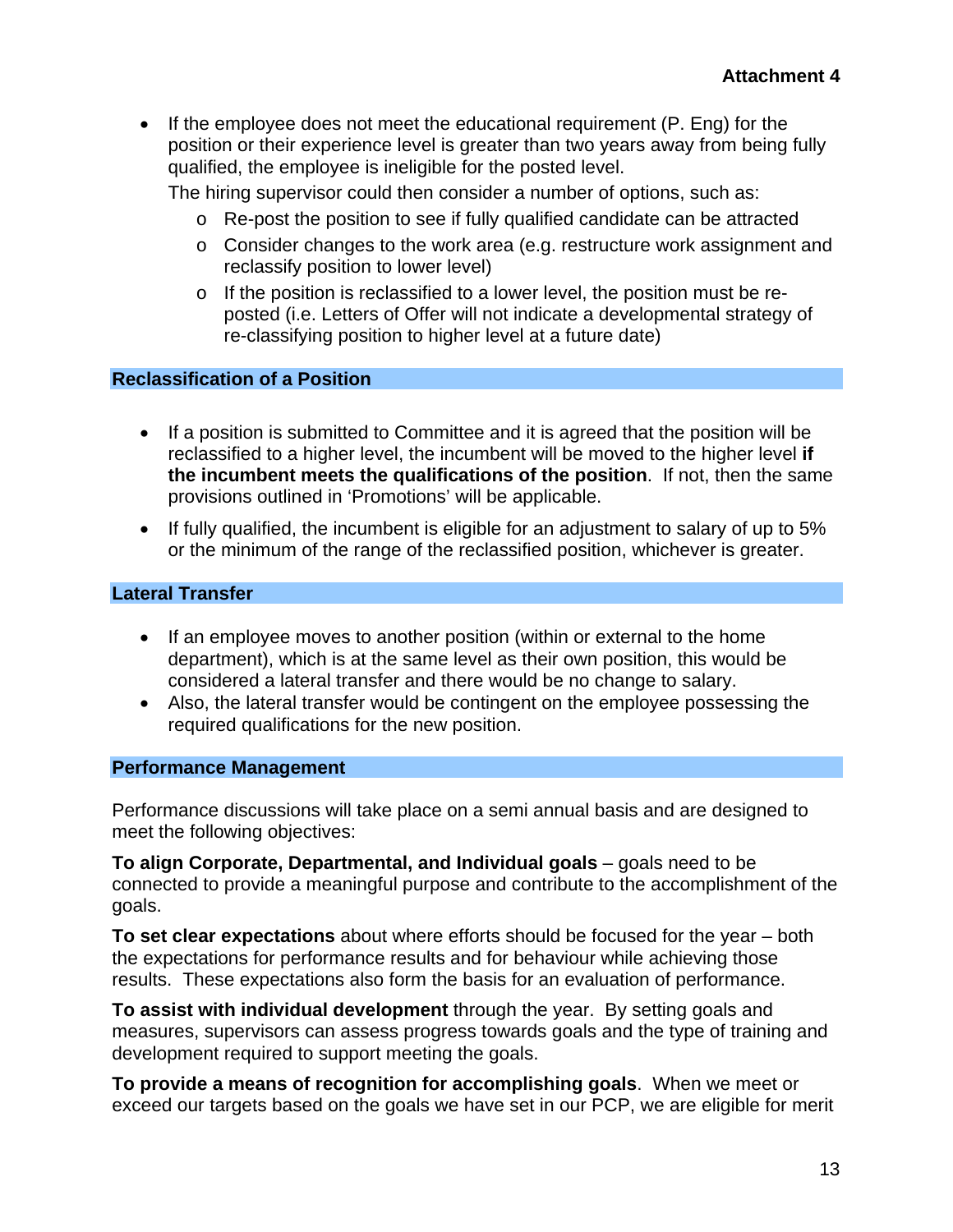pay or a bonus through the pay-for-performance system or other non-financial means of recognition.

Performance increases for developmental and job level increases will take place at year end based on annual performance and approved in-range adjustments for all levels of Engineer positions. See Management Guidelines for description of performance management process.

#### <span id="page-40-0"></span>**POSTINGS**

#### **Experience**

- Alberta Designation  $P$ . Eng
	- o Consideration of experience after engineering degree only (includes EIT years, co-op work terms and education past Bachelors)
	- o Co-op Work Terms, Masters and PH.D experience will be in accordance with the decision of APEGGA
- Out of Province, but within Canada these applicants will be treated as P. Eng however they must prove they have contacted APEGGA to receive P. Eng in Alberta.
- Within North America APEGGA will assess and determine whether candidate meets the requirements for a P. Eng designation
	- o APEGGA's assessment will be recognized in those cases
	- o Employee will be placed on probation and placed within the PE1 salary range during APEGGA's assessment period
- Outside of North America APEGGA will assess and determine whether candidate meets the requirements for a P. Eng designation
	- o APEGGA's assessment will be recognized and defined in those cases
	- o Employee will be placed on probation and placed within the PE1 salary range during APEGGA's assessment period
	- o As early on as possible in the hiring process, the applicant will be asked if they have contacted APEGGA
		- $\blacksquare$  if they have, the timing of their probation will be set on a case by case basis based on APEGGA's assessment of their qualifications
		- even after becoming a recognized EIT, they will still not be considered above a PE1 until they have their P. Eng (as per guideline above)
		- **F** if they have not contacted APEGGA, it is unlikely that they will move further in the competition
- The following qualification will be included on all engineering postings:
	- o "Membership in APEGGA as a Professional Engineer (P. Eng) or eligible for membership in APEGGA as a Professional Engineer (P. Eng)"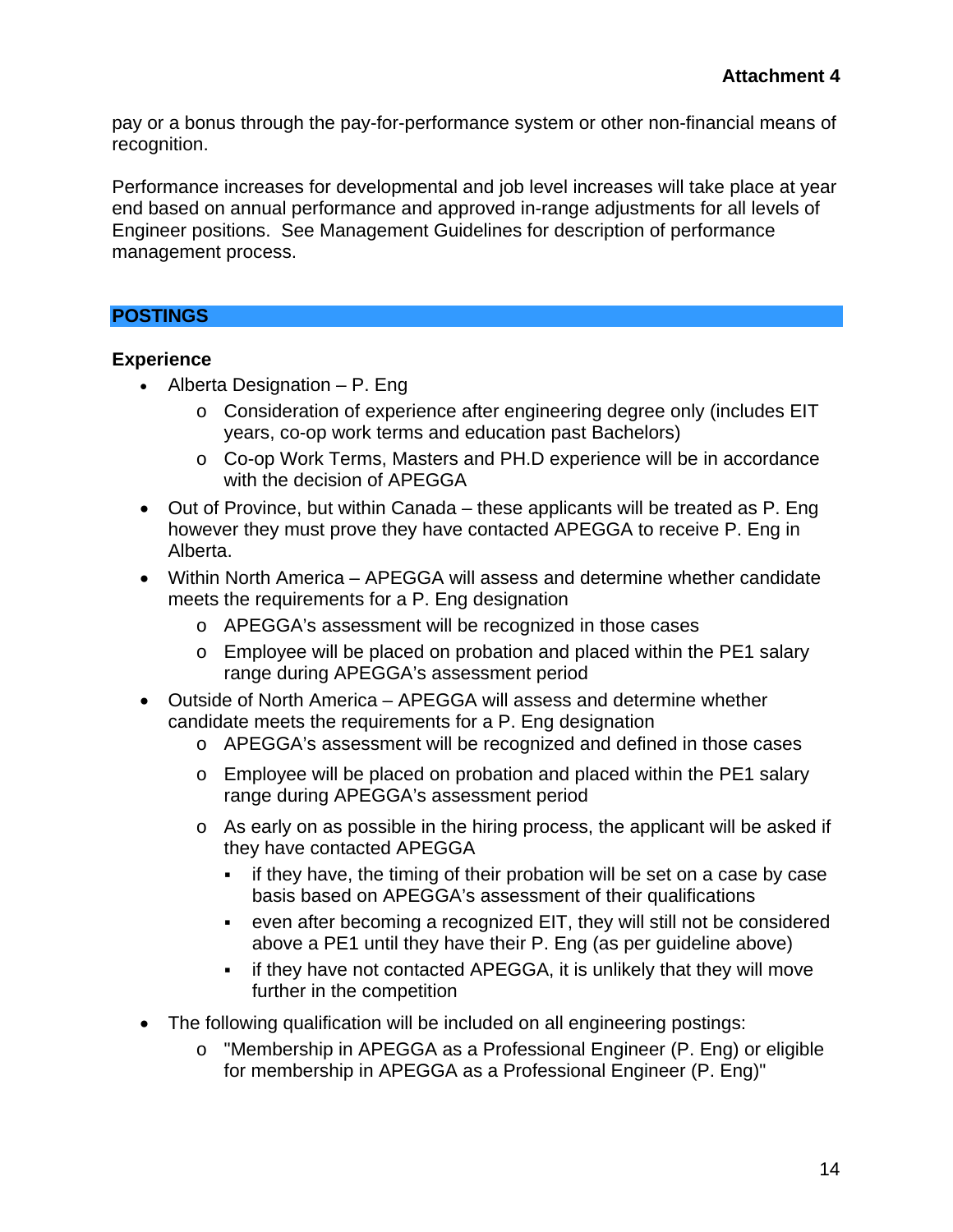In all cases, it is the responsibility of the incumbent to apply for APEGGA recognition prior to a position being formally offered. The employee is required to provide Recruitment with proof of contact with APEGGA prior to the offer of employment.

#### <span id="page-41-0"></span>**GENERAL**

- Generic engineering profiles are primarily for classification purposes
	- o Education and years of experience requirements for the posting will be taken from generic profiles
- It is the responsibility of the manager to provide information for the rest of the posting's content
	- o Could come from existing Position Descriptions, or previous postings
	- o Business area may decide to develop job profiles for individual engineer positions that are included in the corporate profiles for use in job postings or to describe duties to an incumbent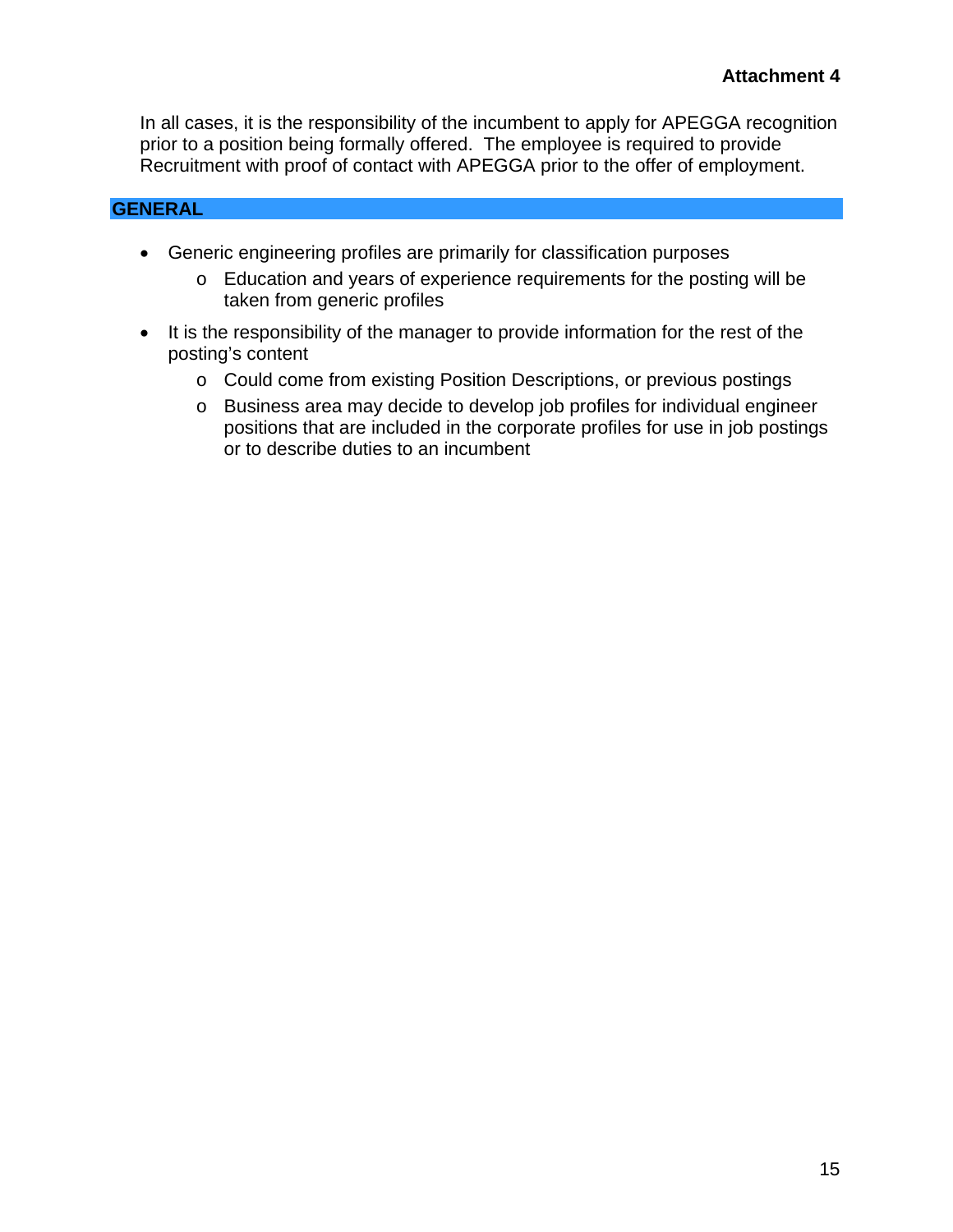| The Job Evaluation, Career Progression and Pay Administration Guidelines for           |
|----------------------------------------------------------------------------------------|
| Engineers were developed to maintain internal equity and consistency in application of |
| guidelines for Engineers at the City of Edmonton.                                      |

Approved by the Corporate Engineering Committee:

(Original signed)

| <b>Chris Ward</b>                                | Date |
|--------------------------------------------------|------|
| Branch Manager, Building Design and Construction |      |
| <b>Capital Construction</b>                      |      |
|                                                  |      |

\_\_\_\_\_\_\_\_\_\_\_\_\_\_\_\_\_\_\_\_\_\_\_\_\_\_\_ \_\_\_\_\_\_\_\_\_\_\_\_\_\_\_\_\_\_\_\_

\_\_\_\_\_\_\_\_\_\_\_\_\_\_\_\_\_\_\_\_\_\_\_\_\_\_\_ \_\_\_\_\_\_\_\_\_\_\_\_\_\_\_\_\_\_\_\_

(Original signed) \_\_\_\_\_\_\_\_\_\_\_\_\_\_\_\_\_\_\_\_\_\_\_\_\_\_\_ \_\_\_\_\_\_\_\_\_\_\_\_\_\_\_\_\_\_\_\_

| <b>Brice Stephenson</b>                   | Date |
|-------------------------------------------|------|
| Branch Manager, Transportation Operations |      |
| Transportation                            |      |

(Original signed)

| John Hodgson                             | Date |
|------------------------------------------|------|
| Branch Manager, Drainage Services        |      |
| <b>Asset Management and Public Works</b> |      |

(Original signed)

 $\overline{\phantom{a}}$  , and the contract of the contract of the contract of the contract of the contract of the contract of the contract of the contract of the contract of the contract of the contract of the contract of the contrac Orest Gowda **Date** Director, Development Coordination, Planning and Development

(Original signed)

| Colin Smigelski                               | Date |
|-----------------------------------------------|------|
| Director, Management and Engineering Services |      |
| Corporate Services (MES)                      |      |

(Original signed)

\_\_\_\_\_\_\_\_\_\_\_\_\_\_\_\_\_\_\_\_\_\_\_\_\_\_\_ \_\_\_\_\_\_\_\_\_\_\_\_\_\_\_\_\_\_\_\_ Doug Poss **Date** Director, Compensation Human Resources